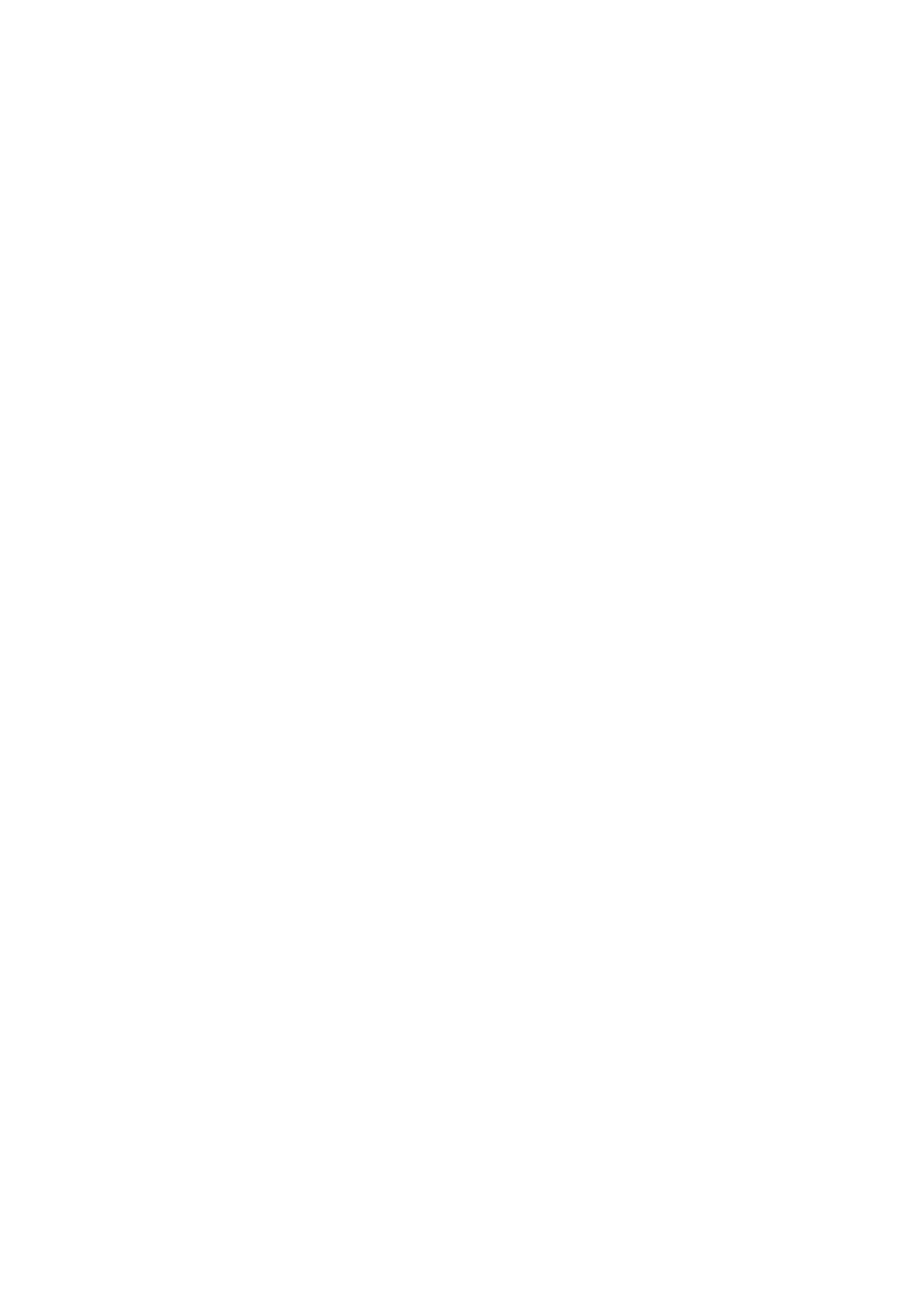WHO guidelines

WHO guidelines for screening and treatment of precancerous lesions for cervical cancer prevention

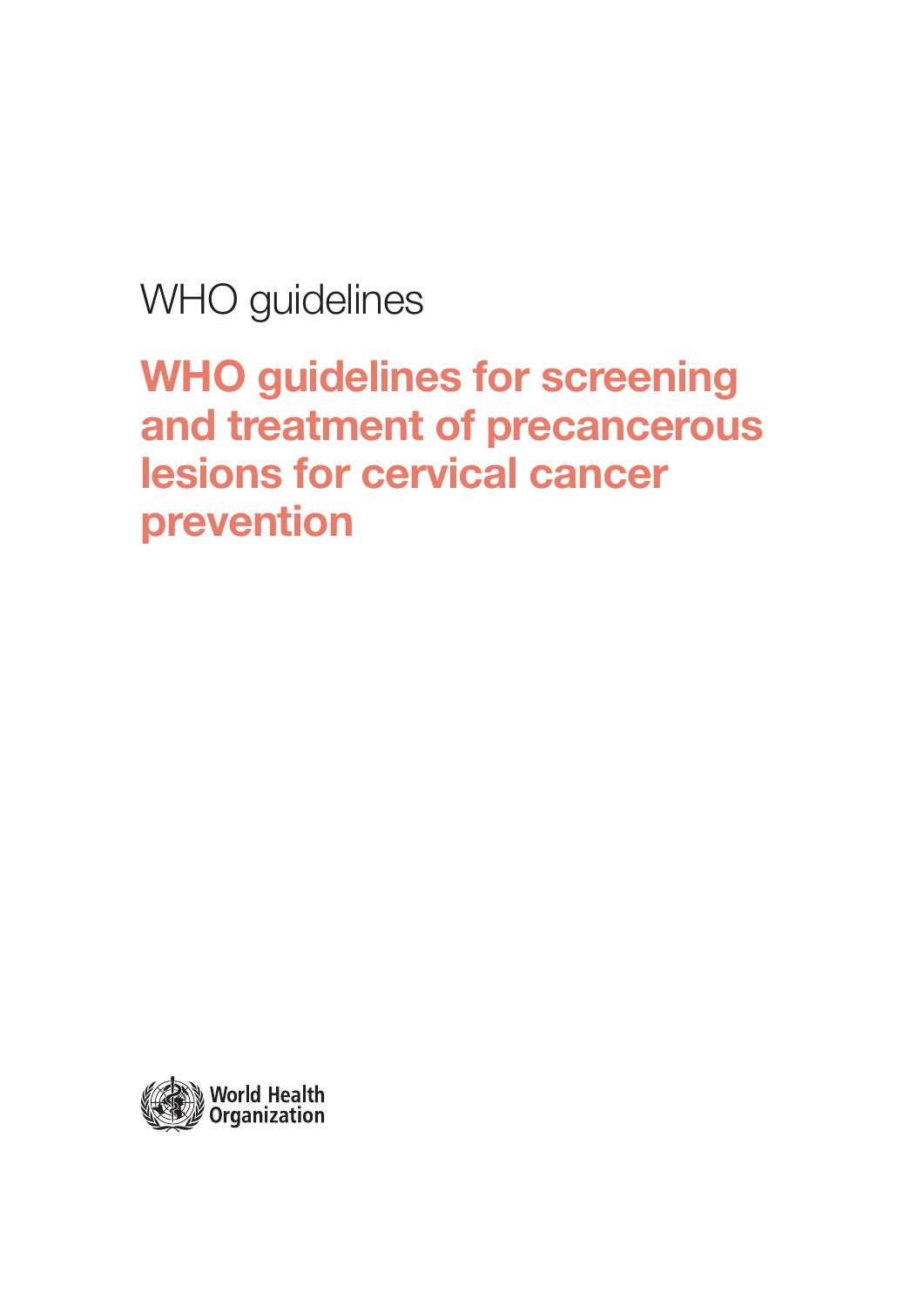WHO Library Cataloguing-in-Publication Data

WHO guidelines for screening and treatment of precancerous lesions for cervical cancer prevention.

1.Uterine cervical neoplasms – prevention and control. 2.Precancerous conditions – diagnosis. 3.Precancerous conditions – therapy. 4.Guideline. I.World Health Organization.

ISBN 978 92 4 154869 4 (NLM classification: WP 480)

© World Health Organization 2013

All rights reserved. Publications of the World Health Organization are available on the WHO web site (www.who.int) or can be purchased from WHO Press, World Health Organization, 20 Avenue Appia, 1211 Geneva 27, Switzerland (tel.: +41 22 791 3264; fax: +41 22 791 4857; e-mail: bookorders@who.int).

Requests for permission to reproduce or translate WHO publications –whether for sale or for non-commercial distribution– should be addressed to WHO Press through the WHO web site (www.who.int/about/licensing/copyright\_form/en/index.html).

The designations employed and the presentation of the material in this publication do not imply the expression of any opinion whatsoever on the part of the World Health Organization concerning the legal status of any country, territory, city or area or of its authorities, or concerning the delimitation of its frontiers or boundaries. Dotted lines on maps represent approximate border lines for which there may not yet be full agreement.

The mention of specific companies or of certain manufacturers' products does not imply that they are endorsed or recommended by the World Health Organization in preference to others of a similar nature that are not mentioned. Errors and omissions excepted, the names of proprietary products are distinguished by initial capital letters.

All reasonable precautions have been taken by the World Health Organization to verify the information contained in this publication. However, the published material is being distributed without warranty of any kind, either expressed or implied. The responsibility for the interpretation and use of the material lies with the reader. In no event shall the World Health Organization be liable for damages arising from its use.

Printed in South Africa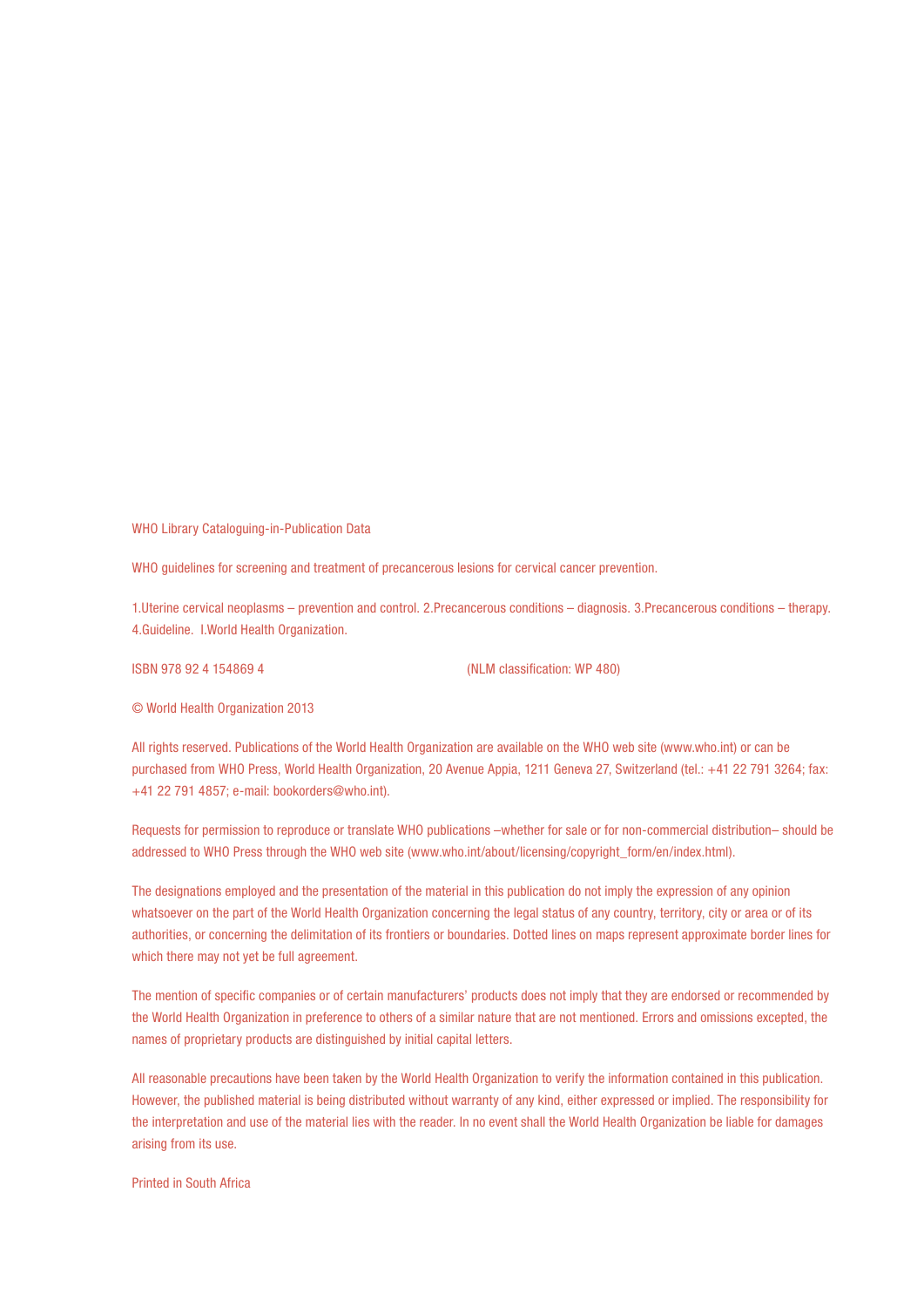# **Contents**

| Lists of participants                                                       | V               |
|-----------------------------------------------------------------------------|-----------------|
| Process for managing declarations and conflicts of interest                 | İХ              |
| Acknowledgements                                                            | Χ               |
| Acronyms and abbreviations                                                  | хi              |
| <b>Executive summary</b>                                                    | xii             |
| Screen-and-treat strategy summary recommendations                           | xiv             |
| 1. Introduction                                                             | 1               |
| Target audience                                                             | $\overline{2}$  |
| Purpose                                                                     | $\overline{2}$  |
| 2. Methods                                                                  | 4               |
| Guideline groups                                                            | 4               |
| Formulating questions and determining outcomes                              | 4               |
| Synthesis of the evidence and preparation of evidence profiles              | 5               |
| Modelling of health outcomes                                                | $6\phantom{1}6$ |
| Development of the recommendations                                          | $\overline{7}$  |
| Guideline review and approval process                                       | 8               |
| 3. Recommendations                                                          | 9               |
| Important considerations that apply to all screen-and-treat recommendations | 9               |
| Screen-and-treat recommendations                                            | 10              |
| 4. Research gaps and further considerations                                 | 16              |
| 5. Use of the guideline                                                     | 18              |
| <b>Guideline dissemination</b>                                              | 18              |
| Guideline evaluation                                                        | 18              |
| Guideline update                                                            | 19              |
| References                                                                  | 20              |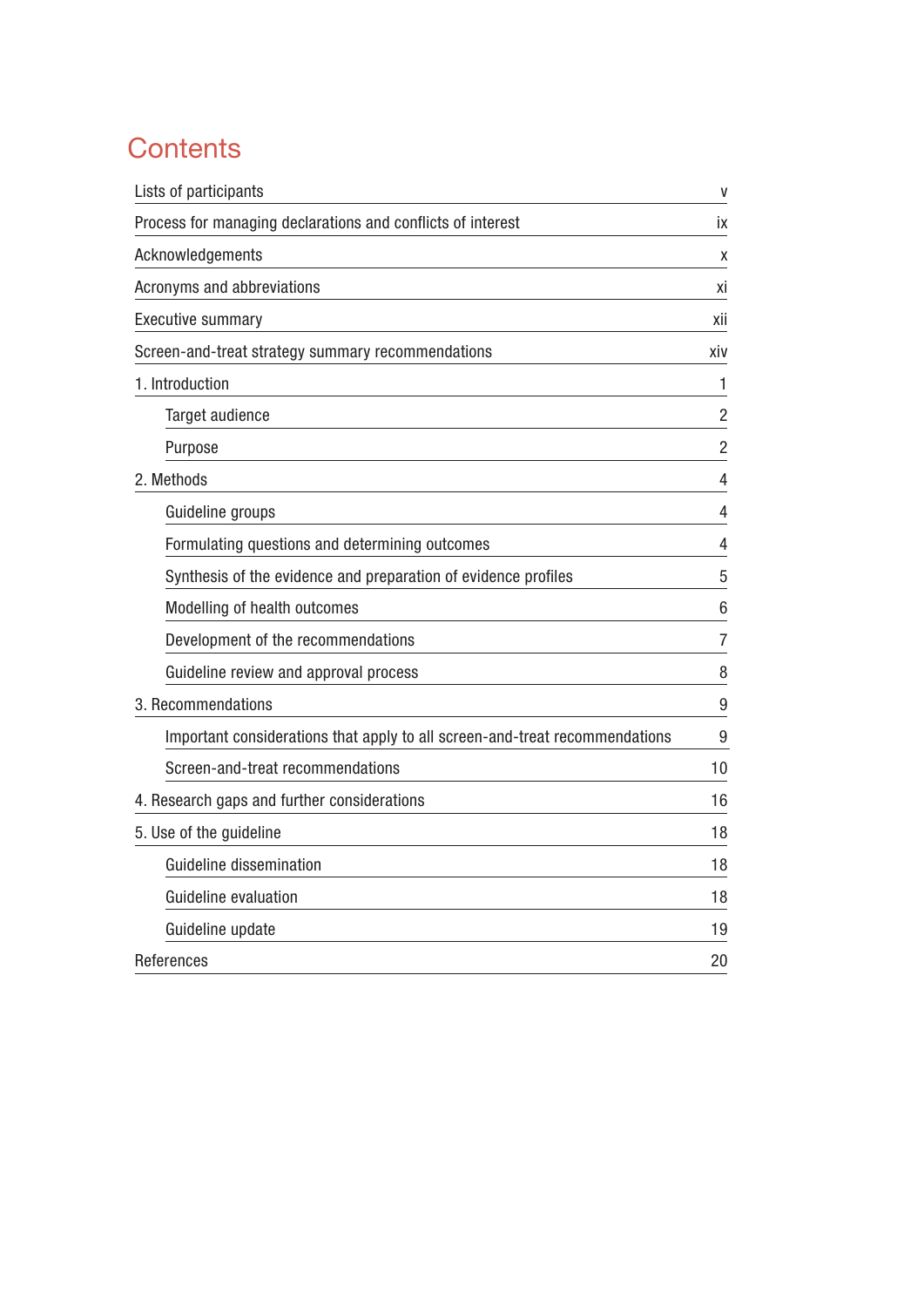| <b>Annexes</b>                                                                                                                              |    |
|---------------------------------------------------------------------------------------------------------------------------------------------|----|
| Annex 1: Declarations of Interest                                                                                                           | 22 |
| Annex 2: Decision-making flowchart for screen-and-treat strategies                                                                          | 25 |
| Annex 3: Flowcharts for screen-and-treat strategies (negative or unknown HIV status)                                                        | 26 |
| Screen with an HPV test and treat with cryotherapy or LEEP                                                                                  | 26 |
| Screen with an HPV test followed by VIA and treat with cryotherapy or LEEP                                                                  | 27 |
| Screen with VIA and treat with cryotherapy or LEEP                                                                                          | 28 |
| Screen with an HPV test followed by colposcopy (with or without biopsy) and<br>treat with cryotherapy or LEEP                               | 29 |
| Screen with cytology followed by colposcopy (with or without biopsy) and<br>treat with cryotherapy or LEEP                                  | 30 |
| Annex 4: Flowcharts for screen-and-treat strategies (HIV-positive status or unknown<br>HIV status in areas with high endemic HIV infection) | 31 |
| Screen with an HPV test and treat with cryotherapy or LEEP                                                                                  | 31 |
| Screen with an HPV test followed by VIA and treat with cryotherapy or LEEP                                                                  | 32 |
| Screen with VIA and treat with cryotherapy or LEEP                                                                                          | 33 |
| Screen with an HPV test followed by colposcopy (with or without biopsy)<br>and treat with cryotherapy or LEEP                               | 34 |
| Screen with cytology followed by colposcopy (with or without biopsy) and<br>treat with cryotherapy or LEEP                                  | 35 |
| Annex 5: Search strategies for evidence reviews                                                                                             | 36 |
| Annex 6: PRISMA flow diagram for inclusion and exclusion of studies for<br>evidence reviews                                                 | 38 |
| Annex 7: Reference list of all studies included in the evidence reviews                                                                     | 39 |

## Supplemental material\*: GRADE evidence-to-recommendation tables and evidence profiles for each recommendation

### Section A. Negative or unknown HIV status

Section B. HIV-positive status or unknown HIV status in areas with high endemic HIV infection

<sup>\*</sup> Available online: www.who.int/reproductivehealth/publications/cancers/screening\_and\_treatment\_of\_precancerous\_ lesions/en/index.html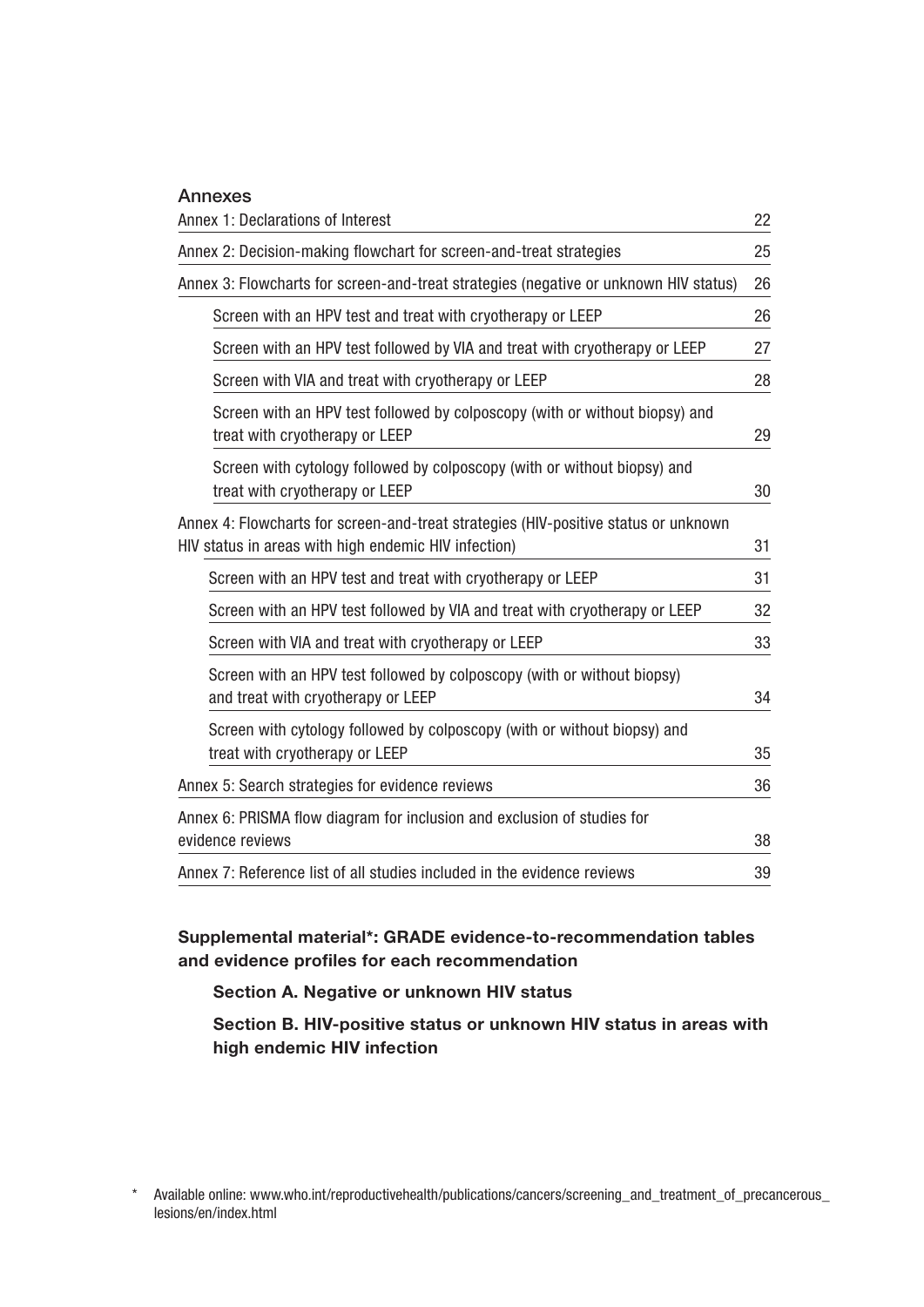## Lists of participants

### WHO Steering Group

Nathalie Broutet (Lead) Reproductive Health and Research WHO Headquarters

Jean-Marie Dangou Disease Prevention and Control WHO Regional Office for Africa

Ibtihal Fadhil Noncommunicable Diseases WHO Regional Office for the Eastern Mediterranean

Gunta Lazdane Sexual and Reproductive Health WHO Regional Office for Europe

Silvana Luciani Cancer Prevention and Control WHO Regional Office for the Americas / Pan American Health Organization (PAHO)

Arvind Mathur Making Pregnancy Safer and Reproductive Health WHO Regional Office for South-East Asia

Amolo Okero Counselling and Testing, HIV/AIDS WHO Headquarters

Somchai Peerapakorn Reproductive Health WHO Country Office – Thailand

Andreas Ullrich Chronic Diseases Prevention and Management WHO Headquarters

### Cherian Varghese

Noncommunicable Diseases and Health Promotion WHO Regional Office for the Western Pacific

Adriana Velazquez Essential Medicines and Pharmaceutical Policies WHO Headquarters

Marco Vitoria HIV Treatment and Care WHO Headquarters

Lawrence Von Karsa Quality Assurance and Screening International Agency for Research on Cancer

### Guideline Development Group

Marc Arbyn Unit of Cancer Epidemiology Scientific Institute of Public Health – Louis Pasteur Brussels, Belgium

Paul D. Blumenthal Population Services International (PSI) Stanford University School of Medicine Department of Obstetrics and Gynecology Stanford, USA

Joanna Cain (Chair) International Federation of Gynecology and Obstetrics (FIGO) London, United Kingdom

Michael Chirenje Department Obstetrics and Gynaecology University of Zimbabwe Medical School Harare, Zimbabwe

Lynette Denny Department Obstetrics and Gynaecology Groote Schuur Hospital Cape Town, South Africa

Hugo De Vuyst Infections and Cancer Epidemiology International Agency for Research on Cancer Lyon, France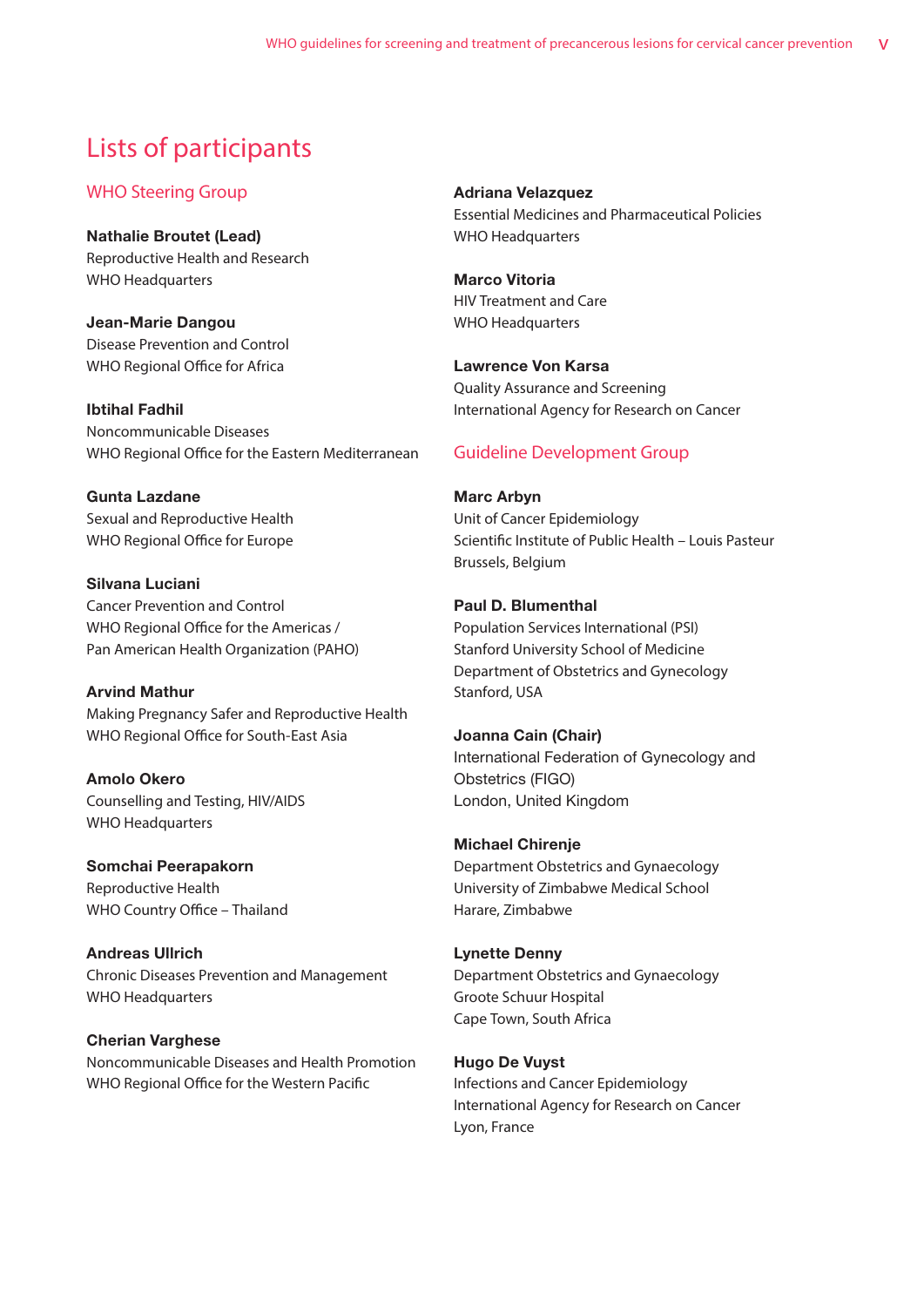#### Linda O'Neal Eckert

Department of Global Health Gynecology Director Harborview Center for Sexual Assault and Traumatic Stress Seattle, USA

Sara Forhan HIV Care and Treatment Branch Global AIDS Program Centers for Disease Control and Prevention (CDC) Atlanta, USA

Eduardo Franco Division of Cancer Epidemiology McGill University Montreal QC, Canada

**Julia C. Gage** Division of Cancer Epidemiology and Genetics National Cancer Institute Rockville, USA

Francisco Garcia American Cancer Society Tucson, USA

#### Rolando Herrero

Prevention and Implementation Group International Agency for Research on Cancer Lyon, France

José Jeronimo PATH Seattle, USA

Enriquito R. Lu Jhpiego Baltimore, USA

Silvana Luciani Cancer Prevention and Control PAHO Washington DC, USA

Swee Chong Quek Women's and Children's Hospital Singapore

#### Rengaswamy Sankaranarayanan

Prevention and Implementation Group International Agency for Research on Cancer Lyon, France

Vivien Tsu PATH Seattle, USA

#### Methods Group

Based at MacGRADE Collaborating Centre, McMaster University, Hamilton, Canada: systematic review team and GRADE methodologists

Holger Schünemann (Lead Investigator) Department of Clinical Epidemiology and **Biostatistics** 

Reem A. Mustafa (Coordinator) Department of Clinical Epidemiology and **Biostatistics** 

Nancy Santesso (Coordinator) Department of Clinical Epidemiology and **Biostatistics** 

### External Review Group

Irene Agurto Santiago, Chile

Ahti Anttila Mass Screening Registry Finnish Cancer Registry Helsinki, Finland

Partha Sarathi Basu Department of Gynecologic Oncology Chittaranjan National Cancer Institute Kolkata, India

John-Paul Bogers Laboratorium voor Cel – en Weefselleer Faculteit Geneeskunde Campus Groenenborger Antwerp, Belgium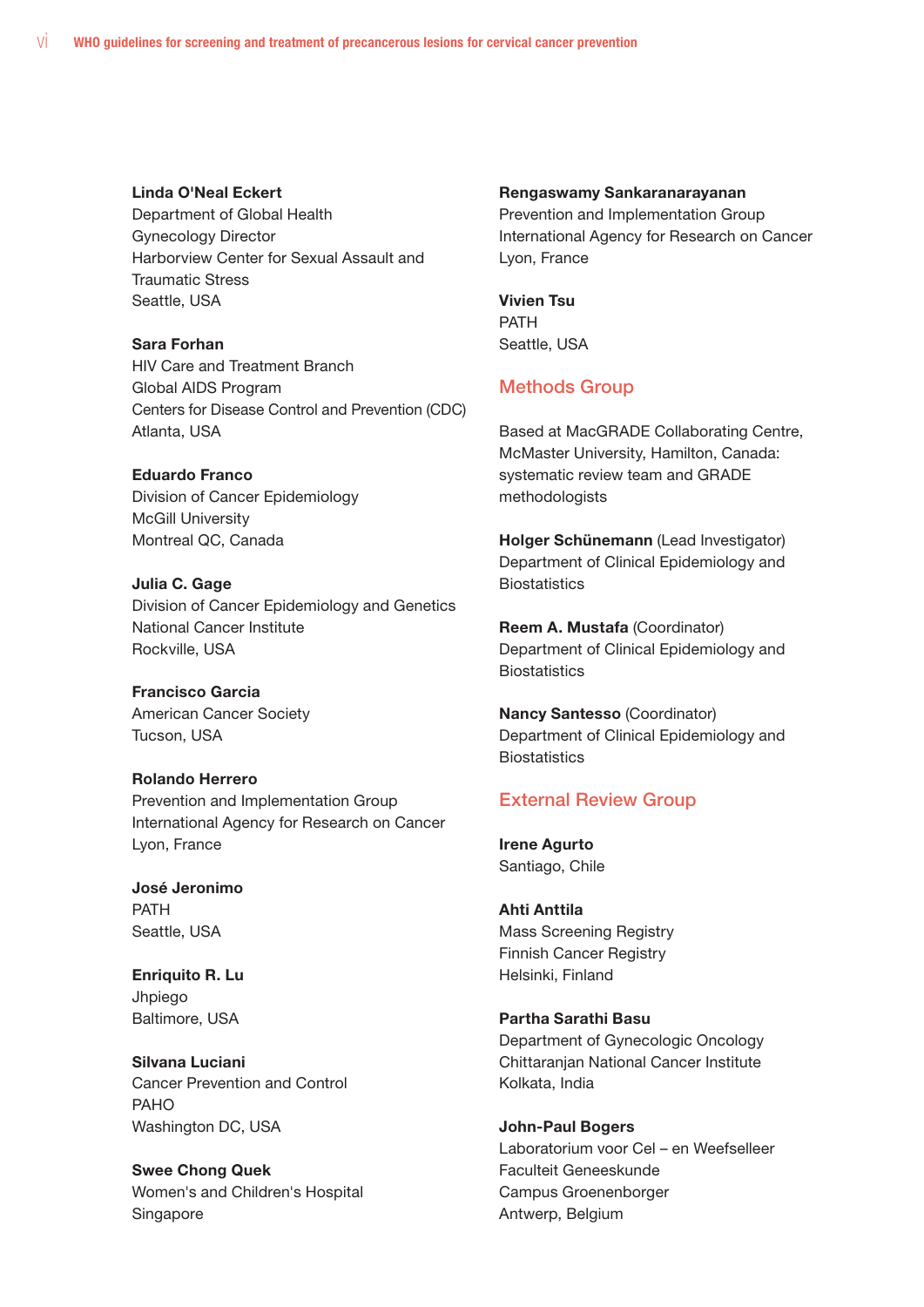#### August Burns

Grounds for Health Waterbury, USA

Rolando Camacho-Rodriguez Cancer Control Coordinator Programme of Action for Cancer Therapy International Atomic Energy Agency Vienna, Austria

Silvia de Sanjosé Institut Català d'Oncologia L'Hospitalet de Llobregat Barcelona, Spain

Anne Garnier Department of Cancer Screening Institut National du Cancer (INCa) Boulogne-Billancourt, France

Martha Jacob Kochi Kerala State, India

Namory Keita Department of Gynecology and Obstetrics Donka Teaching Hospital Conakry, Republic of Guinea

Nancy Kidula ACCESS Uzima, Jhpiego Nairobi, Kenya

Rajshree Jha Kumar Mumbai, India

Anne Levin Bethesda, USA

Khunying Kobchitt Limpaphayom Department of Obstetrics and Gynecology Faculty of Medicine Chulalongkorn University Bangkok, Thailand

Ian Magrath International Network for Cancer Treatment and Research Brussels, Belgium

### Raul Murillo

Subdireccion Investigaciones y Salud Pública Instituto Nacional de Cancerología de Colombia Bogotá, Colombia

Daniel Murokora Uganda Women's Health Initiative Kampala, Uganda

Oneko Olola Kilimanjaro Christian Medical Centre Moshi, Tanzania

Groesbeck Parham Centre for Infectious Disease Research in Zambia Lusaka, Zambia

Patrick Petignat

Surgical Gynecologic Oncology Unit Hôpital Cantonal Geneva, Switzerland

Ilka Rondinelli

International Planned Parenthood Federation London, United Kingdom

Carlos Santos

Instituto Nacional de Enfermedades Neoplásicas Lima, Peru

### Mona Saraiya

Division of Cancer Prevention and Control National Center for Chronic Disease Prevention and Health CDC Atlanta, USA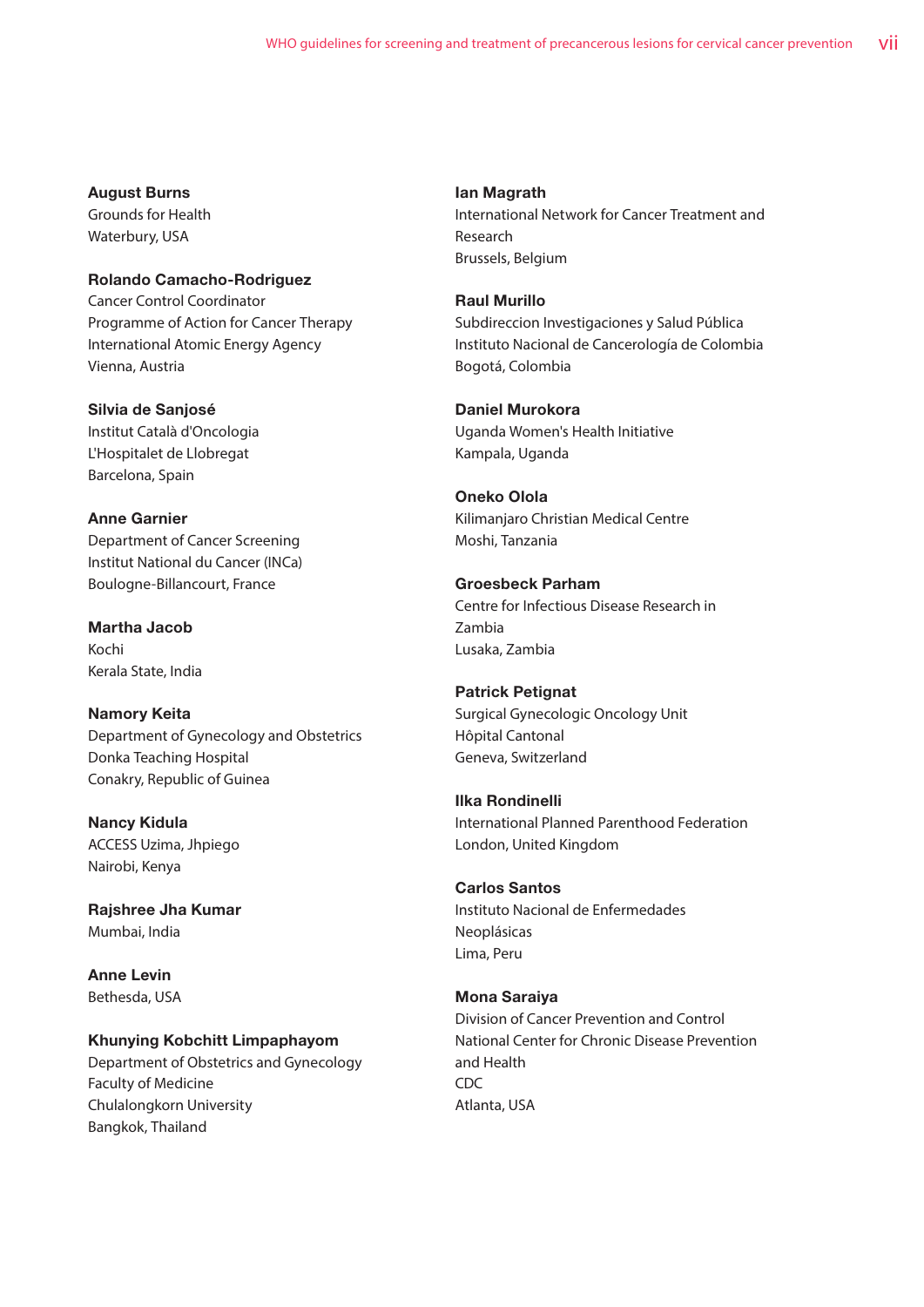#### Achim Schneider

Klinik für Gynäkologie und Gynäkologische Onkologie CharitéCentrum Berlin, Germany

#### Nereo Segnan

Department of Cancer Screening and Unit of Cancer Epidemiology Piemonte and San Giovanni University Hospital Turin, Italy

#### Tshewang Tamang

Vaccine Preventable Disease Program Ministry of Health Thimphu, Bhutan

### Nguyen-Toan Tran

Geneva, Switzerland

#### Jérôme Viguier

Santé Publique INCa Boulogne-Billancourt, France

#### Steven Weyers

Department of Obstetrics and Gynecology Ghent University Hospital Gent, Belgium

#### Katherine Worsley

Marie Stopes International London, United Kingdom

#### Eduardo Zubizarreta

International Atomic Energy Agency Vienna, Austria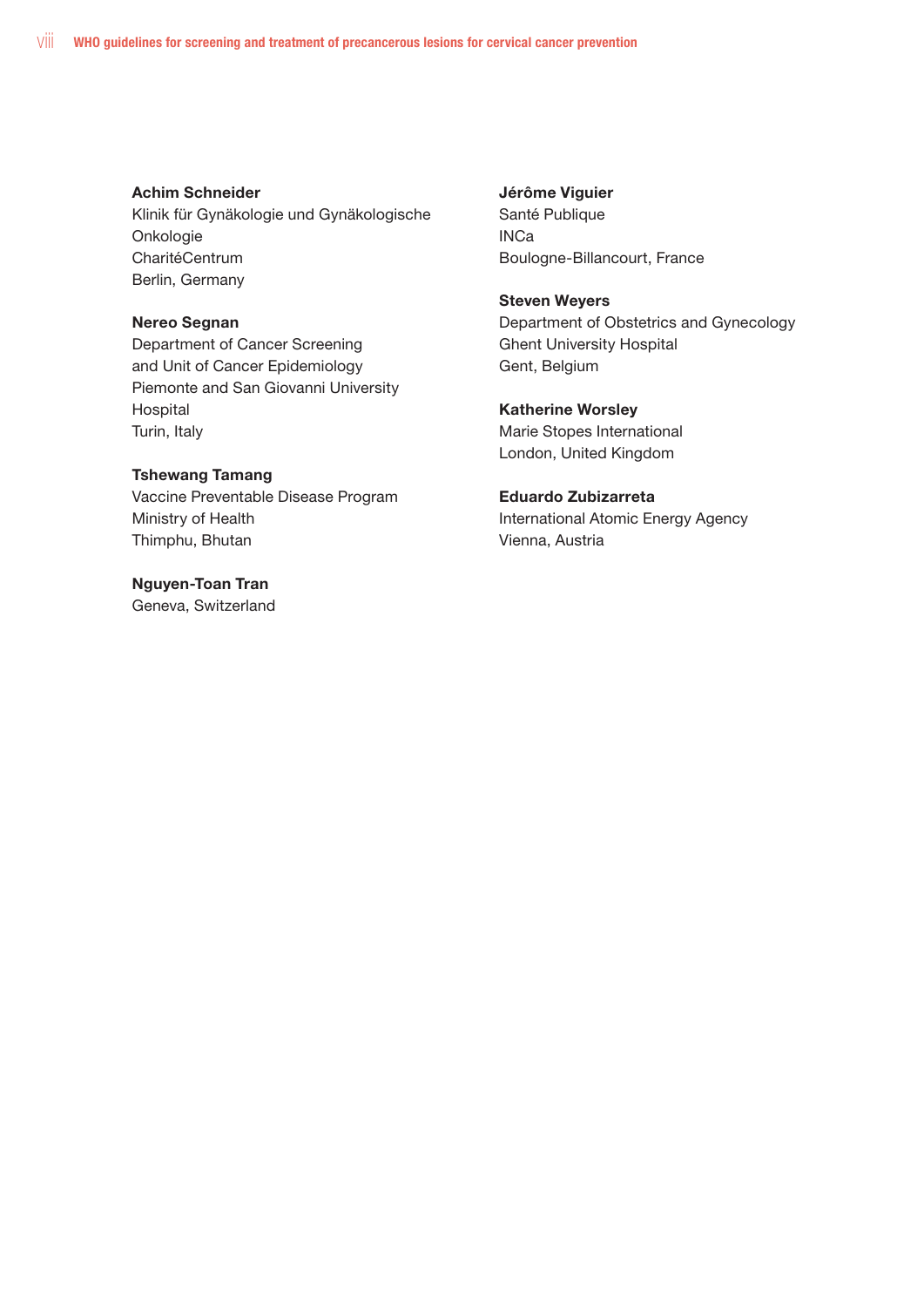## Process for managing declarations and conflicts of interest

### Roles of the technical and working groups

In September 2010, the External Review Group (ERG) met to decide on the update of *Comprehensive cervical cancer control: a guide to essential practice* (C4-GEP), which was originally published in 2006. One of the major conclusions was that the chapter on screening and treatment of precancerous lesions for cervical cancer prevention needed to be updated. This group also made recommendations to the World Health Organization (WHO) on the composition of the Guideline Development Group (GDG).

In 2011, the GDG and the Methods Group (MG) met several times in joint sessions to develop the PICO questions (population, intervention, comparison, outcome), to select and rate the importance of the outcomes for treatment of precancerous cervical lesions and for the screen-and-treat approach to prevent cervical cancer, and to discuss and agree on the methodology and the key parameters to be considered in the modelling exercise to evaluate the outcomes of the screen-andtreat algorithm.

In April 2012, the GDG, the MG and the ERG met in a joint session to discuss the results of the literature review and the outcomes of the modelling exercise, and to prepare the draft recommendations.

In 2012 and 2013, the GDG and the MG met several times in joint sessions, either by conference call or in person, to further discuss and finalize the draft recommendations. These draft recommendations were then sent to the ERG for endorsement.

## Management of conflicts of interest

Conflicts of interest were managed as follows:

- 1. All experts who participated in the process were required to complete the WHO Declaration of Interest (DOI) form before they commenced their work for WHO, and to promptly notify WHO if any change in the disclosed information occurred during the course of this work. The completed DOI forms were reviewed by the WHO Secretariat with a view to managing disclosed interests in the field of cervical cancer screening and treatment.
- 2. At the meeting of the ERG in September 2010 and at the first joint meeting of the GDG, MG and the ERG in 2013, each expert disclosed his/her declared interests to the other experts as part of the round of introductions at the beginning of the meeting so that the group was aware of any existing interests among the members.
- 3. All declared interests have been reviewed by WHO's Office of the Legal Counsel. The decision was that all experts could participate in the process but interests should be disclosed in the guideline.
- 4. All relevant declared interests (15 out of 54 experts) are summarized in this report (see Annex 1).

It should be noted that these guidelines focus on cervical screening to detect precancerous lesions in order to allow early treatment and thus prevent these from evolving into cancerous lesions. These guidelines do not address primary prevention of cervical cancer through vaccination against human papillomavirus (HPV).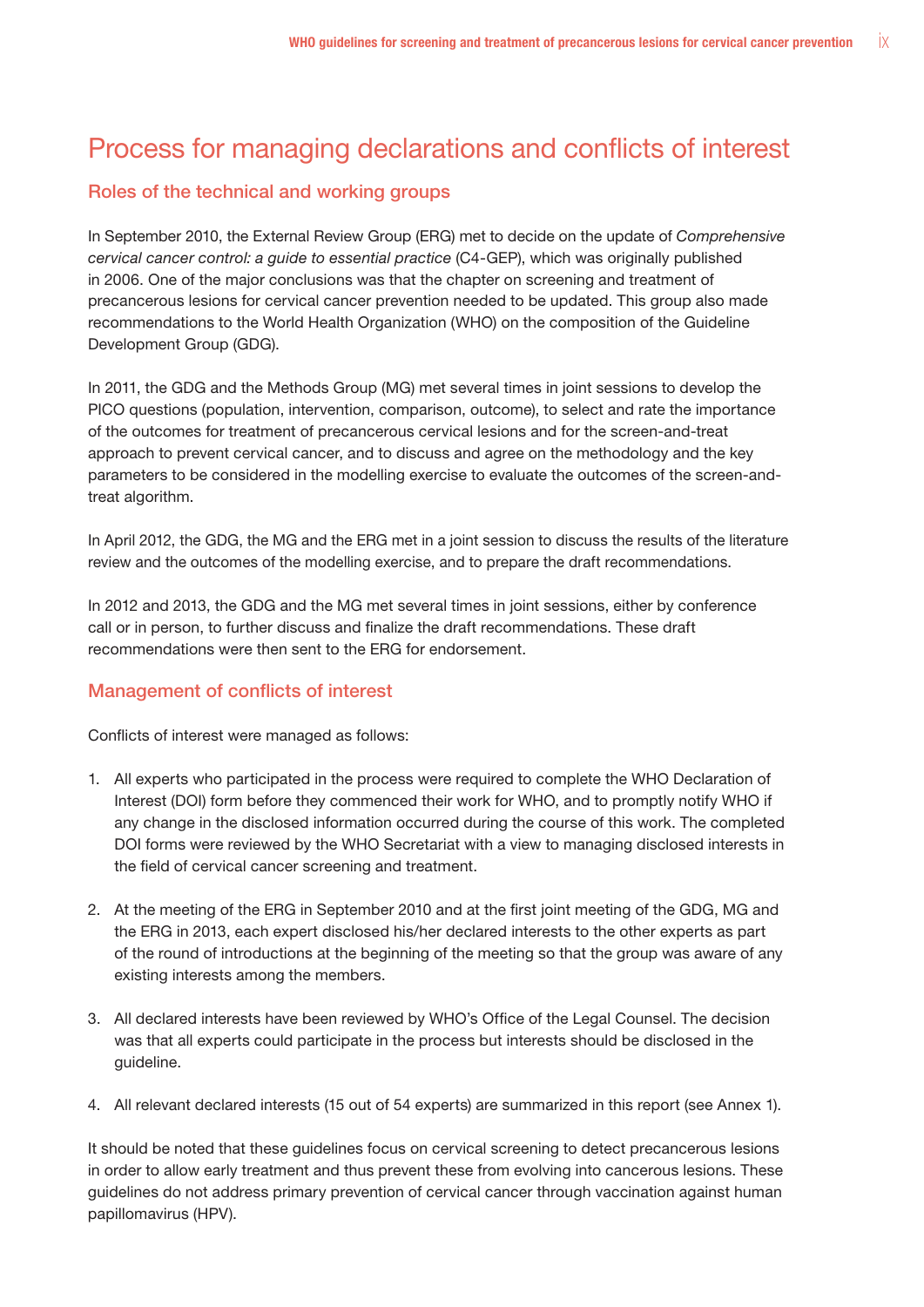## Acknowledgements

The World Health Organization (WHO) would like to thank the members of the Guideline Development Group and the Methodology Group for their constant availability and hard work. WHO is also very grateful to the External Review Group for making possible the development of these essential recommendations for screening and treatment of precancerous lesions for cervical cancer prevention. The names of the participants in each group are listed on pages v–viii.

In addition, we would like to thank the following staff, fellows, and students from McMaster University, Hamilton, Canada, who contributed to the work of the systematic review but were not included in the discussion on recommendations: Adrienne Cheung, Charmaine Fraser, Shreyas Gandhi, Jessica Hopkins, Rohan Kehar, Rasha Khatib, Nancy Lloyd, Ahmad Mustafa, Marco Perez, and Wojtek Wiercioch.

WHO also wishes to express sincere gratitude to the Flanders International Cooperation Agency (FICA), the Institut National du Cancer (INCa), France, and the GAVI Alliance (formerly the Global Alliance for Vaccines and Immunisation) for providing the main funding for this document.

Editing, proofreading, design and layout: Green Ink (greenink.co.uk)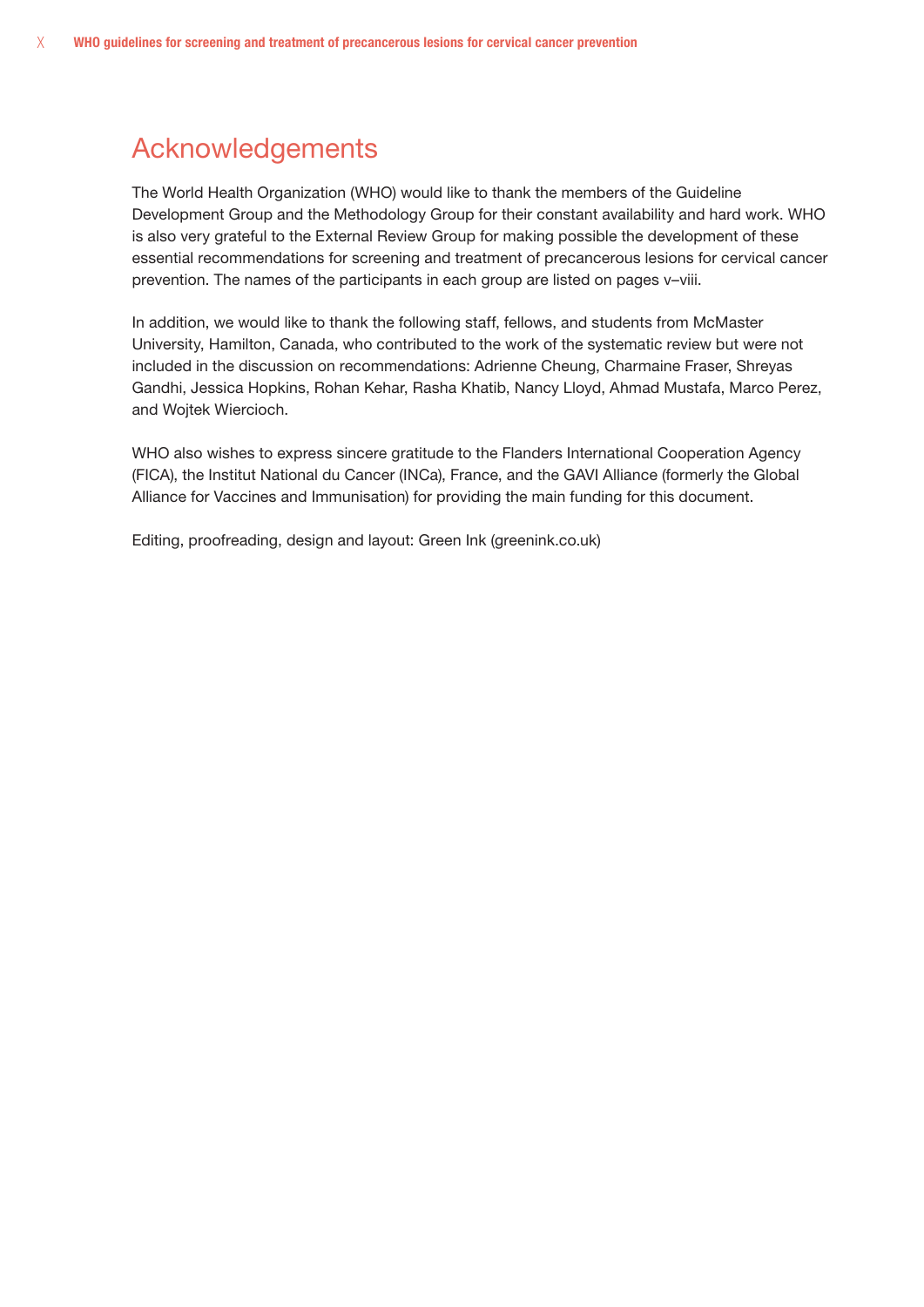# Acronyms and abbreviations

| <b>ASCUS</b>         | atypical squamous cells of undetermined significance                    |  |  |
|----------------------|-------------------------------------------------------------------------|--|--|
| <b>CIN</b>           | cervical intraepithelial neoplasia                                      |  |  |
| <b>CKC</b>           | cold knife conization                                                   |  |  |
| <b>ERG</b>           | <b>External Review Group</b>                                            |  |  |
| <b>FICA</b>          | <b>Flanders International Cooperation Agency</b>                        |  |  |
| <b>GAVI Alliance</b> | formerly the Global Alliance for Vaccines and Immunisation              |  |  |
| GDG                  | Guideline Development Group                                             |  |  |
| <b>GRADE</b>         | Grading of Recommendations, Assessment, Development and Evaluation      |  |  |
| <b>HPV</b>           | human papillomavirus                                                    |  |  |
| <b>IARC</b>          | International Agency for Research on Cancer                             |  |  |
| <b>INCa</b>          | Institut National du Cancer (France)                                    |  |  |
| <b>LEEP</b>          | loop electrosurgical excision procedure (also LLETZ)                    |  |  |
| <b>LLETZ</b>         | large loop excision of the transformation zone (also LEEP)              |  |  |
| MG                   | Methods Group                                                           |  |  |
| <b>NCI</b>           | National Cancer Institute (USA)                                         |  |  |
| <b>NIH</b>           | National Institutes of Health (USA)                                     |  |  |
| <b>PAHO</b>          | Pan American Health Organization                                        |  |  |
| Pap test             | Papanicolaou test (cytology-based method for cervical cancer screening) |  |  |
| <b>PICO</b>          | population, intervention, comparison, outcome                           |  |  |
| <b>PRISMA</b>        | Preferred Reporting Items for Systematic Reviews and Meta-Analyses      |  |  |
| <b>QUADAS</b>        | <b>QUality Assessment for Diagnostic Accuracy Studies</b>               |  |  |
| <b>VIA</b>           | visual inspection with acetic acid                                      |  |  |
| <b>WHO</b>           | World Health Organization                                               |  |  |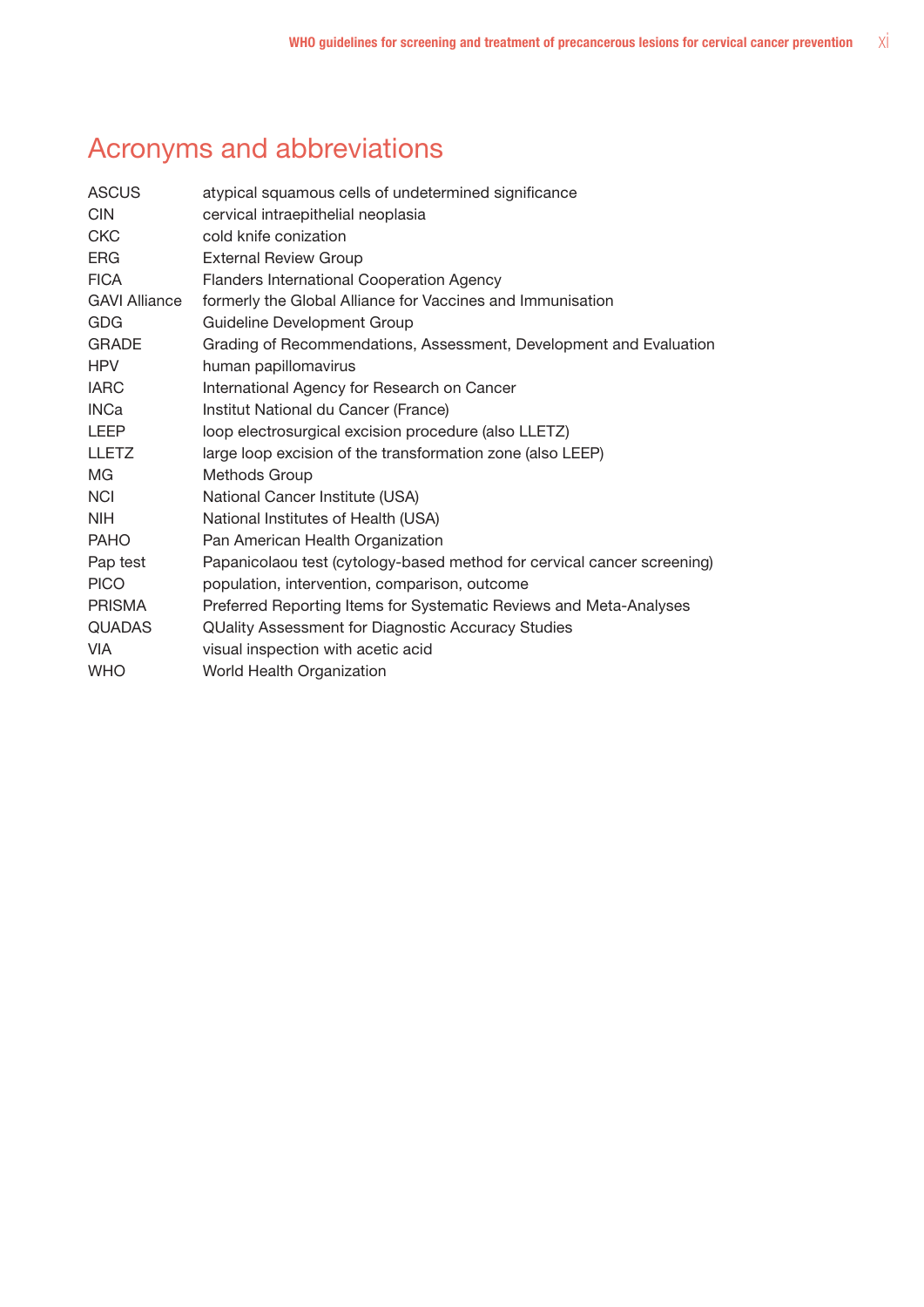## Executive summary

Cervical intraepithelial neoplasia (CIN) is a premalignant lesion that may exist at any one of three stages: CIN1, CIN2, or CIN3. If left untreated, CIN2 or CIN3 (collectively referred to as CIN2+) can progress to cervical cancer. Instead of screening and diagnosis by the standard sequence of cytology, colposcopy, biopsy, and histological confirmation of CIN, an alternative method is to use a 'screen-and-treat' approach in which the treatment decision is based on a screening test and treatment is provided soon or, ideally, immediately after a positive screening test. Available screening tests include a human papillomavirus (HPV) test, visual inspection with acetic acid (VIA), and cytology (Pap test). Available treatments include cryotherapy, large loop excision of the transformation zone (LEEP/LLETZ), and cold knife conization (CKC).

This guideline provides recommendations for strategies for a screen-and-treat programme. It builds upon the existing *WHO guidelines: Use of cryotherapy for cervical intraepithelial neoplasia* (published in 2011) and on the new *WHO guidelines for treatment of cervical intraepithelial neoplasia 2–3 and glandular adenocarcinoma in situ* (being published concomitantly with these present guidelines). This guideline is intended primarily for policy-makers, managers, programme officers, and other professionals in the health sector who have responsibility for choosing strategies for cervical cancer prevention, at country, regional and district levels.

For countries where a cervical cancer prevention and control programme already exists, these recommendations were developed to assist decision-makers to determine whether to provide a different screening test followed by a different treatment, or to provide a series of tests followed by an adequate treatment. For countries where such a programme does not currently exist, these recommendations can be used to determine which screening test and treatment to provide. In addition to the recommendations, a decision-making flowchart is also proposed in Annex 2 to help programme managers choose the right strategy based on the specific country or regional context. Once the strategy has been chosen, the appropriate screen-and-treat flowchart for that strategy can be followed. The flowcharts for all strategies are provided in Annex 3 (specifically for women of negative or unknown HIV status), and Annex 4 (for women of HIV-positive status or unknown HIV status in areas with high endemic HIV infection).

The methods used to develop these guidelines follow the *WHO handbook for guideline development*, and are described in Chapter 2 of this document. A Guideline Development Group (GDG) was established that included experts, clinicians, researchers in cervical cancer prevention and treatment, health programme directors and methodologists. Conflicts of interest were managed according to World Health Organization (WHO) rules. An independent group of scientists at a WHO collaborating centre conducted systematic reviews on the diagnostic accuracy of the available screening tests and the effects of different treatments for CIN (see Annexes 5–7). This evidence was used to model and compare different screen-and-treat strategies in women of unknown HIV status and women of HIV-positive and HIV-negative status and the results were presented to the GDG in evidence tables following the GRADE (Grading of Recommendations, Assessment, Development and Evaluation) approach. The GRADE evidence profiles and evidence-to-recommendation tables for each recommendation are available online (Supplemental material, Sections A and B).

This guideline provides nine recommendations for screen-and-treat strategies to prevent cervical cancer. While a brief summary of the recommendations is included on the next page, the complete recommendations with remarks and a summary of the evidence for each are found in Chapter 3 of this document.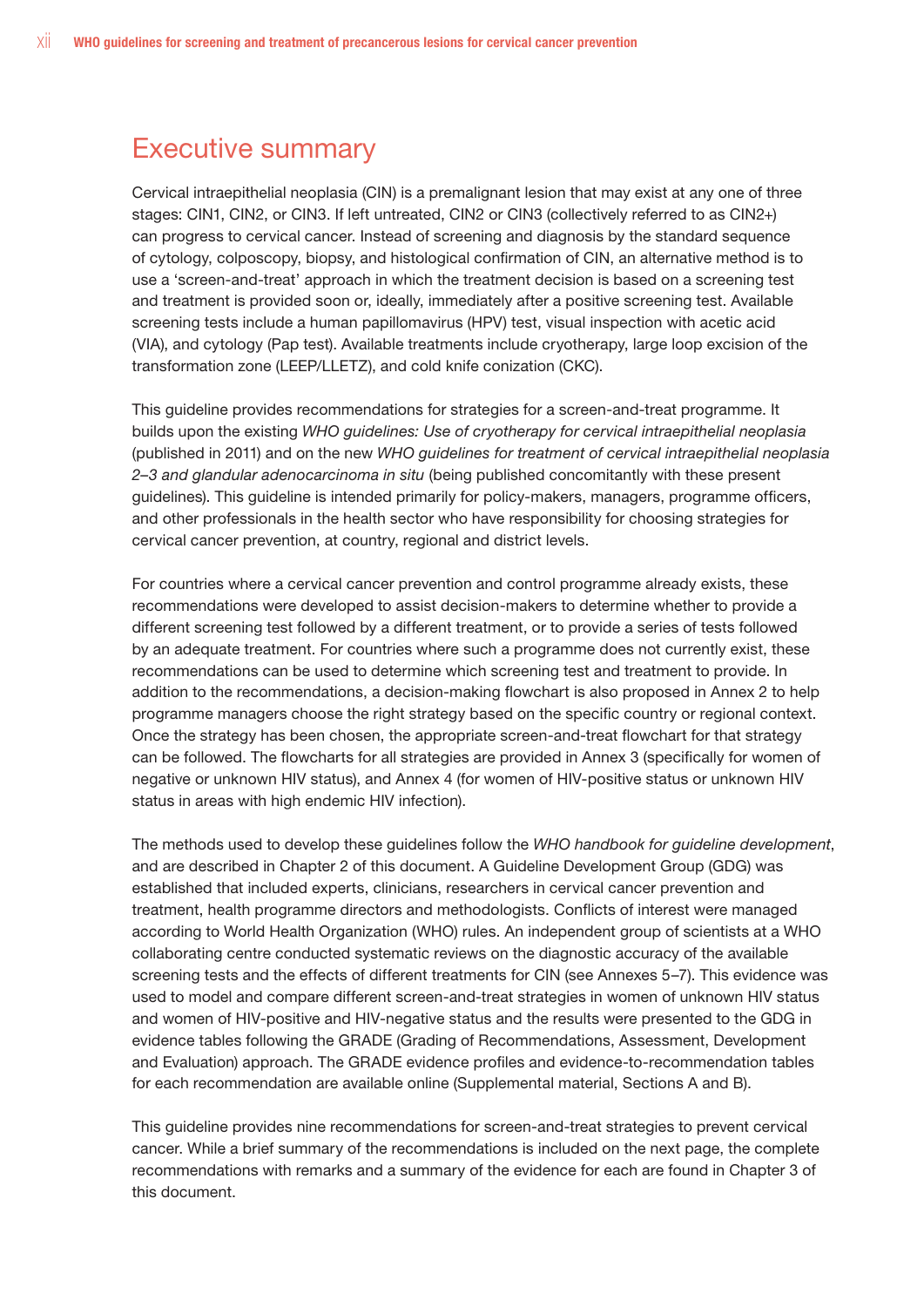Although the best evidence to assess the effects of a screen-and-treat strategy is from randomized controlled trials, we identified few randomized controlled trials that evaluated these strategies and reported on patient-important outcomes. Areas for future research include screen-and-treat strategies using a sequence of tests (e.g. HPV test followed by VIA); screen-and-treat strategies in women of HIV-positive status; and measurement of important health outcomes following a screenand-treat strategy.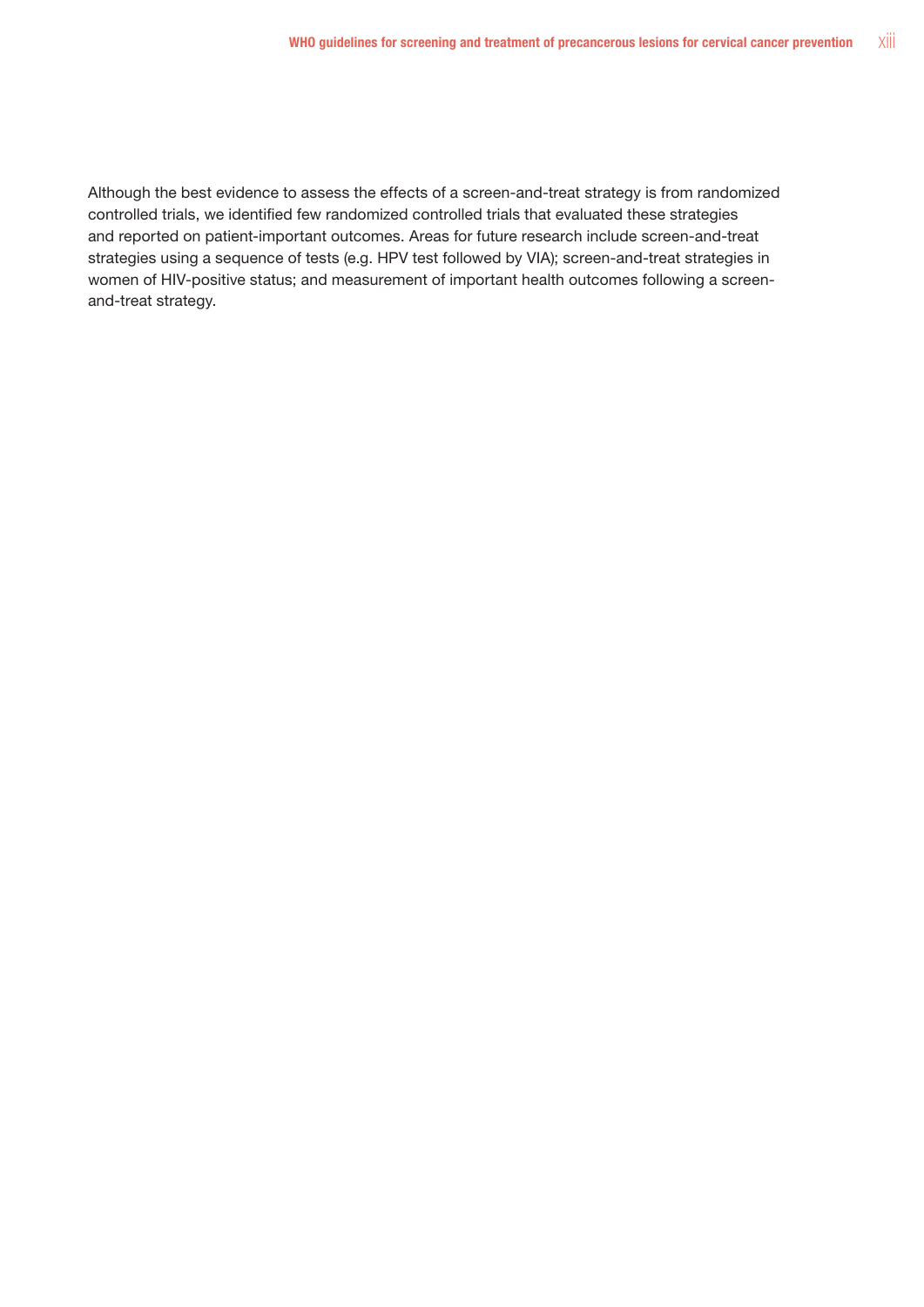## Screen-and-treat strategy summary recommendations

These recommendations apply to all women regardless of HIV status, but specific recommendations for women living with HIV have been developed.

The expert panel<sup>1</sup> recommends against the use of CKC as a treatment in a screenand-treat strategy. Therefore, all screen-and-treat strategies below involve treatment with cryotherapy, or LEEP when the patient is not eligible for cryotherapy.

#### The expert panel suggests:

- I Use a strategy of screen with an HPV test and treat, over a strategy of screen with VIA and treat. In resource-constrained settings, where screening with an HPV test is not feasible, the panel suggests a strategy of screen with VIA and treat.
- I Use a strategy of screen with an HPV test and treat, over a strategy of screen with cytology followed by colposcopy (with or without biopsy) and treat. However, in countries where an appropriate/high-quality screening strategy with cytology followed by colposcopy already exists, either an HPV test or cytology followed by colposcopy could be used.
- I Use a strategy of screen with VIA and treat, over a strategy of screen with cytology followed by colposcopy (with or without biopsy) and treat. The recommendation for VIA over cytology followed by colposcopy can be applied in countries that are currently considering either programme or countries that currently have both programmes available.
- If Use a strategy of screen with an HPV test and treat, over a strategy of screen with an HPV test followed by colposcopy (with or without biopsy) and treat.
- If Use either a strategy of screen with an HPV test followed by VIA and treat, or a strategy of screen with an HPV test and treat.
- I Use a strategy of screen with an HPV test followed by VIA and treat, over a strategy of screen with VIA and treat.
- ▶ Use a strategy of screen with an HPV test followed by VIA and treat, over a strategy of screen with cytology followed by colposcopy (with or without biopsy) and treat.
- ▶ Use a strategy of screen with an HPV test followed by VIA and treat, over a strategy of screen with an HPV test followed by colposcopy (with or without biopsy) and treat.

<sup>1</sup> The expert panel includes all members of the WHO Steering Group, the Guideline Development Group (GDG), and the External Review Group (ERG).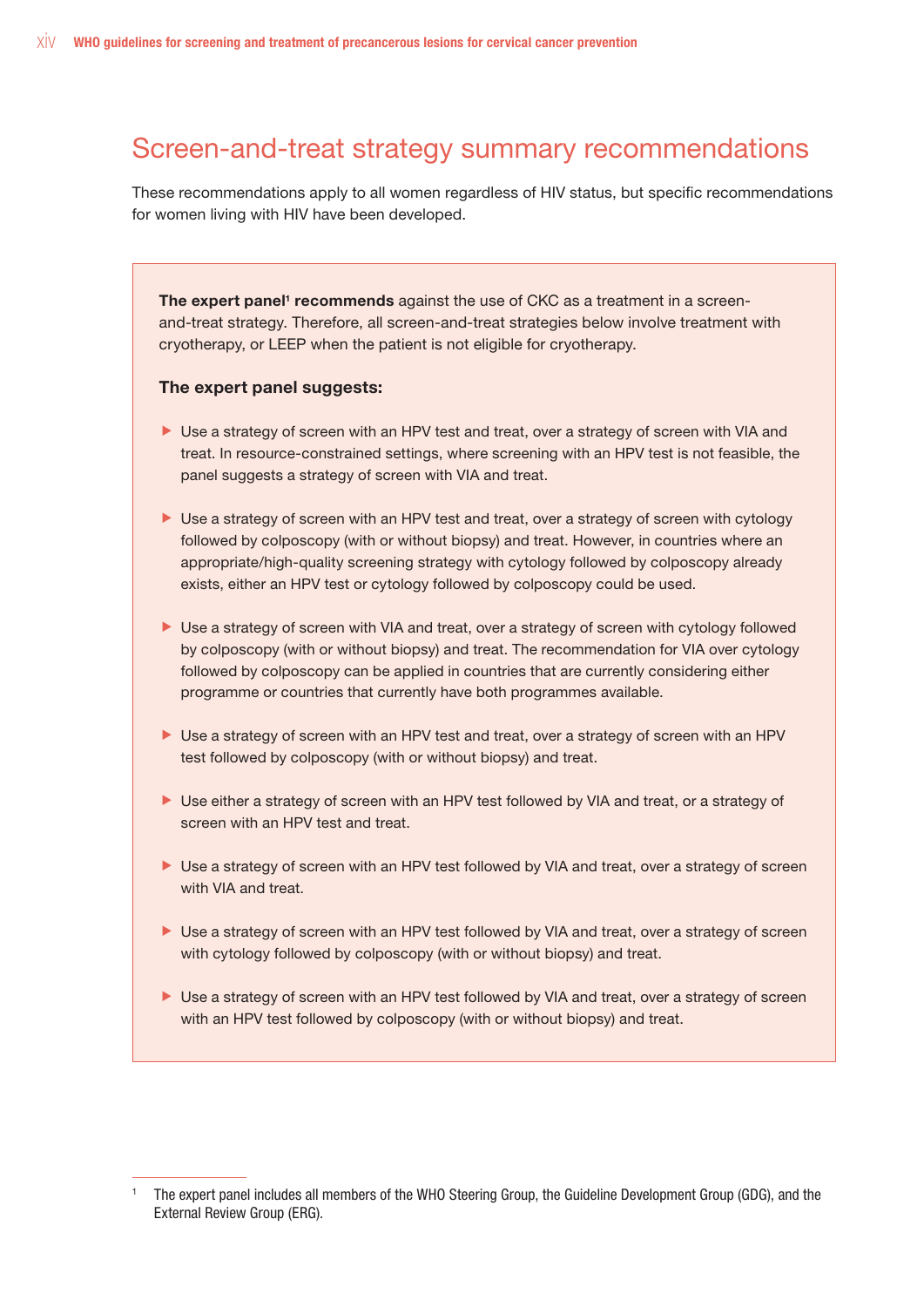As shown below, a decision-making flowchart has been developed that will assist programme managers to choose one of the suggested strategies, depending on the context where it will be implemented (also provided in Annex 2). Details about the flow of each different strategy are also presented in the flowcharts in Annex 3 (for women of negative or unknown HIV status) and Annex 4 (for women of HIV-positive status or unknown HIV status in areas with high endemic HIV infection).





Note: each light-pink bubble refers to one strategy in Annex 3 (for women of negative or unknown HIV status) or Annex 4 (for women of HIV-positive status or unknown HIV status in areas with high endemic HIV infection).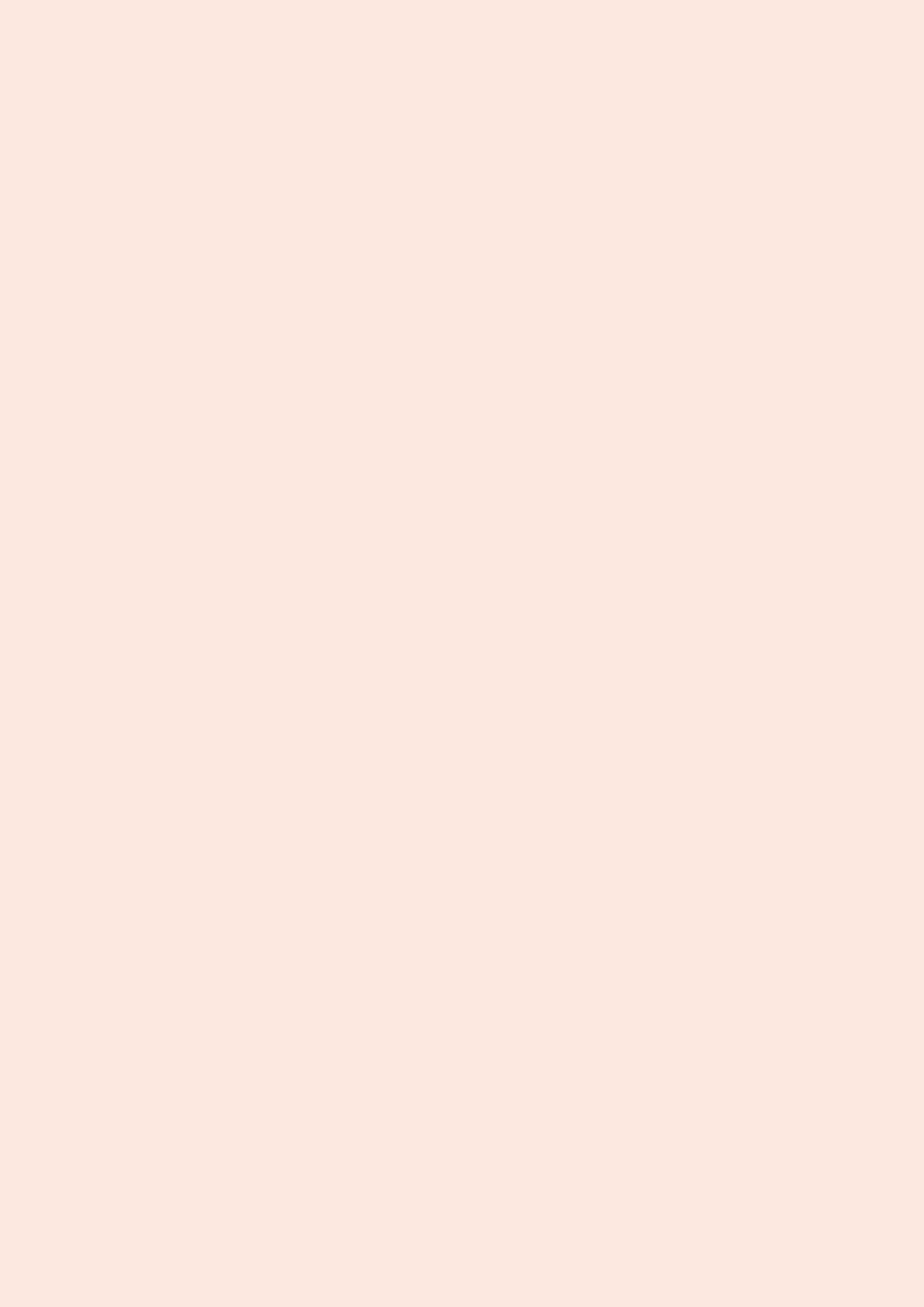## 1. Introduction

Cervical intraepithelial neoplasia (CIN) is a premalignant lesion that may exist at any one of three stages: CIN1, CIN2, or CIN3.<sup>2</sup> If left untreated, CIN2 or CIN3 (collectively referred to as CIN2+) can progress to cervical cancer. It is estimated that approximately 1–2% of women have CIN2+ each year. This rate is reported to be higher in women of HIV-positive status, at 10% *(1–5)*. The standard practice is to screen women using cytology (Pap test), and when cytology results are positive the diagnosis of CIN is based on subsequent colposcopy, biopsy of suspicious lesions, and then treatment only when CIN2+ has been histologically confirmed. This traditional screening method requires highly trained human resources and a substantial amount of laboratory equipment. In low- and middleincome countries, because of the high cost of setting up screening programmes based on cytology, coverage of screening is very low and alternative screening methods are needed. In addition, follow-up of a positive cytology test with colposcopy and biopsy requires resources and skilled personnel that are largely lacking in many countries. Other bottlenecks in screening programmes based on cytology include the need for referral to distant health facilities for diagnostic and treatment services, and the long waiting times before cytology results are available. An alternative approach to diagnosing and treating CIN is to use a 'screen-and-treat' approach in which the treatment decision is based on a screening test, and not on a histologically confirmed diagnosis of CIN2+,

and treatment is provided soon or, ideally, immediately after a positive screening test.

The goal of a screen-and-treat programme for cervical cancer is to reduce cervical cancer and related mortality with relatively few adverse events. The programme must include a screening test or strategy (sequence of tests) and be linked to appropriate treatments for CIN, and also provide referral for treatment of women with invasive cervical cancer. Common screening tests that are widely used include tests for human papillomavirus (HPV), cytology (Pap test), and unaided visual inspection with acetic acid (VIA). These tests can be used as a single test or in a sequence. When using a single test, a positive result indicates the need for treatment. When using a sequence of tests, women who test positive on the first test receive another test and only those who test positive on the second test are treated. Women with a positive first screening test followed by a negative second screening test are followed up. Available treatments include cryotherapy, large loop excision of the transformation zone (LEEP/ LLETZ), and cold knife conization (CKC).

This guideline provides recommendations for strategies for a screen-and-treat programme. It builds upon the existing recommendations for the use of cryotherapy to treat CIN *(6, 7)* and on the new *WHO guidelines for treatment of cervical intraepithelial neoplasia 2–3 and glandular adenocarcinoma in situ (8)*, which is being published concomitantly with these present guidelines. When developing the guideline, the Guideline Development Group (GDG) considered that countries currently providing screen-and-treat programmes may be uncertain about which strategy to use. Therefore, these recommendations were developed by comparing the benefits and harms of different screen-and-treat strategies. For countries where a cervical cancer prevention and control programme already exists, these recommendations were developed to assist decision-makers to determine whether to provide a different screening test

<sup>2</sup> Diagnosis of CIN is established by histopathological examination of a cervical punch biopsy or excision specimen. A judgement of whether or not a cervical tissue specimen reveals CIN, and to what degree, is dependent on the histological features concerned with differentiation, maturation and stratification of cells and nuclear abnormalities. The proportion of the thickness of the epithelium showing mature and differentiated cells is used for grading CIN. More severe degrees of CIN are likely to have a greater proportion of the thickness of epithelium composed of undifferentiated cells, with only a narrow layer of mature differentiated cells on the surface *(9)*.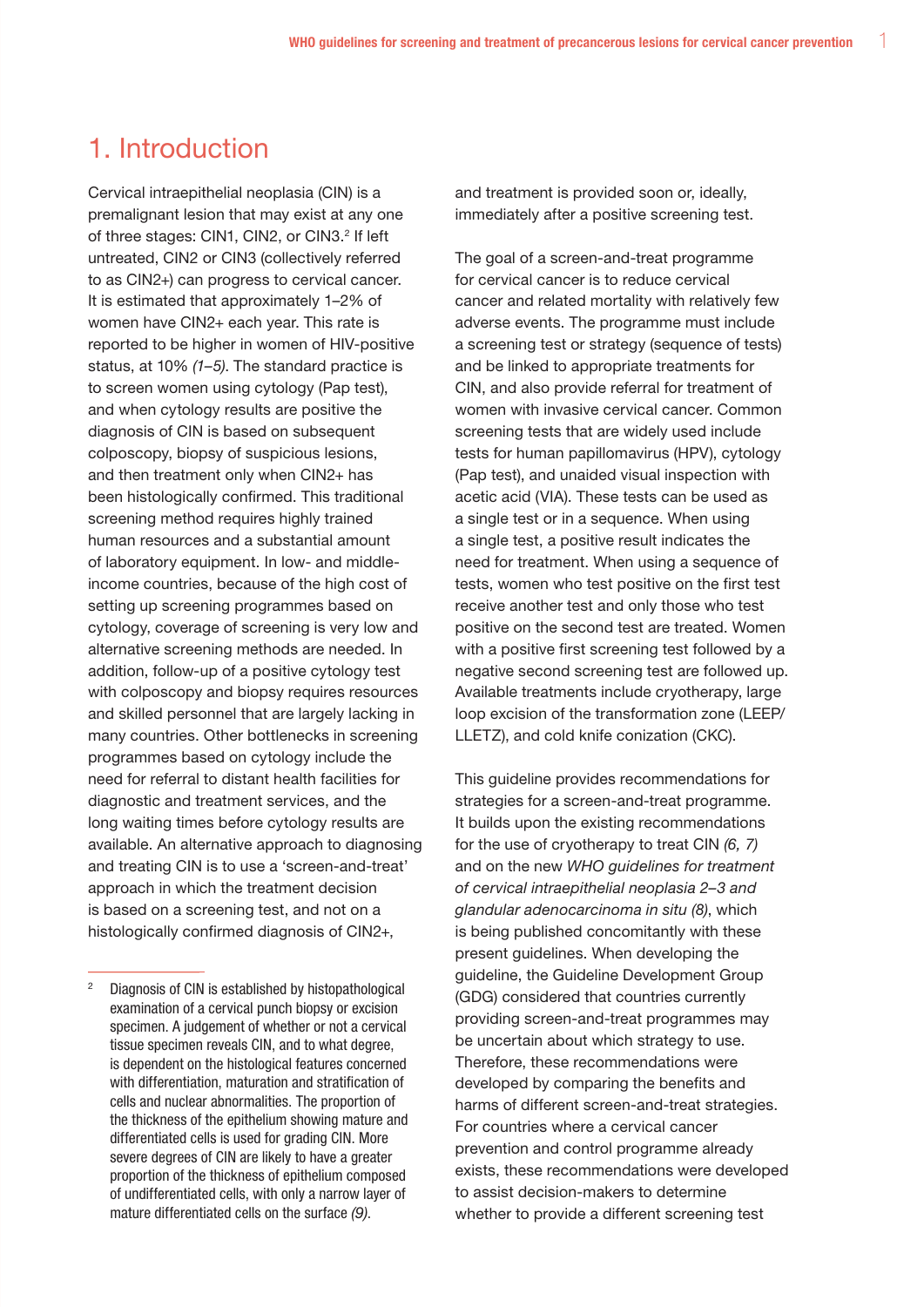followed by a different treatment instead, or to provide a series of tests followed by an adequate treatment. For countries where such a programme does not currently exist, these recommendations can be used to determine which screening test and treatment to provide. In addition, a decision-making framework is proposed in Annex 2 to help programme managers choose the right strategy based on the specific country or regional context.

The recommendations and background information about the various screening tests and treatments are also available in an updated version of *Comprehensive cervical cancer control: a guide to essential practice* (C4-GEP) *(10)*. The C4-GEP was originally published in 2006 by the World Health Organization (WHO) to assist clinicians and programme managers to diagnose and treat CIN in order to prevent and control cervical cancer. In 2009, WHO committed to updating the C4-GEP as specific aspects deserved the development of new recommendations. In particular, new evidence had become available regarding the use of cryotherapy for CIN (a new guideline was completed in 2011 *[7]*); treatment of histologically confirmed CIN2+ (a new quideline is being published concomitantly with this present one *[8]*); and strategies for screening and treatment of precancerous cervical lesions (the subject of this present guidance). In addition, there is a new awareness that when making recommendations for screen-and-treat strategies, the consequences of treating or not treating women after positive or negative screening results should also be considered. Typically, the selection of a screening test is based on its accuracy, which is determined by calculating the sensitivity and specificity of the test, and recommendations are based on that evidence. However, these data, do not address the consequences of screening and treating women. When deciding on a screenand-treat strategy, it is critical to consider the downstream consequences after treatment (for a positive test) or no treatment (for a negative test), such as cervical cancer and related

mortality, recurrence of CIN2+, adverse effects of treatment (and overtreatment), and use of resources. These recommendations are based on evidence about the diagnostic accuracy of each of the screening tests, together with evidence about the benefits and harms of treatments.

#### Target audience

This guideline is intended primarily for policy-makers, managers, programme officers, and other professionals in the health sector who have responsibility for choosing strategies for cervical cancer prevention, at country, regional and district levels. Individuals working in reproductive health care programmes, particularly programmes for the prevention of sexually transmitted infections (STIs) including HIV/AIDS and for family planning, at the district and primary health care levels, should also consult these guidelines to understand how recommendations are developed and why it is vitally important to select and implement evidence-based strategies to prevent cervical cancer.

#### **Purpose**

This guideline provides recommendations for screen-and-treat strategies to prevent cervical cancer (Chapter 3). In addition to the recommendations, this document proposes a decision-making flowchart for choosing the best screen-and-treat strategy for a particular setting at a programme level (Annex 2); and – for use once the strategy is chosen – the screen-and-treat flowcharts for all strategies are provided, including the flowcharts specifically for women of negative or unknown HIV status (Annex 3), and those for women of HIV-positive status or of unknown HIV status in areas with areas with high endemic HIV infection (Annex 4). This document also describes the WHO methodology that was used for the development of these recommendations (Chapter 2, and Annexes 5–7), and provides GRADE (Grading of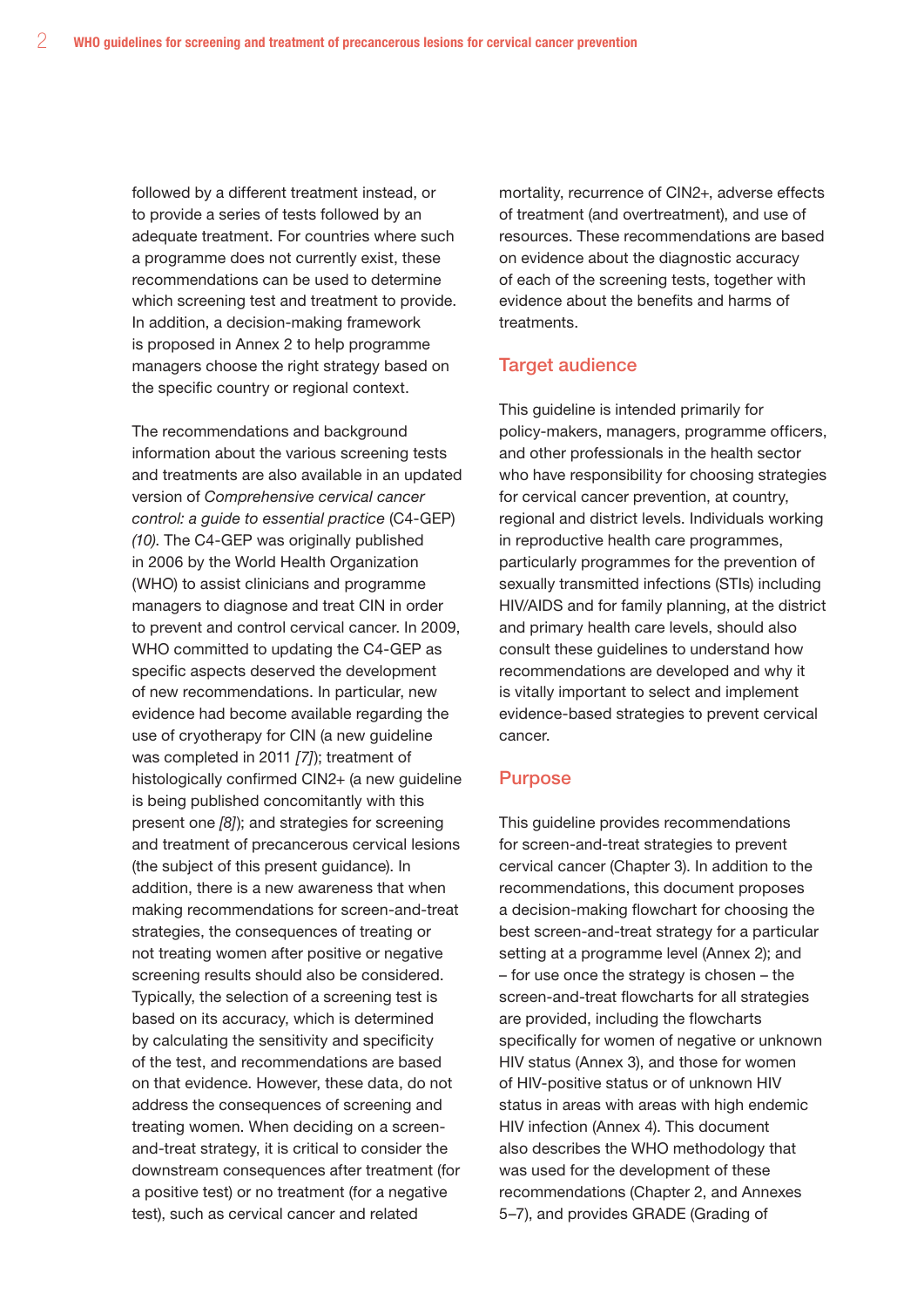Recommendations, Assessment, Development and Evaluation) evidence profiles<sup>3</sup> and evidence-to-recommendation tables<sup>4</sup> for each recommendation (available online: Supplemental material, Sections A and B). This document provides the scientific background and justification for the practical information found in the C4-GEP *(10)*.

<sup>&</sup>lt;sup>3</sup> The GRADE evidence profiles summarize the evidence from the systematic reviews and the model, as well as the quality of the evidence.

<sup>4</sup> The 'evidence-to-recommendation tables' describe the process of going from the evidence to developing the recommendations, and explain the judgements and rationale for factors that are not part of the GRADE evidence profiles.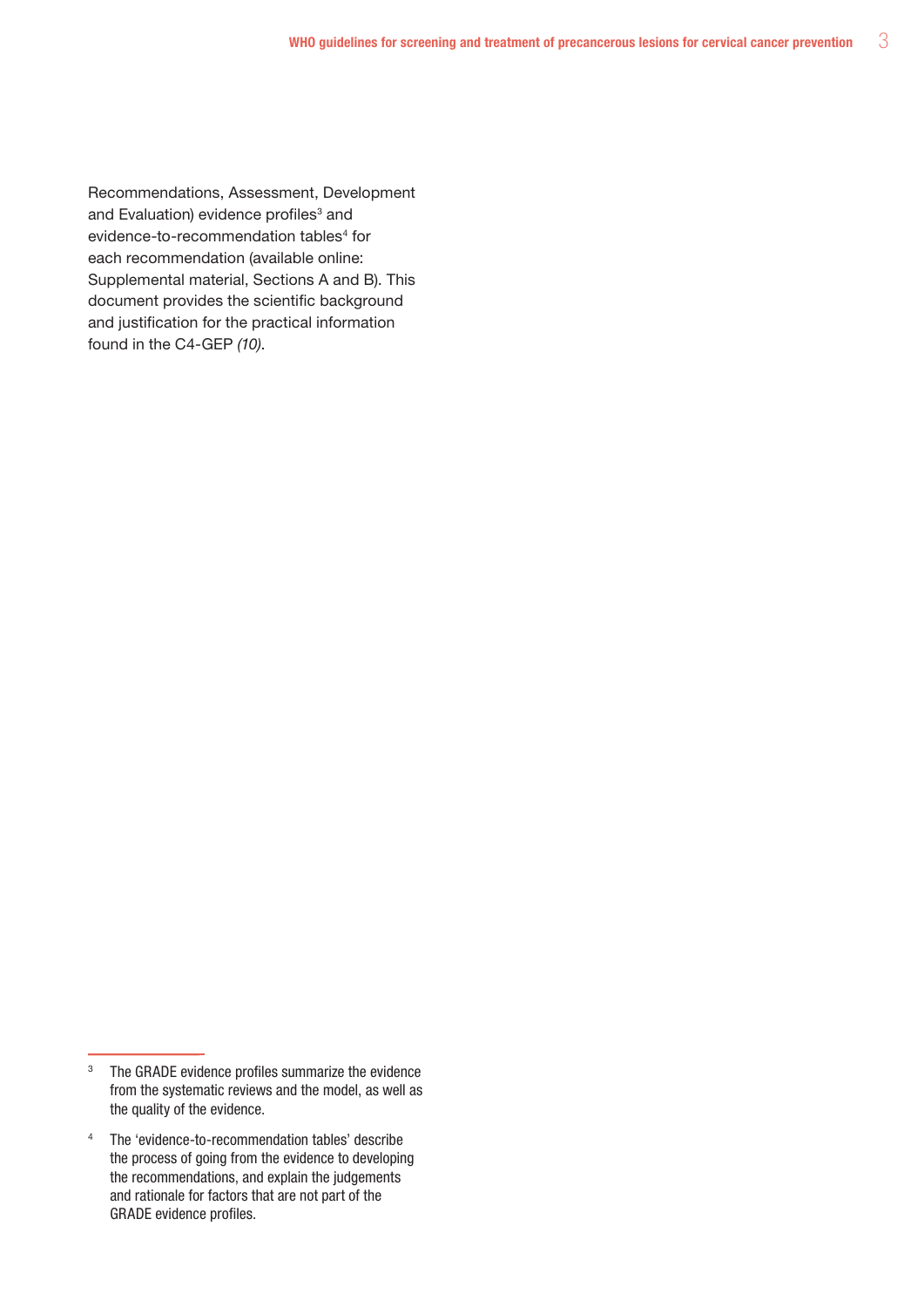## 2. Methods

The methods used to develop these guidelines followed the *WHO handbook for guideline development (11, 12)*.

## Guideline groups

WHO formed a Guideline Development Group (GDG) for the screen-and-treat strategies to prevent cervical cancer, chaired by Joanna Cain. The 17 selected members provided expert clinical guidance and support throughout the guideline development process. WHO also selected an External Review Group (ERG) comprising 33 professionals, including health-care providers with experience in screening and treating CIN, pathologists, researchers in cervical cancer prevention and treatment, programme directors, health educators, epidemiologists, public health officers, nurses and methodologists. A Methods Group (MG) from the MacGRADE Centre at McMaster University, a WHO collaborating centre, provided expertise in evidence synthesis and guideline development processes.

### Formulating questions and determining outcomes

In February 2011, the GDG met to discuss the questions and outcomes to address in the chapter on screen-and-treat strategies to appear in the updated C4-GEP, in order to incorporate new evidence. The GDG identified 15 potential questions to guide the evidence review for screening options and treatment strategies for cervical pre-cancer. The MG surveyed the GDG anonymously online using Survey Monkey<sup>5</sup> to prioritize the questions and determine which ones are clinically relevant or used in practice; 14 out of 17 members responded. Among the 15 questions, the GDG identified 7 that related to comparisons between standard screen-and-treat strategies and those that are NOT typically used in practice (e.g. an HPV test followed by cytology), and therefore these seven questions were excluded. The remaining eight questions were retained as the basis for the screening recommendations (see Box 1).

During this same meeting, the GDG developed a list of outcomes that should be considered when making decisions and recommendations for the screen-and-treat strategies. These outcomes were informed by the work previously conducted for the preparation of the WHO guidelines entitled *Use of cryotherapy for cervical intraepithelial neoplasia (7)*. Following the meeting, the MG surveyed all GDG and ERG members online using Survey Monkey to identify and rank the critical outcomes for making recommendations. Participants ranked outcomes on a scale from 1 (not at all important) to 7 (critical) in terms of importance for decision-making. Thirty of the

#### Box 1: Prioritized questions for screening options for cervical pre-cancer

- 1. Should an HPV test or VIA be used to screen?
- 2. Should an HPV test or cytology followed by colposcopy (with or without biopsy) be used to screen?
- 3. Should VIA or cytology followed by colposcopy (with or without biopsy) be used to screen?
- 4. Should an HPV test or an HPV test followed by colposcopy (with or without biopsy) be used to screen?
- 5. Should an HPV test followed by VIA or an HPV test as a single test be used to screen?
- 6. Should an HPV test followed by VIA or VIA as a single test be used to screen?
- 7. Should an HPV test followed by VIA or cytology followed by colposcopy (with or without biopsy) be used to screen?
- 8. Should an HPV test followed by VIA or an HPV test followed by colposcopy (with or without biopsy) be used to screen?

<sup>5</sup> Survey Monkey: www.surveymonkey.com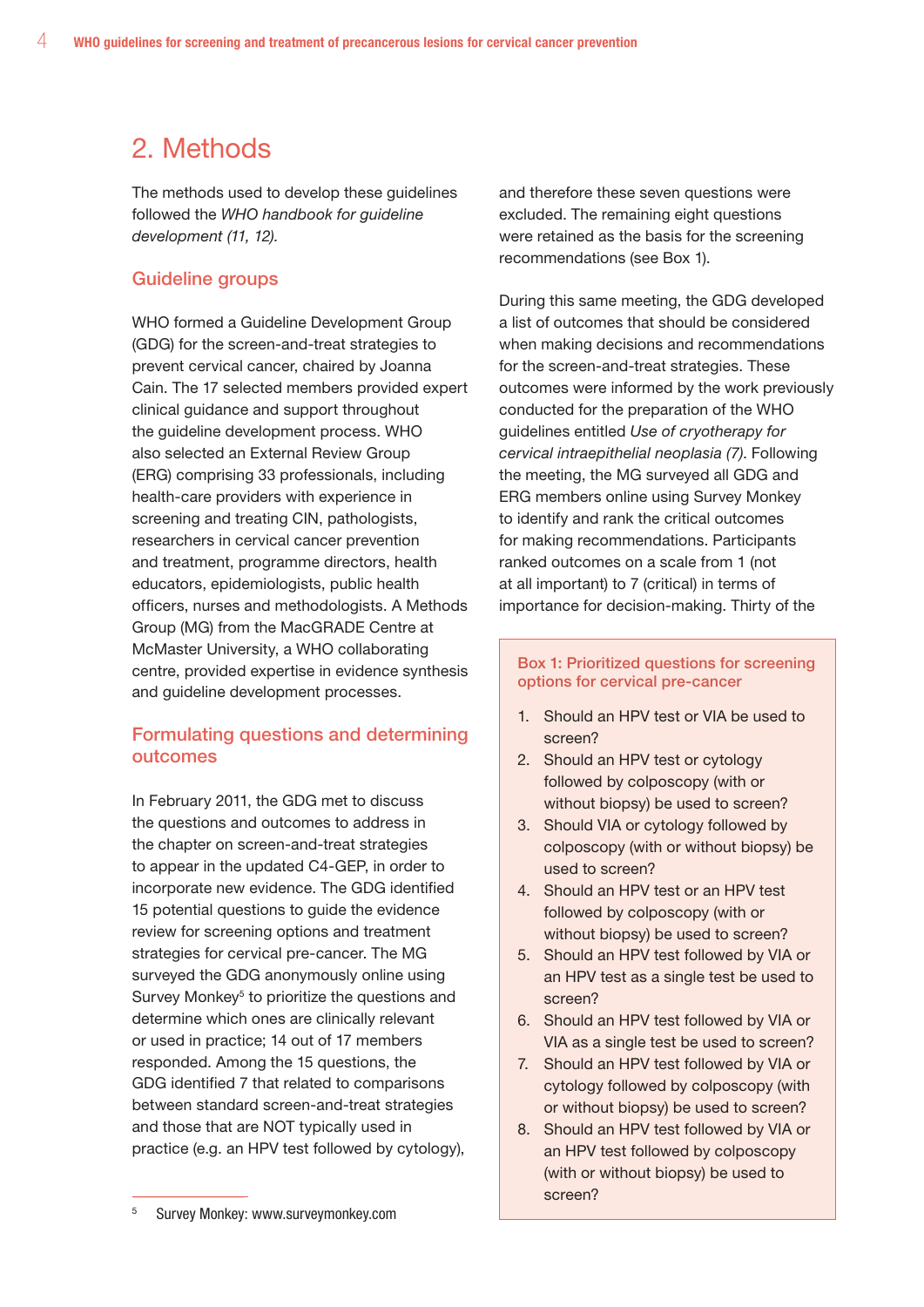50 members surveyed provided responses and an average ranking was calculated for each outcome. Outcomes with an average ranking of 4 (important) or higher were included in the evidence review and considered when making the recommendations (see Box 2).

### Synthesis of the evidence and preparation of evidence profiles

A screen-and-treat strategy is made up of two linked parts: the screening test(s) followed by treatment of CIN. The best studies to inform screen-and-treat recommendations are randomized controlled trials in which women are randomized to receive 'screen-and-treat strategy A' or 'screen-and-treat strategy B', and health outcomes of all of the women are measured and presented (even those who had false-negative screening results and were never treated). However, few such studies have been conducted; most studies do not link the screening strategy with the treatment and the outcomes. Instead, there are studies that measure the accuracy of a test to diagnose CIN (without reporting on treatment), and there are other studies that only measure health outcomes of screen-positive women after treatment. Hence, the outcomes for women with

Box 2: Outcomes for screen-and-treat strategies identified as important for making recommendations (in order of importance)

- 1. Mortality from cervical cancer
- 2. Cervical cancer incidence
- 3. Detected CIN2, CIN3
- 4. Major infections (requiring hospital admission and antibiotics, e.g. pelvic inflammatory disease)
- 5. Maternal bleeding
- 6. Premature delivery
- 7. Fertility
- 8. Identification of STIs (benefit)
- 9. Minor infections (requiring outpatient treatment only)

true-negative or false-negative screening results are not measured. This is true for the literature for cervical pre-cancer screening; few studies report health outcomes of all women who were screened, including those who were treated and those who were not. For this reason, the primary evidence used to develop these screen-andtreat recommendations could not be based on evidence from randomized controlled studies. Instead, these recommendations are based on modelling health outcomes from a series of reviews of the diagnostic accuracy of the available screening tests, and a series of reviews of the effects of the various treatments for CIN.

The MG searched the MEDLINE and EMBASE online databases up to February 2012 for screening strategies related to an HPV test compared to VIA, and VIA compared to cytology. A separate search was conducted to update a Cochrane Review that was in progress for an HPV test compared to cytology up to November 2012. Another search was conducted for colposcopy up to September 2012 (see Annex 5 for search strategies). The MG used the evidence on treatment of CIN that was concurrently being gathered for the development of *WHO guidelines for treatment of cervical intraepithelial neoplasia 2–3 and glandular adenocarcinoma in situ (8)*. The searches were not restricted by language or study design in order not to exclude primary studies or previously published systematic reviews in this area. Reference lists of relevant studies were reviewed and the WHO GDG was contacted for additional references.<sup>6</sup>

At least two members of the MG independently screened titles and abstracts and the full text of relevant articles, and a third investigator resolved disagreements. The MG included observational studies for diagnostic test accuracy studies considered at low risk of bias. For example, all women in the studies had to receive both screening tests that

<sup>6</sup> Details of the methods for the systematic reviews are available at the WHO website.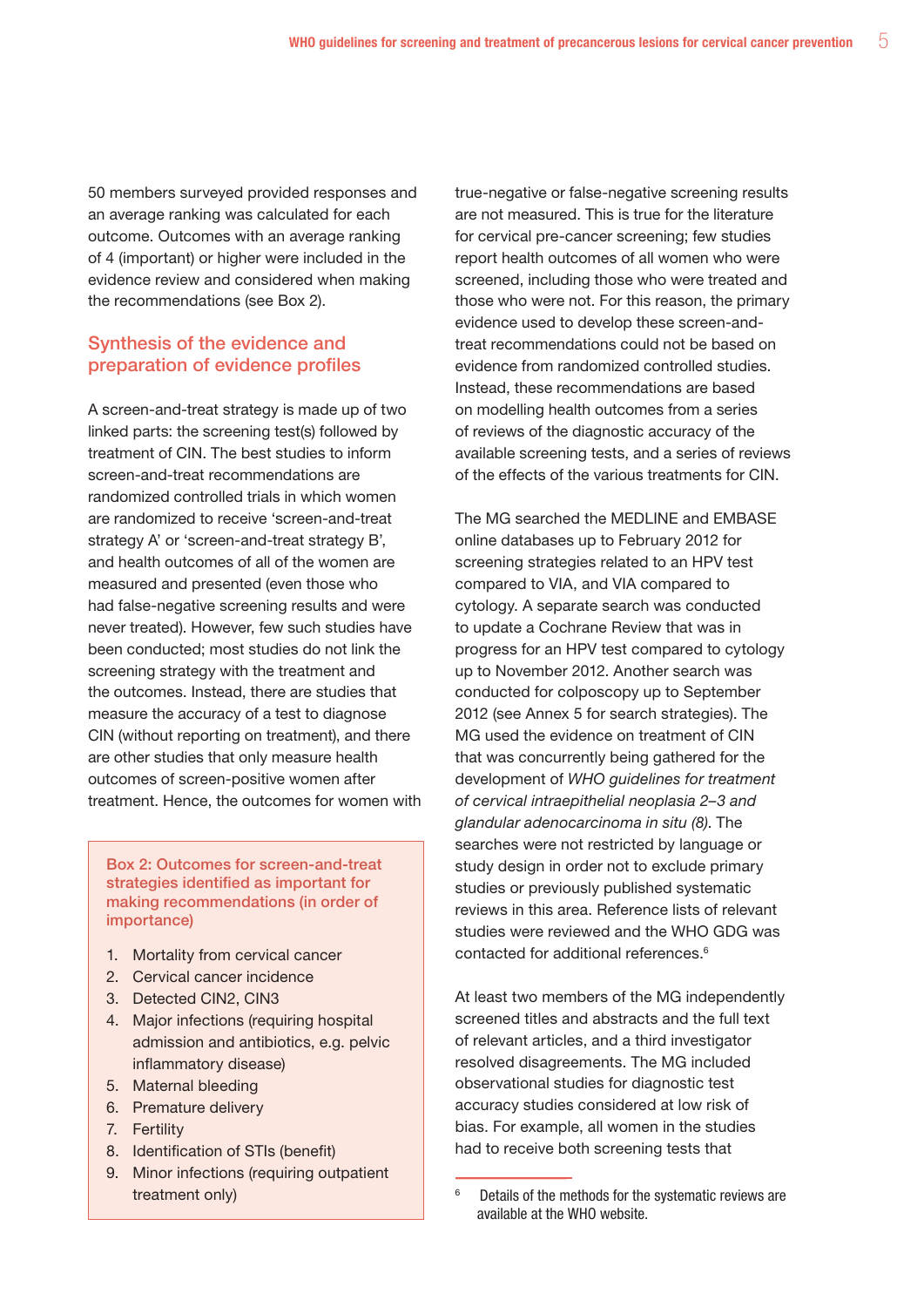were being compared, and all women who tested positive or negative (or a random sample of at least 10% of the women who tested negative) had to receive the 'gold standard' diagnostic test. Studies had to include non-pregnant women aged 18 years or older who had not been treated previously for CIN. Women could be of HIV-positive or HIV-negative status or of unknown HIV status. The Preferred Reporting Items for Systematic Reviews and Meta-Analyses (PRISMA) checklist was used to develop the flow diagram for inclusion and exclusion of studies (Annex 6). A list of all studies included in the reviews of diagnostic test accuracy is provided in Annex 7.

Two members of the MG independently abstracted data about patient characteristics, setting, and diagnostic test accuracy, using a pre-tested data abstraction form. Data to assess the quality of the studies was also collected with the QUADAS tool (QUality Assessment for Diagnostic Accuracy Studies) *(13)*. We pooled the diagnostic test accuracy data using Stata 12 data analysis and statistical software.

The MG developed a mathematical model to calculate the benefits and harms of each screen-and-treat strategy compared to other screen-and-treat strategies for women of unknown HIV status and for women of HIVpositive status. CIN2+ prevalence, natural progression data, the pooled diagnostic test accuracy results, and pooled data on treatment effects and complications were all considered in the model (see Annex 7 for references used in the model). The estimates of the expected absolute effects on health-care outcomes and a summary of the model assumptions are provided transparently in the evidence profiles for women of negative or unknown HIV status and for women of HIV-positive status (see Supplemental material, Sections A and B, available online) and for women of different ages.

Two members of the MG evaluated the quality of evidence using the Grading of Recommendations Assessment, Development and Evaluation (GRADE) approach *(14, 15)* and presented the evidence and its quality in the GRADE evidence profiles. Evidence for diagnostic accuracy of the screening tests is presented in evidence profiles for diagnostic test accuracy for each recommendation (see Supplemental material, Sections A and B, generally in section 2.1 for each recommendation). The evidence from the model (i.e. outcomes after a screen-and-treat strategy) is also presented in evidence profiles (see Supplemental material, Sections A and B, generally in sections 2.2 and 2.3 for each recommendation, according to age). The quality of the evidence or confidence in the effect estimates was assessed as high  $\oplus \oplus \oplus \oplus$ . moderate  $\oplus \oplus \oplus \ominus$ , low  $\oplus \oplus \ominus \ominus$ , or very low  $\Theta \Theta \Theta \Theta$ , according to the GRADE criteria. Tables to facilitate decision-making for recommendations (evidence-to-recommendations tables) were produced for each recommendation. These tables include a summary of the evidence (benefits and harms), an assessment of the quality of the evidence, relevant patient values and preferences, and any implications for use of resources and feasibility (Supplemental material, Sections A and B).

#### Modelling of health outcomes

A screening test with the highest diagnostic accuracy is not necessarily the test of choice in clinical practice. The decision to recommend a screening test needs to be justified by its impact on downstream patient-important health outcomes. Decision analysis is a powerful tool for evaluating a diagnostic or screening test on the basis of long-term patient-important outcomes when only intermediate outcomes – such as test sensitivity and specificity – are known. When making the decision to recommend a diagnostic or screening test, a panel should consider the health outcomes downstream from the test. For example, the health risks of interventions resulting from falsepositive (FP) and false-negative (FN) findings should be compared with the health benefits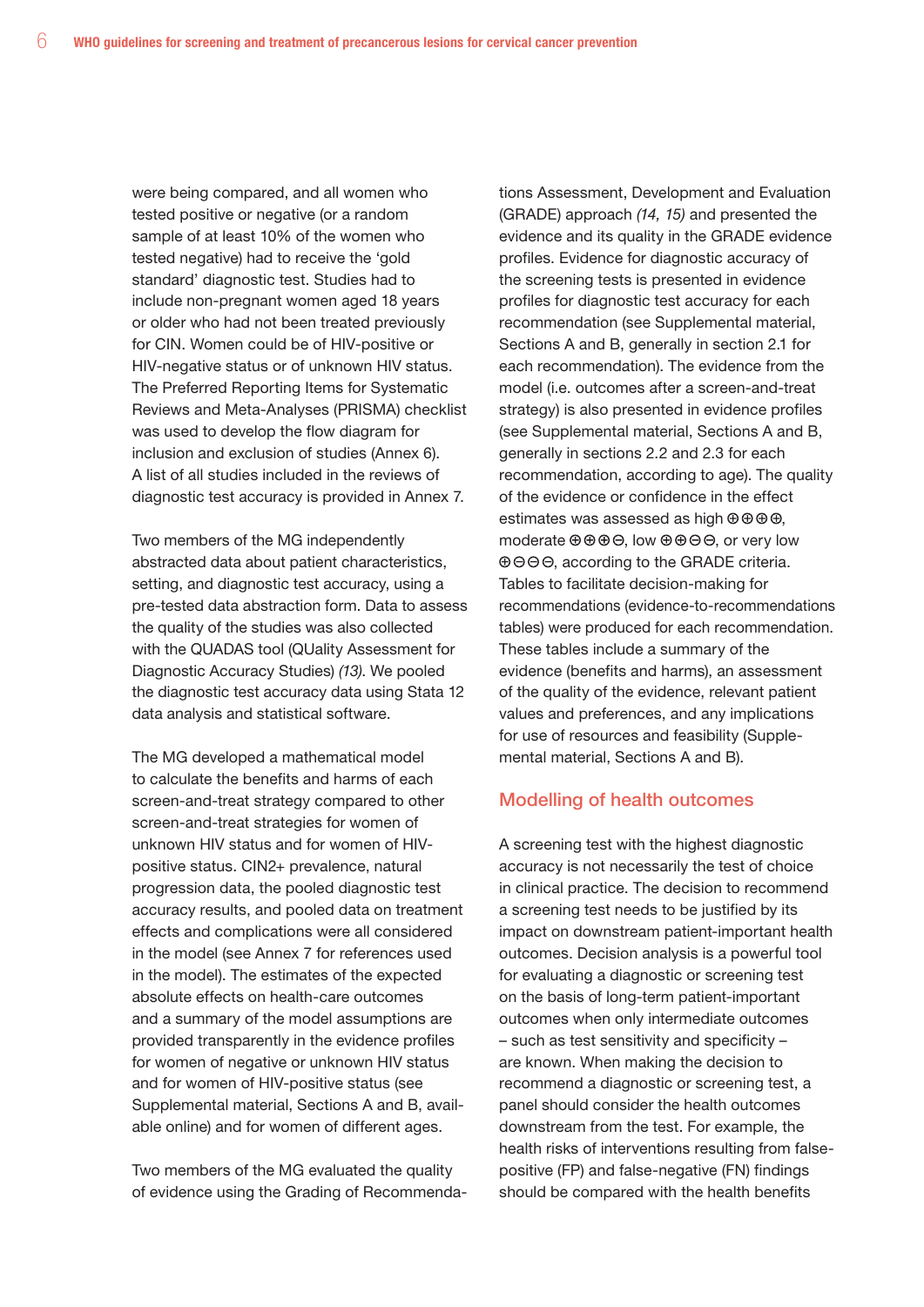associated with true-negative (TN) and truepositive (TP) findings.

To inform these recommendations, we built a mathematical model using TreeAge Pro 2012 software. In this model we calculated the proportions of TP, TN, FP and FN findings for each of the screening tests (VIA, HPV and cytology) given the pooled test-accuracy estimates and the pretest probability of having CIN in that population. We then calculated the probability of developing any of the critical outcomes for decision-making (see Box 2) based on the treatment they may receive and the pooled estimates of efficacy and potential complications of the different treatments (cryotherapy, CKC and LEEP). To calculate an overall estimate of the outcome, we added the probability of developing an outcome for each of the categories (TP, TN, FP, FN) for the same screening test and treatment option. We identified our assumptions for the models a priori. These assumptions are summarized in the Supplemental material available online, Sections A and B (below each GRADE evidence table for patient-important outcomes following different screen-and-treat strategies). We also specified a priori the sensitivity analysis we performed based on HIV status (HIV-positive compared to unknown HIV status) and different age categories.

#### Development of the recommendations

In early 2012 (26–28 April), the GDG, the ERG and the MG met to discuss the recommendations. One member each from the GDG and the MG chaired the meeting, which was attended by experts from around the world, representing various public health and medical disciplines. To expand the geographical representativeness of the GDG, it was decided that the ERG – a large group with members representing many countries – would participate in the development of the recommendations during that meeting. Members of the MG presented evidence

profiles and evidence-to-recommendation tables, which included evidence about the benefits and harms, values and preferences, resources and feasibility.

With regard to patient values and preferences, the GDG agreed that the evidence found could be applied across all recommendations *(16–18)*. The evidence from qualitative studies suggests that women may fear screening and may have a high level of anxiety related to colposcopy or treatment, and may feel burdened by the need for a second visit for treatment. However, once women decide to be screened they find the screening tests and immediate treatment acceptable. Evidence from the systematic reviews demonstrated that there is a preference for more frequent screening and active management among women who have screened positive for CIN1. In addition, evidence from controlled trials showed that women find treatment by cryotherapy and LEEP acceptable, and are satisfied with a screenand-treat approach *(19)*.

WHO has recently developed the *WHO cervical cancer prevention and control costing tool (20)*. This tool includes two modules: one on the cost of HPV vaccination and the other on the cost of a screen-and-treat programme. The purpose of the tool is to help programme managers develop a budget for the programme. In order to develop the tool, the cost of each intervention was collected for a range of countries and the calculation tables were developed. This, in addition to the experience of the members of the ERG, was essential to the discussion of the resources needed for each of strategy.

Recommendations were made by the GDG and ERG by balancing the overall desirable and undesirable consequences of the screen-and-treat strategies, which included consideration of important outcomes, values and preferences, resources and feasibility, along with the level of certainty of that information. Members of the panel made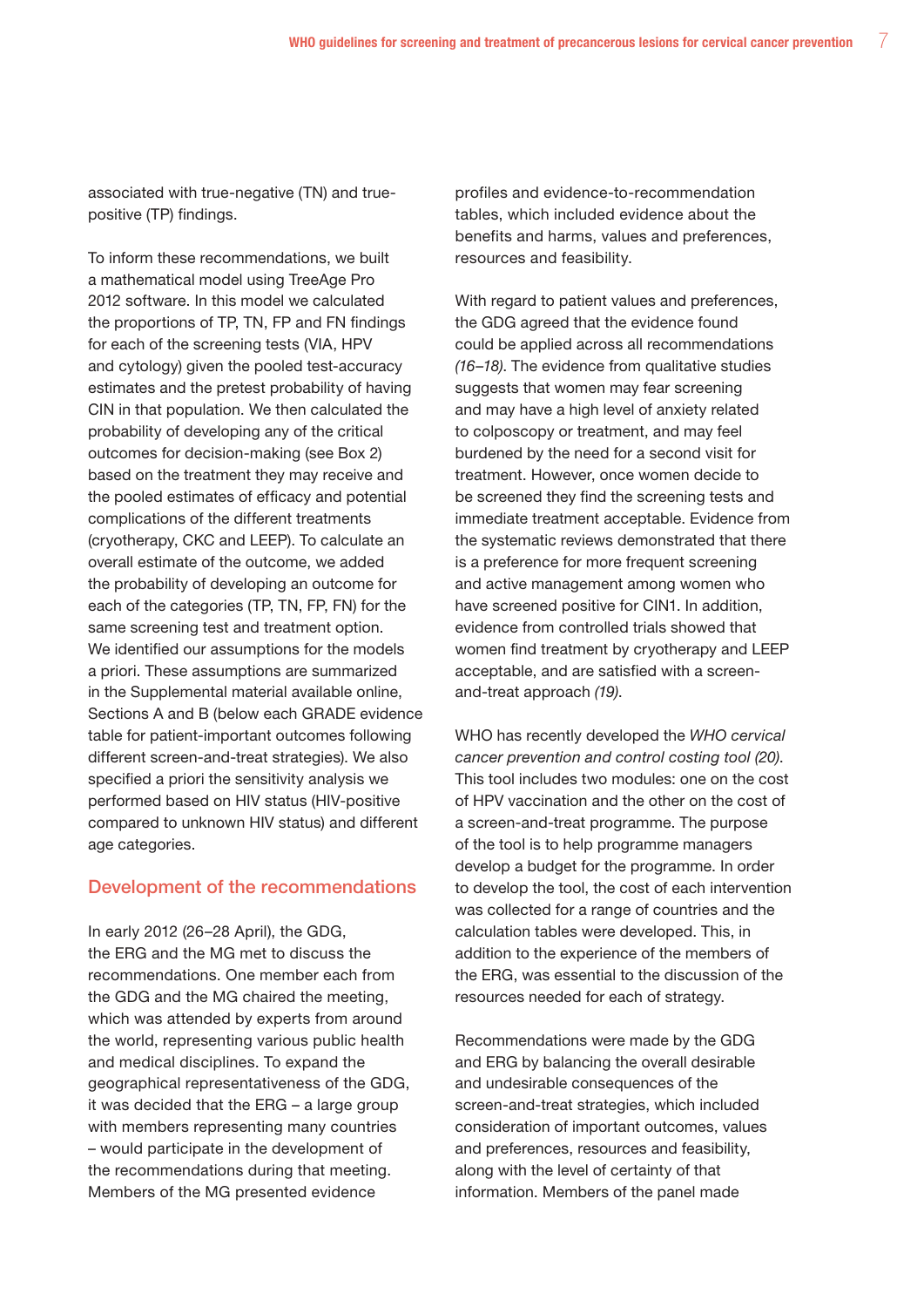decisions based on consensus and unanimous voting, which was not anonymous. The results of those discussions are documented in the evidence-to-recommendation tables for each recommendation, available online in Supplemental material, Sections A and B. The GDG and ERG also identified key research gaps. All the discussions and decisions took place during the April 2012 meeting and no major discord was noted.

The recommendations were assessed as 'strong' or 'conditional', in accordance with the *WHO handbook for guideline development*  (*11, 12*). Strong recommendations have been worded as 'we recommend' and conditional recommendations as 'we suggest'. A strong recommendation means that it was clear to the panel that the net desirable consequences of the specified strategy outweighed those of the alternative strategy. But a conditional recommendation was made when it was less clear whether the net desirable consequences of the specified strategy outweighed those of the other strategy. In this guideline, many recommendations are conditional. Table 1 provides a guide to the interpretation of the strength of the recommendations.

#### Guideline review and approval process

The WHO screen-and-treat strategies to prevent cervical cancer underwent the following peer review process before and during development:

- The questions formulated for the development of the guidelines were circulated among the WHO Steering Group, who also discussed them with the GDG. When the GDG and the WHO Steering Group had reached agreement on the questions, these were sent to the ERG.
- The protocol for systematic reviews was circulated among the GDG. This protocol was also discussed during the ERG meeting, which was also attended by the European Guidelines Development Group in addition to the WHO Steering Group, the GDG and the MG. During that meeting the evidence that had been identified and the draft evidence profiles were discussed.
- Discussions and conference calls were regularly held with the GDG to discuss the data from the literature review, the models, the estimated parameters to include in the models, and the outcomes.
- The final draft guideline with the recommendations was circulated among the members of the GDG for review before WHO clearance.

| <b>Implications</b>   | <b>Strong recommendation</b><br>"We recommend"                                                                                                                                        | <b>Conditional recommendation</b><br>"We suggest"                                                                                                                                                                                                                                                                                                          |
|-----------------------|---------------------------------------------------------------------------------------------------------------------------------------------------------------------------------------|------------------------------------------------------------------------------------------------------------------------------------------------------------------------------------------------------------------------------------------------------------------------------------------------------------------------------------------------------------|
| For patients          | Most individuals in this situation would want the<br>recommended course of action, and only a small<br>proportion would not.                                                          | The majority of individuals in this situation would<br>want the suggested course of action, but many<br>would not.                                                                                                                                                                                                                                         |
|                       | Formal decision aids are not likely to be needed<br>to help individuals make decisions consistent<br>with their values and preferences.                                               |                                                                                                                                                                                                                                                                                                                                                            |
| For clinicians        | Most individuals should receive the intervention.<br>Adherence to this recommendation according to<br>the guideline could be used as a quality criterion<br>or performance indicator. | Clinicians should recognize that different choices<br>will be appropriate for each individual and that<br>clinicians must help each individual arrive at<br>a management decision consistent with his or<br>her values and preferences. Decision aids may<br>be useful to help individuals make decisions<br>consistent with their values and preferences. |
| For policy-<br>makers | The recommendation can be adopted as policy in<br>most situations.                                                                                                                    | Policy-making will require substantial debate and<br>involvement of various stakeholders.                                                                                                                                                                                                                                                                  |

### Table 1. Interpretation of strong and conditional recommendations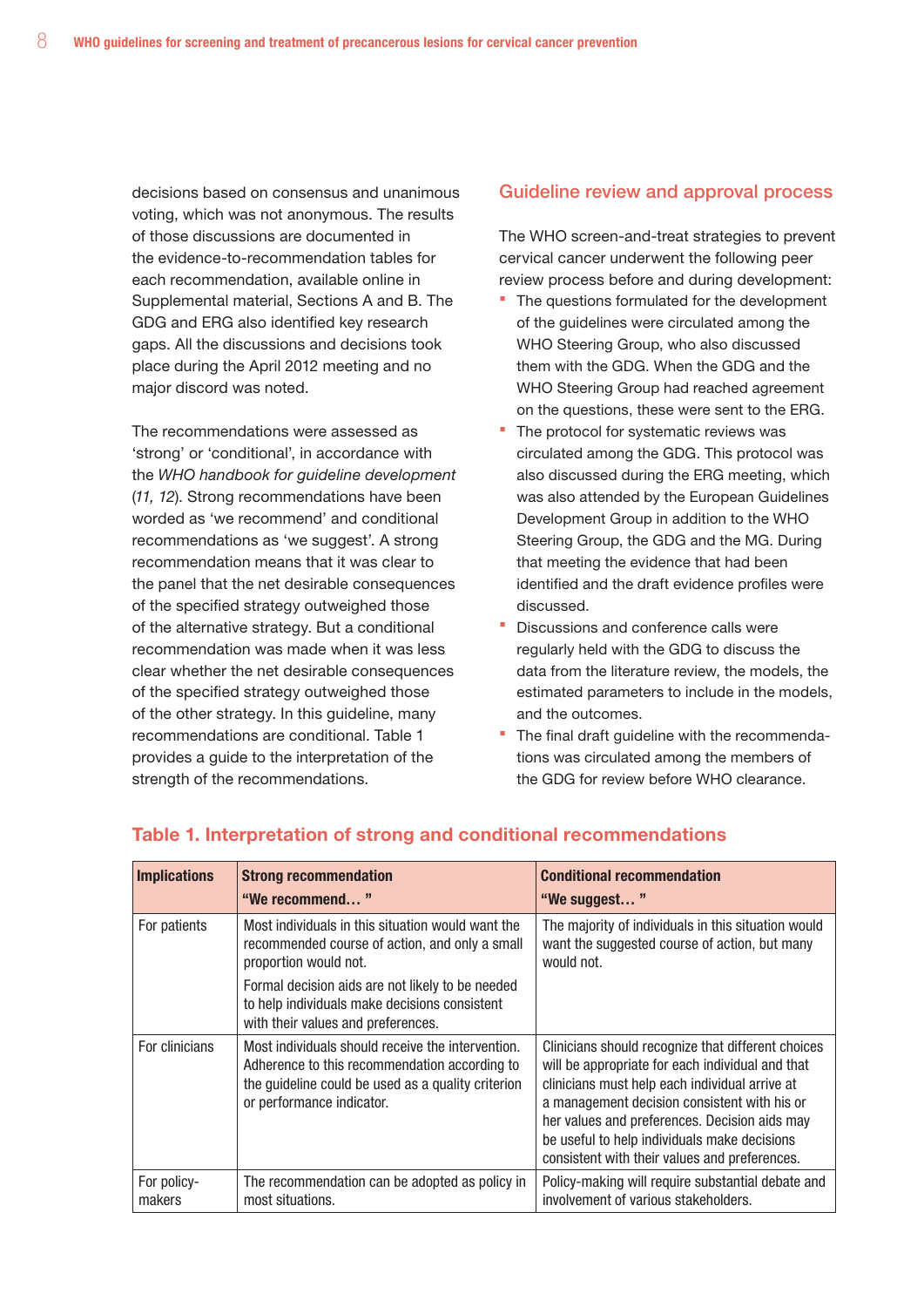## 3. Recommendations

To aid decision-making by programme managers, a decision-making flowchart or algorithm is provided for choosing the best screen-and-treat strategy for a particular setting at a programme level (see Annex 2). Once the strategy has been chosen, flowcharts for each strategy can be followed; these are provided in Annex 3 (negative or unknown HIV status) and Annex 4 (HIV-positive status or unknown HIV status in areas with high endemic HIV infection). The algorithm and the flowcharts are based on the recommendations detailed in this chapter.

## Important considerations that apply to all screen-and-treat recommendations

### Population targeted by the recommendations

The recommendations in this guideline apply to women 30 years of age (recommended age to start screening) and older because of their higher risk of cervical cancer. However, the magnitude of the net benefit will differ among age groups and may extend to younger and older women depending on their baseline risk of CIN2+. Priority should be given to screening women aged 30–49 years, rather than maximizing the number of screening tests in a woman's lifetime. Screening even once in a lifetime would be beneficial. Screening intervals may depend on financial, infrastructural, and other resources.

For women of HIV-positive status, or of unknown HIV status in areas with high endemic HIV infection, the following should be noted. Although the evidence about screening and treatment to prevent cervical cancer is of lower quality for women who are HIV-positive than for women who are HIV-negative or of unknown HIV status, cervical cancer screening should be done in sexually active girls and women, as soon as a woman or a girl has tested positive for HIV.

Supplemental material, Section A (negative or unknown HIV status) and Section B

(HIV-positive status or unknown HIV status in areas with high endemic HIV infection) provide the evidence and judgements for each recommendation (this material is available online).

#### Considerations for screening tests

The recommendations include strategies based on three screening tests: HPV (cut-off level ≥1.0 pg/ml), cytology (cut-off level ASCUS+, atypical squamous cells of undetermined significance), and VIA. VIA is appropriate to use in women whose transformation zone is visible (typically in those younger than 50). This is because once menopause occurs, the transformation zone, where most precancerous lesions occur, frequently recedes into the endocervical canal and prevents it from being fully visible.

#### Considerations for treatments

For all screen-and-treat recommendations, cryotherapy is the first-choice treatment for women who have screened positive and are eligible for cryotherapy. When women have been assessed as not eligible for cryotherapy, LEEP is the alternative treatment. Eligibility for cryotherapy follows the guidance provided in the update of the C4-GEP *(10)*: Screen-positive women are eligible for cryotherapy if the entire lesion is visible, the squamocolumnar junction is visible, and the lesion does not cover more than 75% of the ectocervix. If the lesion extends beyond the cryoprobe being used, or into the endocervical canal, the patient is not eligible for cryotherapy and LEEP is the alternative option.

Before treatment, ALL women who have screened positive with any test (but especially with an HPV test) should be visually inspected with acetic acid to determine eligibility for cryotherapy and to rule out large lesions or suspected cervical cancer. VIA should be performed by a trained provider.

Note that there is a distinction in these recommendations between (a) using VIA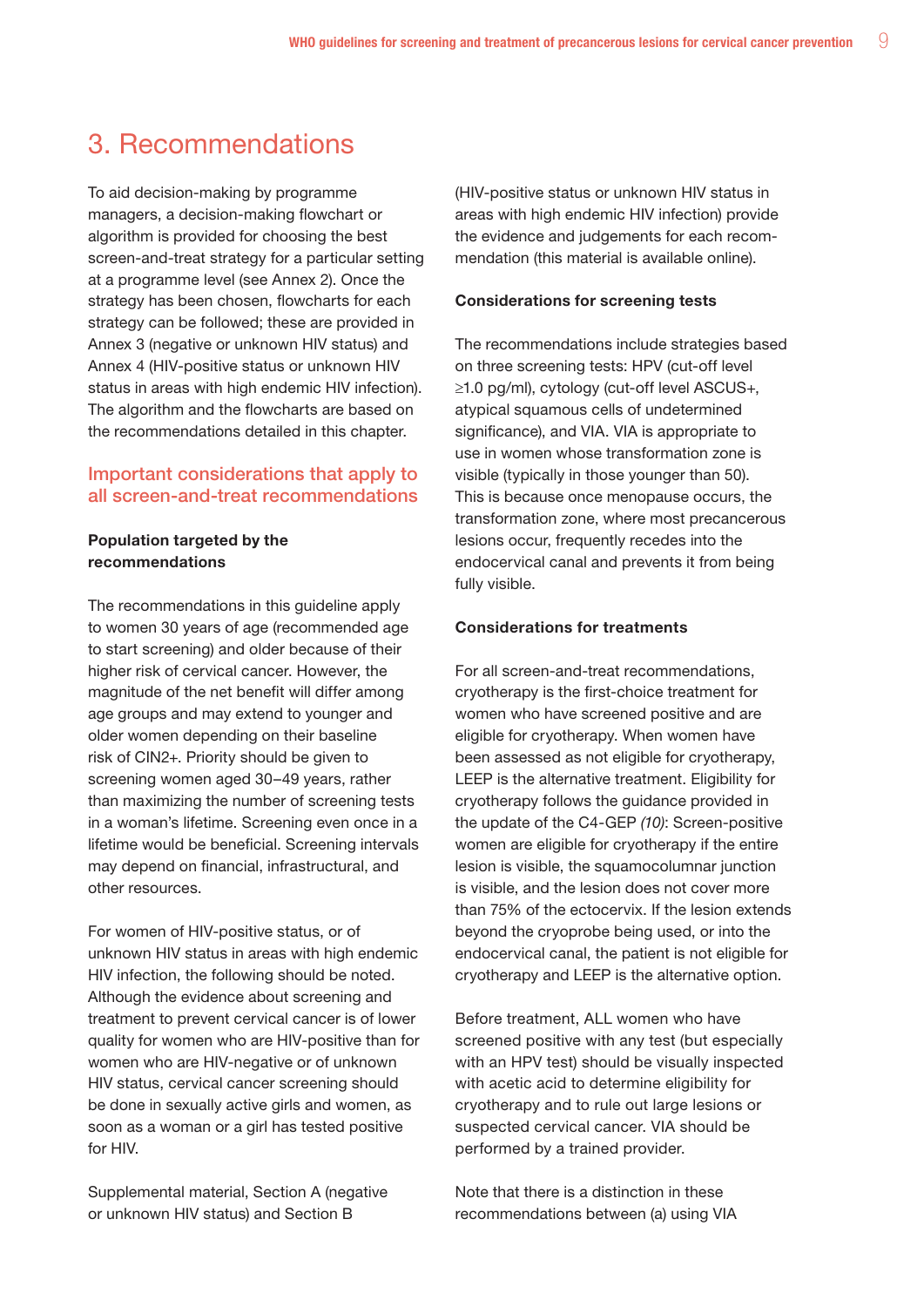to determine eligibility for treatment (i.e. cryotherapy versus LEEP), and (b) using VIA as a screening test to determine whether or not to treat.

- a. In the 'HPV test' screen-and-treat strategy, women who are HPV-negative are not treated. Women who are HPV-positive will all be treated, and VIA is used to determine eligibility for treatment with cryotherapy or LEEP.
- b. In the 'HPV test followed by VIA' strategy, women who are HPV-negative are not treated. Women who are HPV-positive all undergo VIA, which is used in this case as a second screening test to determine treatment. Women who are HPV-positive and VIA-positive will all be treated, while women who are HPV-positive and VIA-negative will not be treated.

#### Screening intervals and follow-up

Ideal screening intervals are provided below and for all screen-and-treat strategies in Annexes 3 and 4.

In women who test negative on VIA or cytology (Pap smear), the screening interval for repeat screening should be every three to five years. In women who test negative on an HPV test, rescreening should be done after a minimum interval of five years. Women who have received treatment should receive post-treatment follow-up screening at one year to ensure effectiveness of treatment. Refer to Annex 3 for flowcharts for all strategies for women who are of negative or unknown HIV status.

In women who are of HIV-positive status or of unknown HIV status in areas with high endemic HIV infection, if the screening test is negative, the screening interval for repeat screening should be within three years. Women who have received treatment should receive post-treatment follow-up screening at one year to ensure effectiveness of treatment. Refer

to Annex 4 for flowcharts for all strategies for women who are of HIV-positive status or of unknown HIV status in areas with high endemic HIV infection.

#### Screen-and-treat recommendations

Recommendation 1. The expert panel recommends against the use of CKC as treatment in a screen-and-treat strategy (strong recommendation,  $\oplus \ominus \ominus \ominus$  evidence)

Remarks: The screen-and-treat strategies considered by the panel with CKC as treatment included an HPV test, VIA, or an HPV test followed by VIA as screening. Although the benefits were similar for CKC compared with cryotherapy or LEEP for all screen-and-treat strategies, the harms were greater with CKC. This recommendation applies to women regardless of HIV status. See Supplemental material, Sections A and B.

Summary of the evidence: Low-quality evidence from pooled observational studies showed that the recurrence of CIN after treatment with CKC may be 3% less than the recurrence after cryotherapy or LEEP. However, this difference did not lead to important differences in cervical cancer incidence or related mortality (risk difference of 0.08%). In contrast, the incidence of major bleeding requiring hospitalization or blood transfusions may be greater (1/1000 treated with CKC versus 1/10 000 with cryotherapy or LEEP for most screen-and-treat strategies) and the risk of premature delivery after treatment with CKC may be greater than with cryotherapy or LEEP (Risk Ratio 3.41 versus 2.00). The increased risks of these complications apply to all treated women, regardless of whether they were correctly or incorrectly classified as having CIN2+ (i.e. including women with falsepositive results who are treated unnecessarily). These differences were similar to the benefits and harms found when modelled for women of HIV-positive status.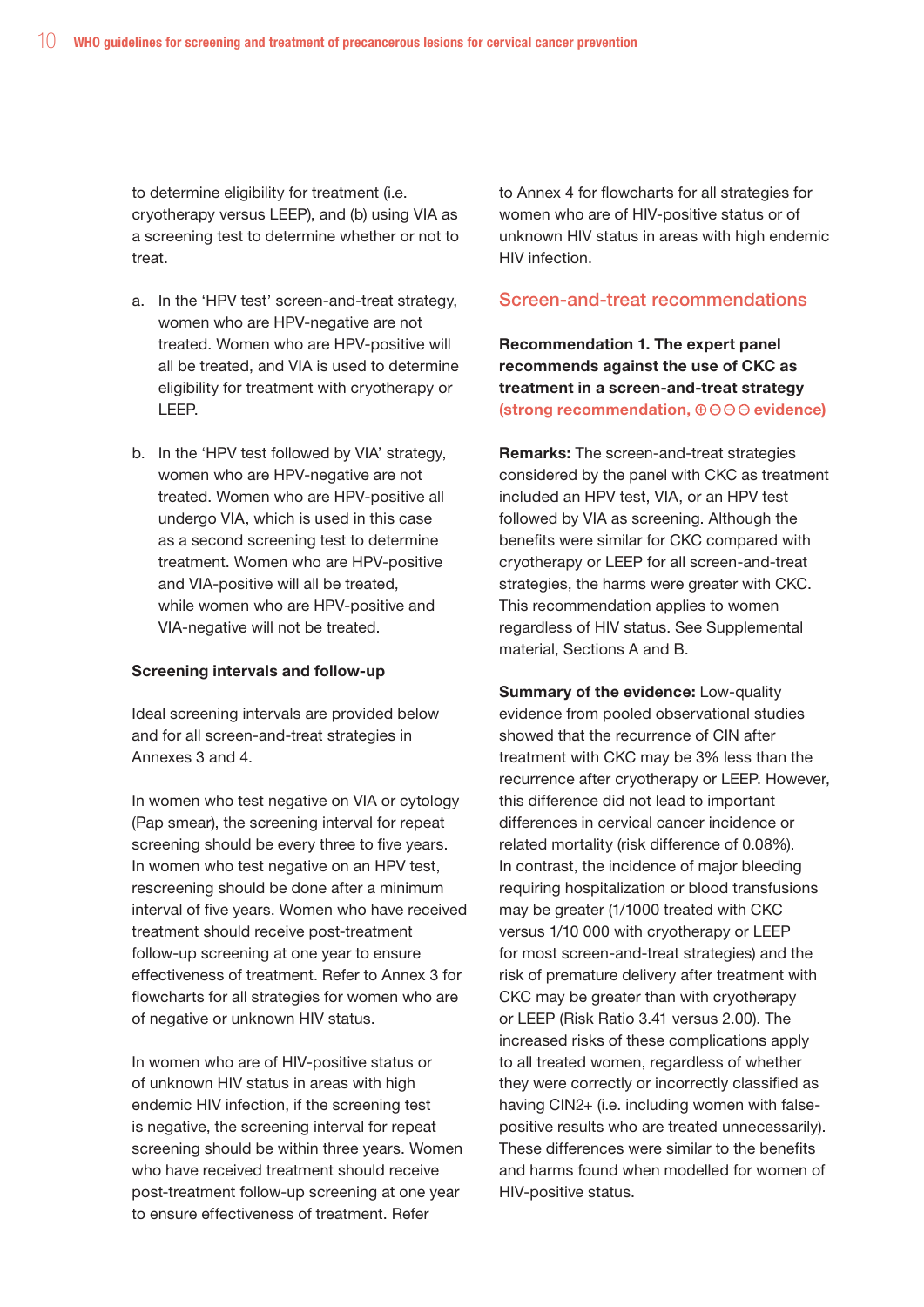Recommendation 2. Where resources permit, the expert panel suggests a strategy of screen with an HPV test and treat with cryotherapy (or LEEP when not eligible for cryotherapy) over a strategy of screen with VIA and treat with cryotherapy (or LEEP when not eligible) (conditional recommendation,  $\oplus \ominus \ominus \ominus$  evidence)

In resource-constrained settings, where screening with an HPV test is not feasible, the expert panel suggests a strategy of screen with VIA and treat with cryotherapy (or LEEP when not eligible) over a strategy of screen with an HPV test and treat with cryotherapy (or LEEP when not eligible) (conditional recommendation,  $\oplus \ominus \ominus \ominus$ evidence)

Remarks: The benefits of screen-and-treat with an HPV test or VIA, compared to no screening, outweighed the harms, but the reductions in cancer and related mortality were greater with an HPV test when compared to VIA. The availability of HPV testing is resource-dependent and, therefore, the expert panel suggests that an HPV test over VIA be provided where it is available, affordable, implementable, and sustainable over time. This recommendation applies to women regardless of HIV status. See Supplemental material, Sections A and B.

Summary of the evidence: Low-quality to very-low-quality evidence showed that there may be fewer CIN2+ recurrences with the screen-and-treat strategy using an HPV test (3/1000 fewer), as well as fewer cervical cancers (1/10 000 fewer) and fewer deaths (6/100 000 fewer) than with a strategy using VIA for screening. These differences result from fewer missed cases of CIN2+ with the HPV test strategy compared with the VIA strategy (i.e. fewer false negatives). The difference in overtreatment may be relatively small (157 000 cases with an HPV test versus 127 000 cases with VIA out of 1 000 000 women). The number of cancers found at first-time screening may be

slightly greater with VIA (7/10 000 more). There may be little to no difference in complications, such as major bleeding or infections (e.g. 1/100 000 fewer with the VIA strategy). These results are similar to the benefits and harms found when modelled for women of HIV-positive status.

Recommendation 3. The expert panel suggests a strategy of screen with an HPV test and treat with cryotherapy (or LEEP when not eligible for cryotherapy) over a strategy of screen with cytology followed by colposcopy (with or without biopsy) and treat with cryotherapy (or LEEP when not eligible) (conditional recommendation,  $\oplus$  $\ominus$  $\ominus$  evidence)

Remarks: The reductions in cancer and related mortality were slightly greater with an HPV test only compared to cytology followed by colposcopy. Although there may be overtreatment of populations with high HPV prevalence and consequently more harms, as well as fewer cancers seen at first-time screening with an HPV test, there are greater resources required in cytology programmes due to quality control, training, and waiting time. The addition of colposcopy also requires a second visit. However, in countries where an appropriate/high-quality screening strategy with cytology (referring women with ASCUS or greater results) followed by colposcopy already exists, either an HPV test or cytology followed by colposcopy could be used. See Supplemental material, Sections A and B.

**Summary of the evidence:** As there were few to no studies evaluating the diagnostic accuracy of cytology followed by colposcopy compared to an HPV test, the effects of the sequence of tests were calculated by combining diagnostic data from cytology and colposcopy, resulting in lower-quality evidence. For the strategy of cytology followed by colposcopy (with or without biopsy), we analysed data for two scenarios: (1) Women who screened positive on cytology underwent colposcopy only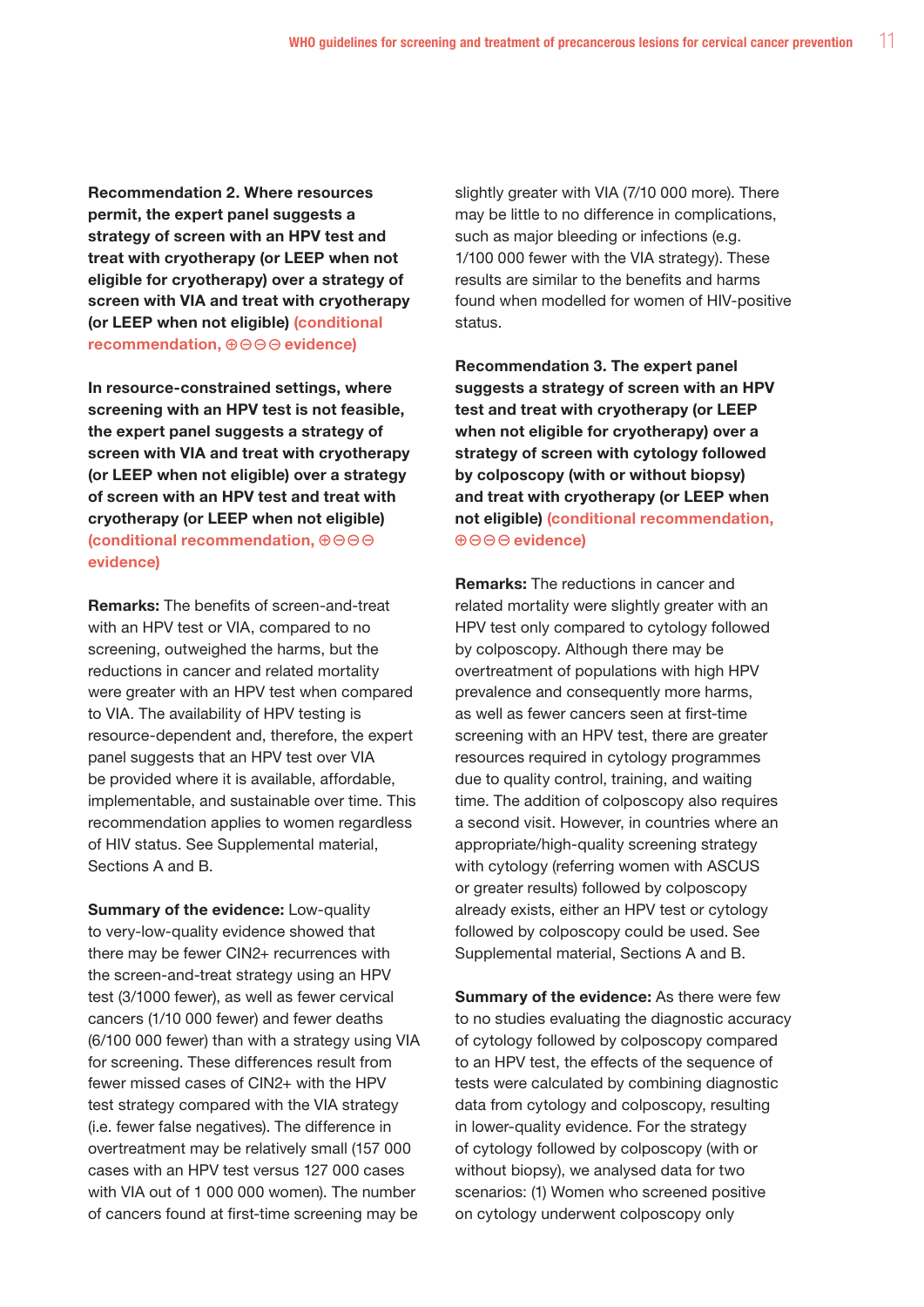(i.e. treatment was based on colposcopic impression); and (2) Women who screened positive on cytology underwent colposcopy, and then women with positive colposcopy results were biopsied (i.e. treatment was based on the biopsy result). Evidence showed that there may be fewer CIN2+ recurrences with the HPV test strategy (3/1000 fewer), as well as fewer cervical cancers (1/10 000 fewer) and fewer deaths (6/100 000 fewer) than with cytology followed by colposcopy. These differences result from fewer missed cases of CIN2+ with the HPV test strategy (i.e. fewer false negatives). Overtreatment, however, may be slightly greater with an HPV test when compared with cytology followed by colposcopy without biopsy (7/100 more women) or with biopsy when indicated (10/100 more women). This may result in slightly more complications with the HPV test strategy. The number of cancers detected at first-time screening may be slightly greater with the cytology followed by colposcopy strategy (1/1000 more).

Recommendation 4. The expert panel recommends a strategy of screen with VIA and treat with cryotherapy (or LEEP when not eligible for cryotherapy) over a strategy of screen with cytology followed by colposcopy (with or without biopsy) and treat with cryotherapy (or LEEP when not eligible) (strong recommendation,  $\oplus$  $\ominus$  $\ominus$ evidence)

Remarks: The benefits and harms of the two screen-and-treat strategies are similar, but there are fewer harms with cytology followed by colposcopy with biopsy when indicated. Despite overtreatment with VIA and fewer cancers detected at first-time screening, more resources are required for cytology programmes with colposcopy (with or without biopsy) due to quality control, training, and waiting time, as well as a second visit. The recommendation for VIA over cytology followed by colposcopy can be applied in countries that are currently considering either strategy, or countries that currently have both strategies available. This

recommendation applies to women regardless of HIV status. See Supplemental material, Sections A and B.

Summary of the evidence: As there were few to no studies evaluating the diagnostic accuracy of cytology followed by colposcopy compared to VIA, the effects of the sequence of tests were calculated by combining diagnostic data from cytology and colposcopy, resulting in lower-quality evidence. For the strategy of cytology followed by colposcopy (with or without biopsy), we analysed data for two scenarios: (1) Women who screened positive on cytology underwent colposcopy only (i.e. treatment was based on colposcopic impression); and (2) Women who screened positive on cytology underwent colposcopy, and then women with positive colposcopy results were biopsied (i.e. treatment was based on the biopsy result). Evidence showed that there may be little or no difference in CIN2+ recurrence, cervical cancers, and related mortality between the strategies. Overtreatment, however, may be slightly greater with VIA compared to cytology followed by colposcopy without biopsy (11/100 more women) or with biopsy when indicated (18/100 more women). This may result in slightly greater harm with the VIA strategy. The number of cancers detected at first-time screening may be slightly greater with the cytology followed by colposcopy strategy (2/1000 more) compared with the VIA strategy.

Recommendation 5. The expert panel suggests a strategy of screen with an HPV test and treat with cryotherapy (or LEEP when not eligible for cryotherapy) over a strategy of screen with an HPV test followed by colposcopy (with or without biopsy) and treat with cryotherapy (or LEEP when not eligible) (conditional recommendation,  $\oplus$  $\ominus$  $\ominus$  evidence)

Remarks: The reductions in cancer and related mortality with either strategy outweigh the harms and costs of no screening, and were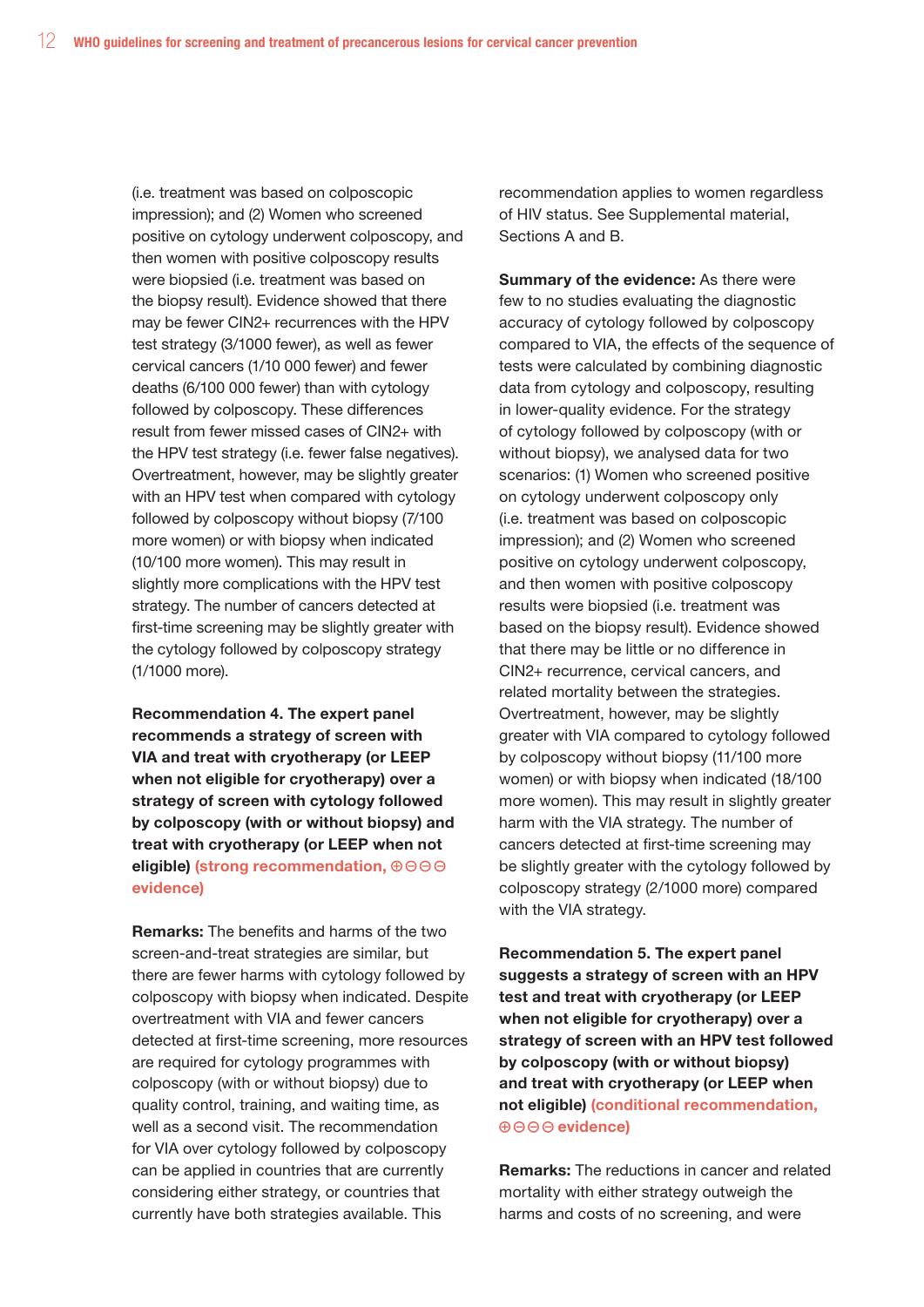similar between the two strategies. Although overtreatment and, consequently, harms are reduced with the addition of colposcopy (with or without biopsy), there are more resource implications with colposcopy due to increased training of providers, quality control, waiting time, and the potential for more women to be lost to follow-up. The addition of colposcopy to an HPV test would also require a second visit. In countries without an existing screening strategy, an HPV test followed by colposcopy is not recommended. This recommendation applies to women regardless of HIV status. See Supplemental material, Sections A and B.

Summary of the evidence: As there were few to no studies evaluating the diagnostic accuracy of an HPV test followed by colposcopy, the effects of the sequence of tests were calculated by combining diagnostic data from the individual tests, resulting in lower-quality evidence. For the strategy of an HPV test followed by colposcopy (with or without biopsy), we analysed data for two scenarios: (1) Women who screened positive on HPV testing underwent colposcopy only (i.e. treatment was based on colposcopic impression); and (2) Women who screened positive on HPV testing underwent colposcopy, and then women with positive colposcopy results were biopsied (i.e. treatment was based on the biopsy result). Evidence showed that there may be little to no difference in CIN2+ recurrence, cervical cancers, and related mortality between the strategies. Overtreatment, however, may be slightly greater with an HPV test only compared with an HPV test followed by colposcopy without biopsy (5/100 more women) or with biopsy when indicated (12/100 more women). This may result in slightly greater harm with an HPV-test-only strategy. The number of cancers detected at first-time screening may be slightly greater with an HPV test followed by colposcopy strategy (1/1000 more) than with an HPV test only.

#### Recommendation 6. The expert panel suggests either a strategy of screen with

an HPV test followed by VIA and treat with cryotherapy (or LEEP when not eligible for cryotherapy) or a strategy of screen with an HPV test and treat with cryotherapy (or LEEP when not eligible) (conditional recommendation,  $\oplus \ominus \ominus \ominus$  evidence)

Remarks: The reductions in cancer and related mortality were greater with an HPV test used as a single screening test than with an HPV test followed by VIA, and this reduction was even greater in women of HIV-positive status. However, there may be overtreatment, and thus potentially greater harms with screen-and-treat when using an HPV test as a single test. There is also some uncertainty about the effects of an HPV test followed by VIA and how VIA performs after a positive HPV test because there was no direct evidence about this strategy. There is also the potential for additional resources that are required to refer women for VIA testing after a positive HPV test, the need for a second visit to perform VIA, and increased training to perform both tests. For these reasons, the recommendation is for either an HPV test followed by VIA or an HPV test only, and it is conditional. It is to be noted that benefits are more pronounced compared to harm in women of HIV-positive status when using an HPV test only. See Supplemental material, Sections A and B.

Summary of the evidence: As there were no studies evaluating the diagnostic accuracy of an HPV test followed by VIA, the effects were calculated by combining diagnostic data from an HPV test only with data for VIA only, resulting in lower-quality evidence. This evidence showed that there may be slightly greater CIN2+ recurrences with an HPV test followed by VIA (4/1000 more), as well as more cervical cancers (1/10 000 more) and more deaths (7/100 000 more) than with an HPV test only. The difference was due to a slightly higher rate of missed cases of CIN 2+ with an HPV test followed by VIA than with an HPV test only (6/1000 more). The number of cancers detected at first-time screening may be slightly greater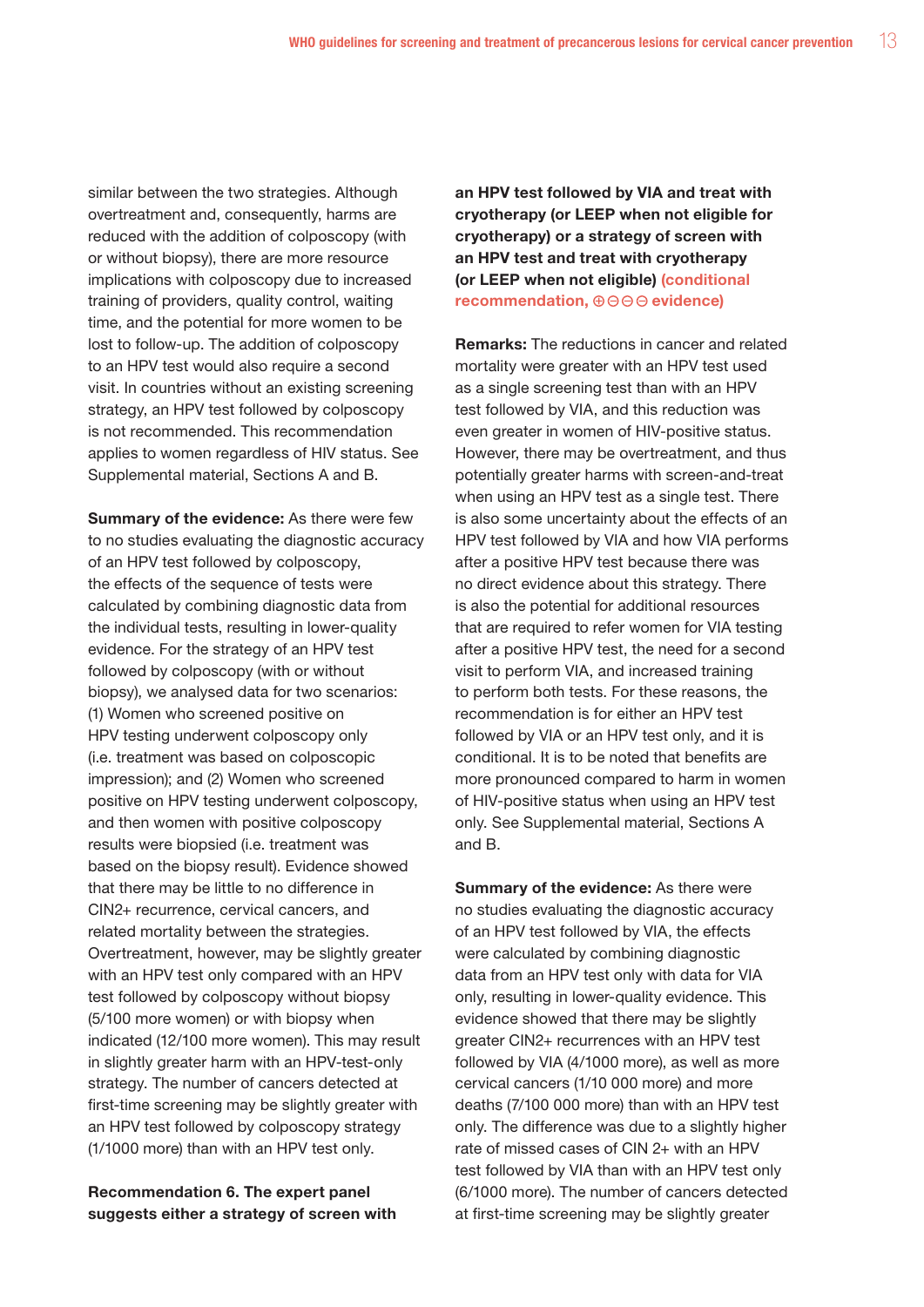with an HPV test followed by VIA (7/10 000 more), and there may be fewer women treated unnecessarily (1/10 fewer) due to the lower false-positive rate with an HPV test followed by VIA. If fewer women are treated unnecessarily, this may result in lower resource use and fewer complications with an HPV test followed by VIA.

However, these results were more pronounced when modelled for women of HIV-positive status. There may be greater differences in benefits and harms. The evidence for women of HIV-positive status showed that there is likely to be an even greater rate of CIN2+ recurrences with an HPV test followed by VIA (22/1000 more), as well as more cervical cancers (17/10 000 more) and more deaths (12/100 000 more) than with HPV only. However, there may be fewer women treated unnecessarily (1/10 fewer) when using the screening strategy of an HPV test followed by VIA, resulting in fewer resources for unnecessary treatment and fewer complications.

Recommendation 7. The expert panel suggests a strategy of screen with an HPV test followed by VIA and treat with cryotherapy (or LEEP when not eligible for cryotherapy) over a strategy of screen with VIA and treat with cryotherapy (or LEEP when not eligible) (conditional recommendation,  $\oplus \ominus \ominus \ominus$  evidence)

Remarks: The reductions in cancer and related mortality with an HPV test followed by VIA or with VIA alone outweighed the harms. However, the harms may be greater when using VIA only, which is likely due to overtreatment. Although a slightly larger number of cancers may be detected on initial screen with VIA only. This recommendation is conditional due to the uncertain costs of providing the sequence of two tests (HPV test followed by VIA) over the single VIA test. In countries where an HPV test is not available, we suggest screening with VIA only. This recommendation applies to women regardless of HIV status. See Supplemental material, Sections A and B.

Summary of the evidence: As there were no studies evaluating the diagnostic accuracy of an HPV test followed by VIA, the effects were calculated by combining diagnostic data from an HPV test only with data for VIA only, resulting in lower-quality evidence. This evidence showed little to no difference in CIN2+ recurrence, cervical cancer, and related mortality between a screen-and-treat strategy using an HPV test followed by VIA and a strategy using VIA only. This was likely due to the relatively small differences in the number of missed cases of CIN2+ between the two strategies. Although the number of cancers detected at first-time screening may be slightly greater with VIA only (7/10 000 more), there may be more women treated unnecessarily (1/10 more) due to higher false-positive rates with VIA only (incurring higher resource use for overtreatment). Overtreatment may also result in greater complications with VIA only. These results are similar to the benefits and harms found when modelled for women of HIV-positive status.

Recommendation 8. The expert panel suggests a strategy of screen with an HPV test followed by VIA and treat with cryotherapy (or LEEP when not eligible for cryotherapy) over a strategy of screen with cytology followed by colposcopy (with or without biopsy) and treat with cryotherapy (or LEEP when not eligible) (conditional recommendation,  $\oplus \ominus \ominus \ominus$  evidence)

Remarks: The benefits of the two screenand-treat strategies are similar. However, there may be higher resources required in cytology programmes due to quality control, training, and waiting time. The addition of colposcopy requires a second visit. This recommendation applies to women regardless of HIV status. See Supplemental material, Sections A and B.

Summary of the evidence: As there were few to no studies evaluating the diagnostic accuracy of cytology followed by colposcopy compared to an HPV test followed by VIA, the effects of the sequence of tests were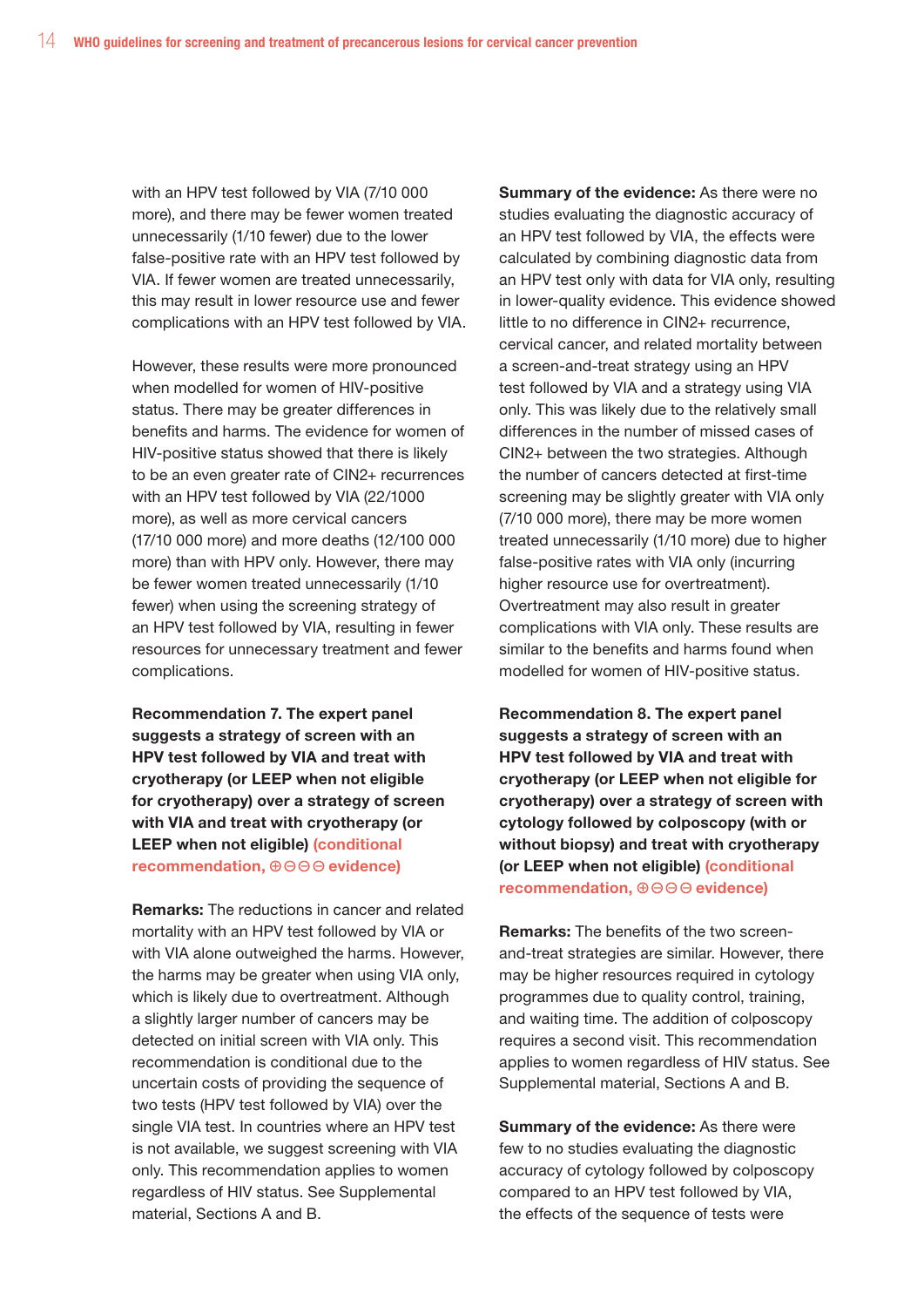calculated by combining diagnostic data, resulting in lower-quality evidence. For the strategy of cytology followed by colposcopy (with or without biopsy), we analysed data for two scenarios: (1) Women who screened positive on cytology underwent colposcopy only (i.e. treatment was based on colposcopic impression); and (2) Women who screened positive on cytology underwent colposcopy, and then women with positive colposcopy results were biopsied (i.e. treatment was based on the biopsy result). Evidence showed that there may be little to no difference in CIN2+ recurrence, cervical cancers, and related mortality between the strategies. There may also be little to no difference in overtreatment between the strategies. The number of cancers detected at first-time screening may be slightly greater with the cytology followed by colposcopy strategy (2/1000 more).

Recommendation 9. The expert panel suggests a strategy of screen with an HPV test followed by VIA and treat with cryotherapy (or LEEP when not eligible for cryotherapy) over a strategy of screen with an HPV test followed by colposcopy (with or without biopsy) and treat with cryotherapy (or LEEP when not eligible) (conditional recommendation,  $\oplus \ominus \ominus \ominus$  evidence)

Remarks: The reductions in cancer and related mortality of screen-and-treat with an HPV test followed by colposcopy (with or without biopsy) may be slightly greater compared to an HPV test followed by VIA. The panel agreed that the benefits of either strategy outweigh the harms and costs; however, the difference in costs between the strategies is uncertain. There may be more resource implications with colposcopy due to increased training of providers, quality control, waiting time, and the potential for

more women to be lost to follow-up. It is also unclear whether women would perceive a difference between VIA and colposcopy; however, a biopsy during colposcopy may be less acceptable than VIA. This recommendation applies to women regardless of HIV status. See Supplemental material, Sections A and B.

Summary of the evidence: As there were few to no studies evaluating the diagnostic accuracy of both screening strategies, the effects of the strategies were calculated by combining diagnostic data from the individual tests, resulting in lower-quality evidence. For the strategy of an HPV test followed by colposcopy (with or without biopsy), we analysed data for two scenarios: (1) Women who screened positive on HPV testing underwent colposcopy only (i.e. treatment was based on colposcopic impression); and (2) Women who screened positive on HPV testing underwent colposcopy, and then women with positive colposcopy results were biopsied (i.e. treatment was based on the biopsy result). Evidence showed that there may be fewer CIN2+ recurrences with the HPV test followed by colposcopy without biopsy (3/1000 fewer) and with biopsy (4/1000 fewer), as well as fewer cervical cancers (1/10 000 fewer with or without biopsy) and fewer deaths (6/100 000 fewer, with or without biopsy) than with an HPV test followed by VIA. These differences result from fewer missed cases of CIN2+ with the HPV test followed by colposcopy strategy when compared to an HPV test followed by VIA strategy (i.e. fewer false negatives). Overtreatment, however, may be greater with an HPV test followed by colposcopy without biopsy than with an HPV test followed by VIA (7/100 more women). There may be little to no difference between the strategies in the number of cancers detected at first-time screening.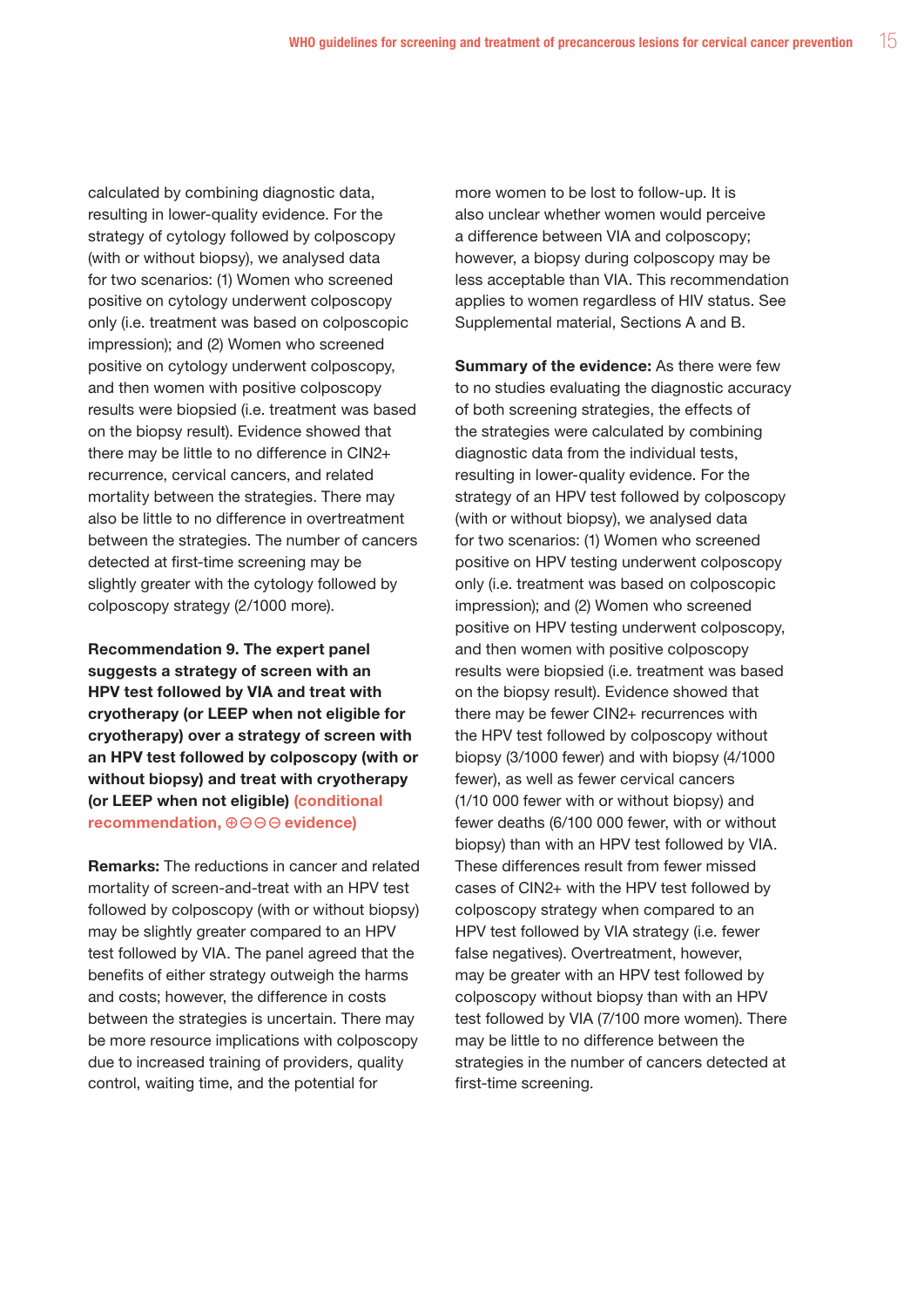## 4. Research gaps and further considerations

The best evidence to assess the effects of a screen-and-treat strategy is from randomized controlled trials in which women are randomly allocated to receive one or another screen-andtreat strategy and then all screened women are followed and patient-important health outcomes – such as CIN recurrence, cervical cancer and complications of treatment – are measured. We identified few randomized controlled trials that evaluated screen-and-treat strategies and patient-important outcomes. In particular, there were very few studies that assessed the strategies that the GDG ranked as clinically relevant (e.g. HPV test followed by VIA). In fact, few studies were found, randomized controlled trials or otherwise, that assessed a sequence of tests, such as an HPV test followed by VIA. There were also few studies that assessed the accuracy of diagnostic tests or reported on patient outcomes in women who are HIV-positive or at high risk of being HIV-positive.

There is some concern about the use of cytology programmes in areas where health systems are not robust, resources are limited, or quality assurance is not maintained. Cytology programmes have been and remain difficult to establish in low- and middle-income settings. Quality assurance to ensure accurate and reproducible results in cytology programmes requires greater human and financial resources than other screening strategies, and, as cytology results are not available quickly, there is a greater chance of women being lost to follow-up, which reduces the benefits of cytology-based programmes. Cytology followed by colposcopy (with or without biopsy) was not shown in this review of the literature to lead to better outcomes as compared with other screening strategies for cervical cancer prevention. Using another screening test, such as an HPV test, prior to cytology was also not investigated in this evidence review, nor modelled for these recommendations.

Although the potential value of a screenand-treat algorithm focusing on HPV testing followed by cytology is of interest to some

workers in this area, the expert panel did not rank an exploration of this algorithm highly enough for it to be among the PICO questions (population, intervention, comparison, outcome) addressed as part of the process of preparing these guidelines. This was largely due to the fact that, for the audience likely to benefit most from these guidelines, the expert panel felt that questions concerning cytology were not as germane to programme guidance as questions relating to HPV and VIA testing coupled with cryotherapy. Another reason was that there was consensus among the expert panel that adding a cytology component could place significant constraints on the intent to have expeditious links between testing and treatment. Therefore an evidence base on the question of an HPV test followed by cytology was not developed and no recommendations on this algorithm are offered at present. Once studies become available that provide rigorous comparisons between, for example, an HPV test/cytology and an HPV test/VIA (or vice versa), then these could be the focus of a subsequent GRADE analysis, which could then generate evidence-based recommendations.

These recommendations make a distinction between the use of VIA as a method to determine eligibility for treatment with cryotherapy or LEEP and the use of VIA to determine whether to treat or not (see explanation in Chapter 3, under the subheading *Considerations for treatments*). When VIA is used following a positive test for HPV, women are treated only if they are also VIA-positive. However, there are few studies that evaluated the overall diagnostic test accuracy of this sequence of screening tests or measured patient-important outcomes after providing this sequence of tests. There are also no studies that compare outcomes when using VIA to determine eligibility for cryotherapy.

The GDG also made a distinction between the use of 'colposcopic impression' versus 'colposcopic impression and biopsy when indicated'. In the former, a woman who was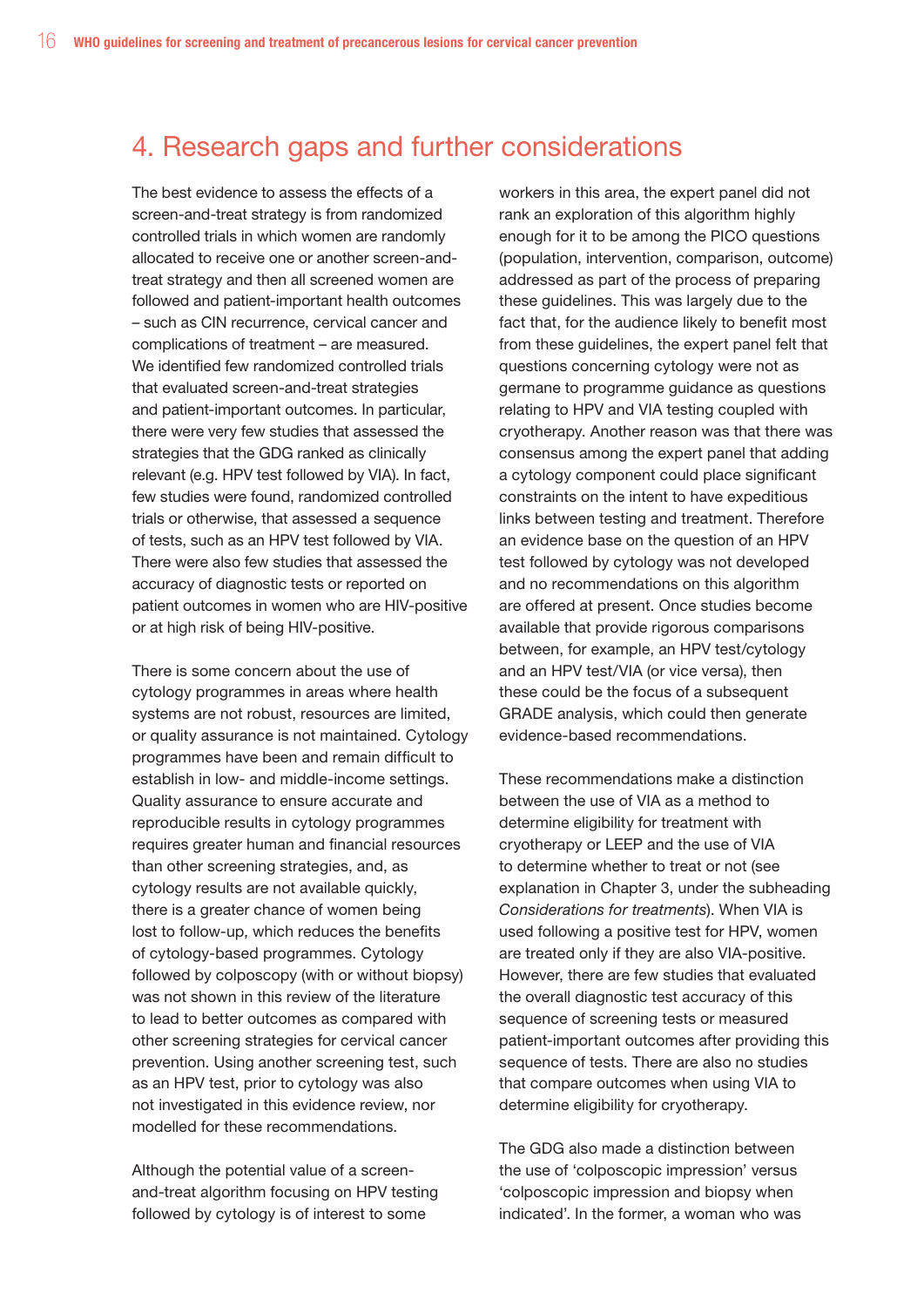positive on a first screening test would be treated only if the visualization by colposcopy was positive for a lesion. However, in the latter, a positive colposcopy would be followed by a biopsy and only women with a positive biopsy would be treated (essentially not a screen-andtreat strategy). Again, this sequence of tests was not evaluated or compared in randomized controlled trials, nor was any evidence available from observational diagnostic test accuracy studies. Therefore modelling was used to determine if eliminating the biopsy step from the strategy would still result in similar net benefits, while reducing the use of resources.

Because few randomized controlled trials evaluated screen-and-treat strategies, the MG used a model and therefore needed data about the baseline risks and the natural history of the disease. Data for the natural progression and regression of CIN2+ across women of many age groups and for women of HIV-positive status were all unclear. While there are ethical issues to consider, it should be possible to conduct studies that follow women over longer periods of time. Due to the lack of such data, it was challenging to determine the age at which screening should be started and ended, and

how often rescreening should occur. There were many unanswered questions about women aged 20–35 years, and women over the age of 50, and about the optimal intervals for follow-up after treatment. Yet the recommendations included in this guideline are based on modelling scenarios that illustrate what age groups, what screening frequency, and what follow-up period has the greatest impact on cervical cancer mortality.

Lastly, the GDG identified and prioritized outcomes for screen-and-treat strategies that were important to the decision-making process. For many of these outcomes, there was low-quality to very-low-quality evidence, and only indirect evidence. The GDG identified, in particular, fertility and reproductive outcomes as a concern for many women. Also of concern was HIV transmission, but there is little research measuring this outcome. Other benefits of screening were also identified by the GDG, such as the detection of sexually transmitted infections or the detection of cervical cancer, which may be dependent on the screening test used (e.g. HPV test versus VIA). However, these benefits are not currently or consistently measured in studies.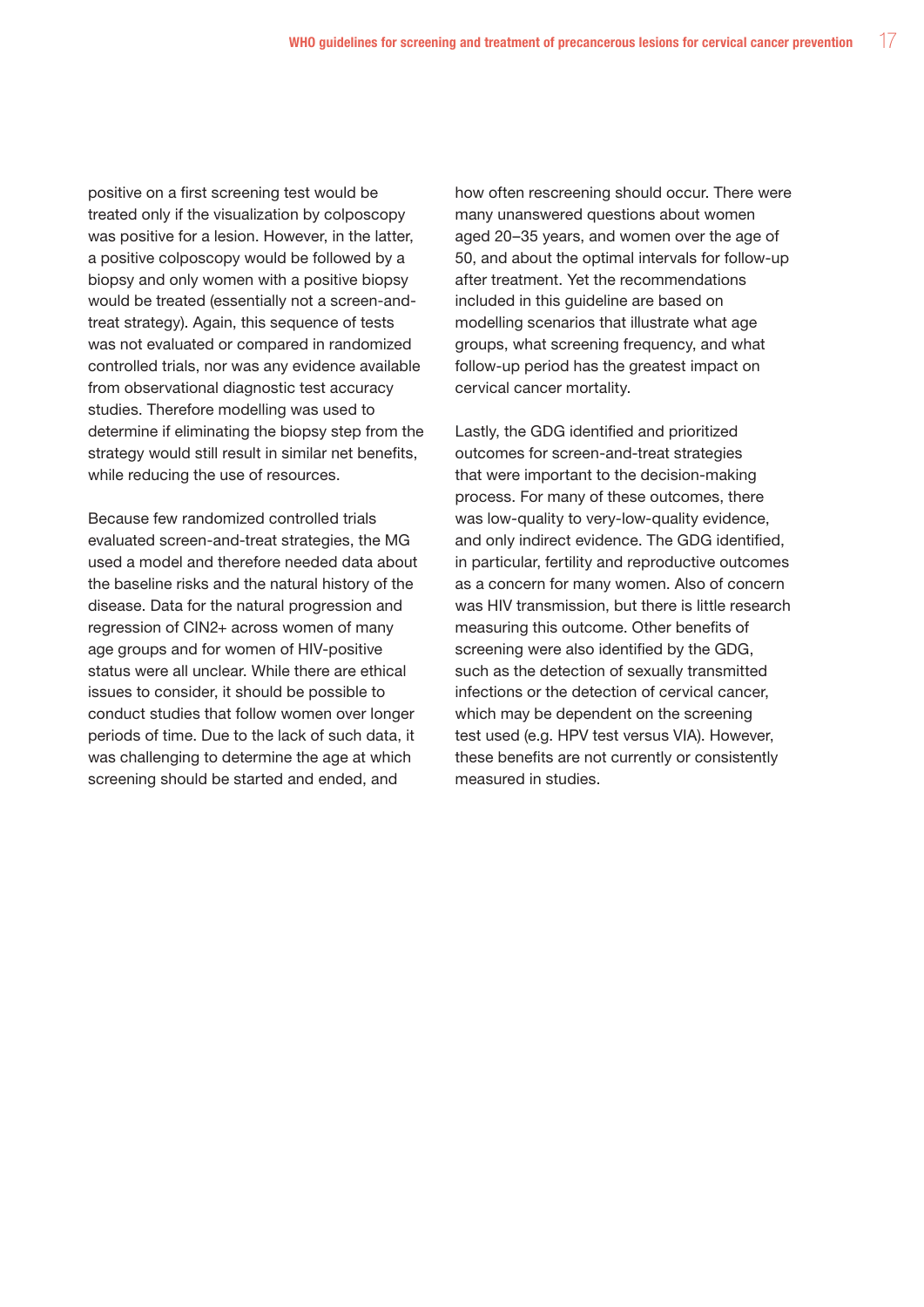## 5. Use of the guideline

#### Guideline dissemination

These guidelines will be available online at the WHO Library database and there will be a link on WHO's Sexual and Reproductive Health web page and in the *WHO Reproductive Health Library* (RHL), an electronic review journal.7 The publication will also be announced in the UNDP/UNFPA/UNICEF/WHO/World Bank Special Programme of Research, Development and Research Training in Human Reproduction (HRP) *WHO Reproductive Health Update*, 8 which reaches more than 2000 subscribers and numerous organizations with whom we are working. Many of these organizations will also copy the announcement in their newsletters.

The guidelines will be distributed in print to subscribers to WHO publications, to the WHO mailing list for mandatory free distribution (national chief health executives, ministers of health or director-generals of health, depository libraries for WHO publications, WHO representatives/liaison officers, WHO/ HQ library, WHO regional offices, and off-site office libraries), additional non-mandatory free recipients (competent national authorities for sexual and reproductive health, cancer control programmes, national research centres in reproductive health, and WHO collaborating centres), WHO staff at headquarters, regional and country offices and elsewhere, concerned NGOs, medical societies concerned with cancer control and/or sexual and reproductive health, scientific journals (including general medical journals and journals specialized on sexual and reproductive health or cancer), international organizations, and donors, potential donors,

potential publishers of translated versions, as well as all those who contributed to the documents.

Conference invitations to discuss and present the guidelines will be accepted.

Regional conferences are already planned in the Americas and Africa to present the new recommendations to a number of stakeholders involved in national programme planning in 2013. The other regions will be covered in 2014.

If requested by regional offices, countries will be supported to adapt the guideline to their country-specific needs and to integrate the material with existing national guidelines. Adaptation will be done by organizing regional, sub-regional and country-level workshops for discussion of each recommendation, in order to adapt them to the national epidemiologic, cultural, and socioeconomic context.

Initially, the guidelines will be available in English only and translations will be developed subject to the availability of funding. Translation into non-UN languages and publication in these languages by third parties will be encouraged.

#### Guideline evaluation

The number of downloads from the WHO web sites (headquarters and regional) will be used as an indicator of interest in these guidelines.

We are working with the WHO regional offices to monitor requests from countries for technical assistance to use these guidelines. For this purpose, national stakeholder meetings will be organized in-country, and feedback on the clarity, feasibility, and usefulness of the recommendations will be recorded.

We will also monitor, with the regional offices, how many countries change their recommendations based on the publication of these new recommendations for screen-andtreat strategies.

<sup>7</sup> The WHO Library database is available at http://www. who.int/library/databases/en/; WHO's Sexual and Reproductive Health web page is available at http:// www.who.int/reproductivehealth/topics/cancers/en/ index.html; WHO's RHL is available at: http://apps. who.int/rhl/en/.

<sup>8</sup> A subscription to HRP's *WHO Reproductive Health Update* can be requested at http://www.who.int/ reproductivehealth/RHUpdate/en/index.html.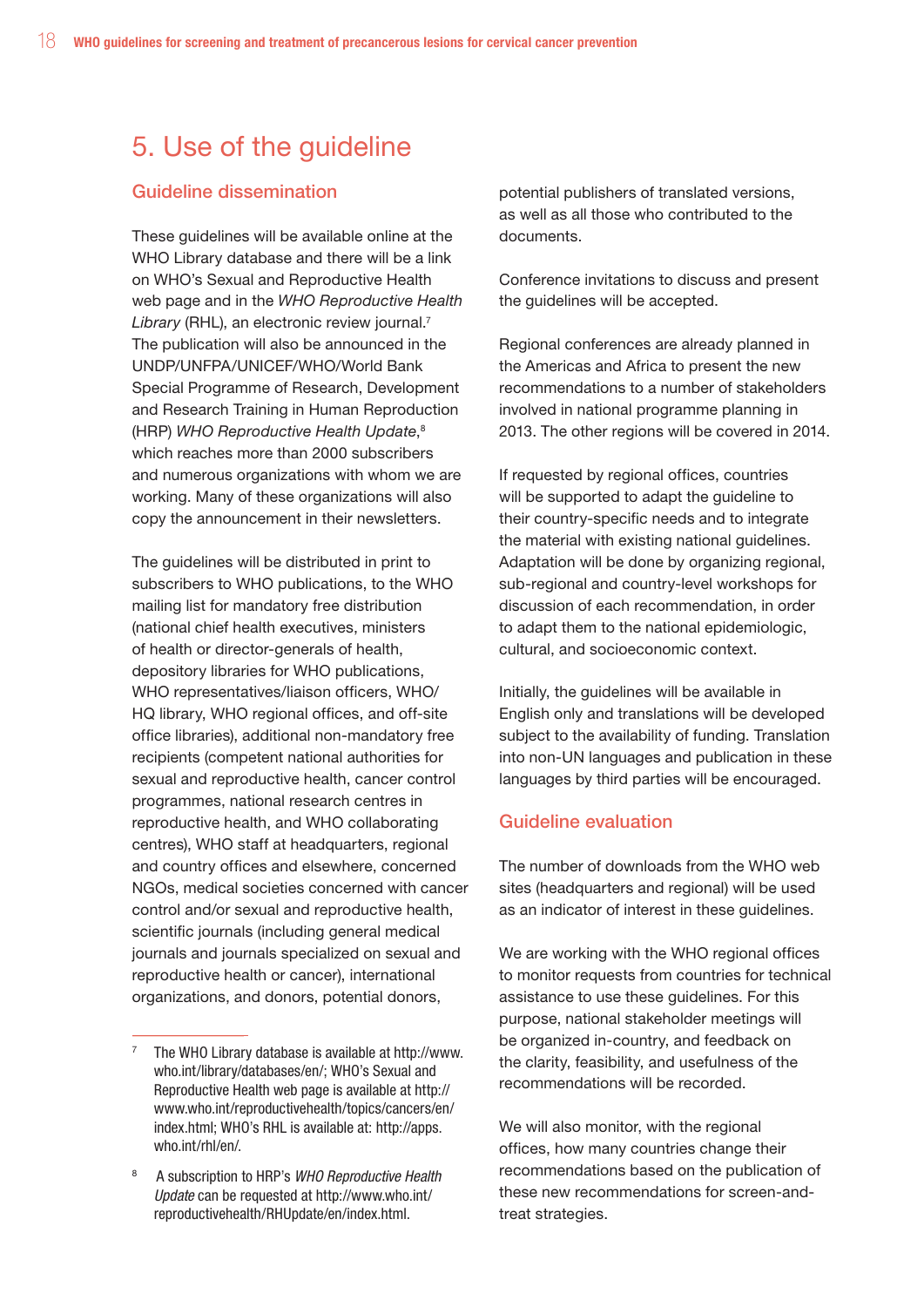#### Guideline update

The GDG will continue to work with WHO in an ad hoc manner, so that the research gaps identified during the process can be addressed. In addition, evidence published on new screening and treatment methods

will be monitored so that updates to these recommendations can be considered promptly. We anticipate that around five years after the publication of these recommendations sufficient new evidence will be available to update the present recommendations and potentially add new ones.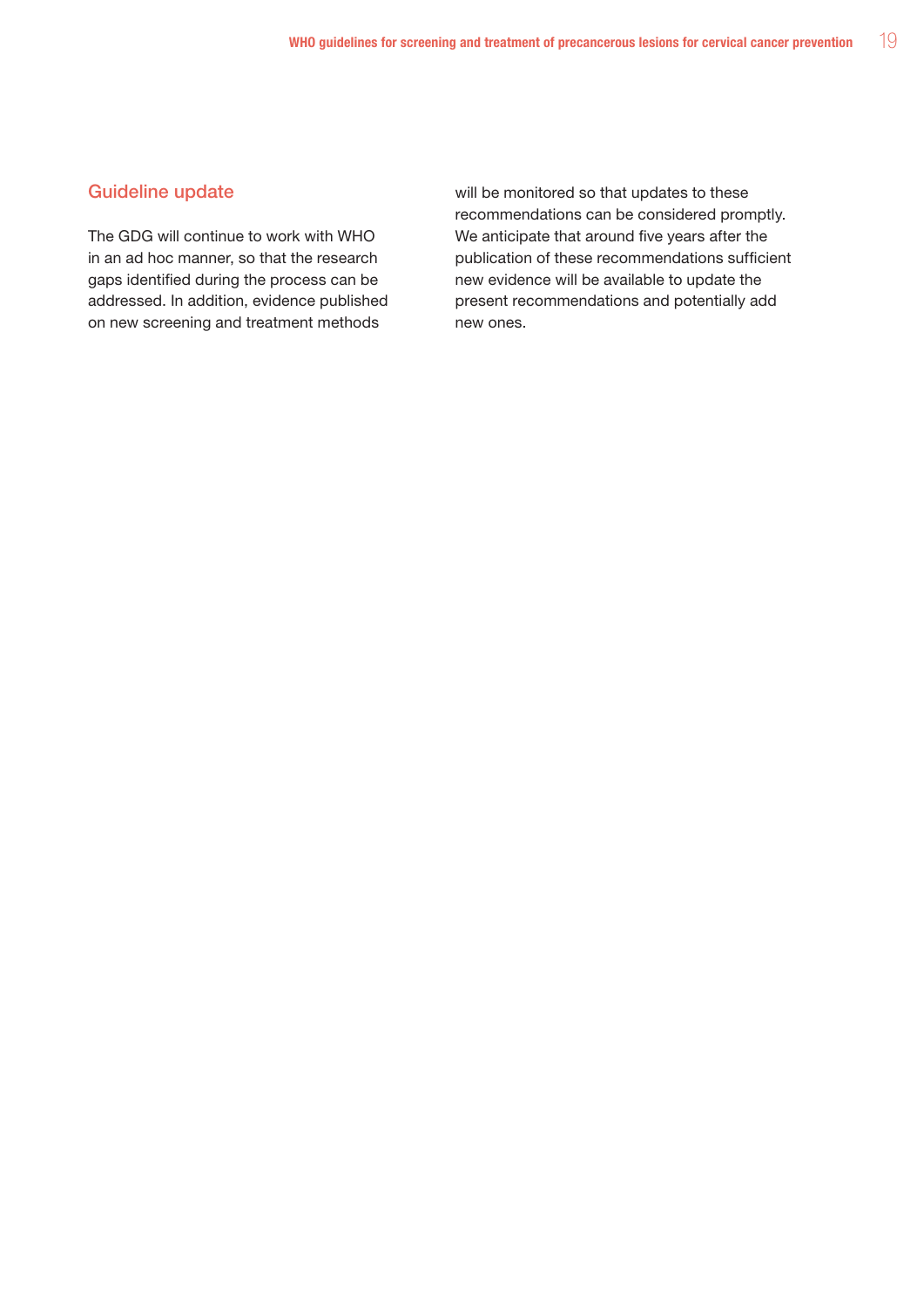## **References**

- 1. Arbyn M et al. Evidence regarding human papillomavirus testing in secondary prevention of cervical cancer. *Vaccine*, 2012, 30 Suppl 5: F88–99.
- 2. De Vuyst H et al. Prevalence and determinants of human papillomavirus infection and cervical lesions in HIV-positive women in Kenya. *British Journal of Cancer*, 2012, 107(9):1624–1630.
- 3. Denny L et al. Human papillomavirus infection and cervical disease in human immunodeficiency virus-1-infected women. *Obstetrics & Gynecology*, 2008, 111(6):1380–1387.
- 4. Joshi S et al. Screening of cervical neoplasia in HIV-infected women in India. *AIDS,* 2013, 27(4):607–615.
- 5. Zhang HY et al. HPV prevalence and cervical intraepithelial neoplasia among HIV-infected women in Yunnan Province, China: a pilot study. *Asian Pacific Journal of Cancer Prevention*, 2012, 13(1):91–96.
- 6. Santesso N et al.; World Health Organization Steering Committee for Recommendations on Use of Cryotherapy for Cervical Cancer Prevention. World Health Organization Guidelines: use of cryotherapy for cervical intraepithelial neoplasia. *International Journal of Gynecology & Obstetrics,* 2012, 118(2):97–102.
- 7. *WHO guidelines: use of cryotherapy for cervical intraepithelial neoplasia*. Geneva, World Health Organization, Department of Reproductive Health and Research, 2011 (http://www.who.int/ reproductivehealth/publications/cancers/9789241502856/en/, accessed 24 October 2013).
- 8. *WHO guidelines for treatment of cervical intraepithelial neoplasia 2–3 and glandular adenocarcinoma in situ: Cryotherapy, large loop excision of the transformation zone (LEEP/ LLETZ), and cold knife conization*. Geneva, World Health Organization (in process).
- 9. Sellors JW, Sankaranarayanan R. *Colposcopy and treatment of cervical intraepithelial neoplasia: a beginner's manual*. France, International Agency for Research on Cancer, World Health Organization, 2003 (http://screening.iarc.fr/doc/Colposcopymanual.pdf, accessed 24 October 2013).
- 10. *Comprehensive cervical cancer control: a guide to essential practice* (C4-GEP). Geneva, World Health Organization, Department of Reproductive Health and Research and Department of Chronic Diseases and Health Promotion, 2006 (http://www.who.int/reproductivehealth/ publications/cancers/9241547006/en/, accessed 20 August 2013).
- 11. *WHO handbook for guideline development*. Geneva, World Health Organization, 2010 (http:// www.who.int/hiv/topics/mtct/grc\_handbook\_mar2010\_1.pdf, accessed 6 August 2013).
- 12. *WHO handbook for guideline development*. Geneva, World Health Organization, 2012 (http:// apps.who.int/iris/bitstream/10665/75146/1/9789241548441\_eng.pdf, accessed 6 August 2013).
- 13. Higgins JPT, Green S, eds. *Cochrane handbook for systematic reviews of interventions* Version 5.1.0. The Cochrane Collaboration, updated March 2011 (www.cochrane-handbook.org, accessed 6 August 2013).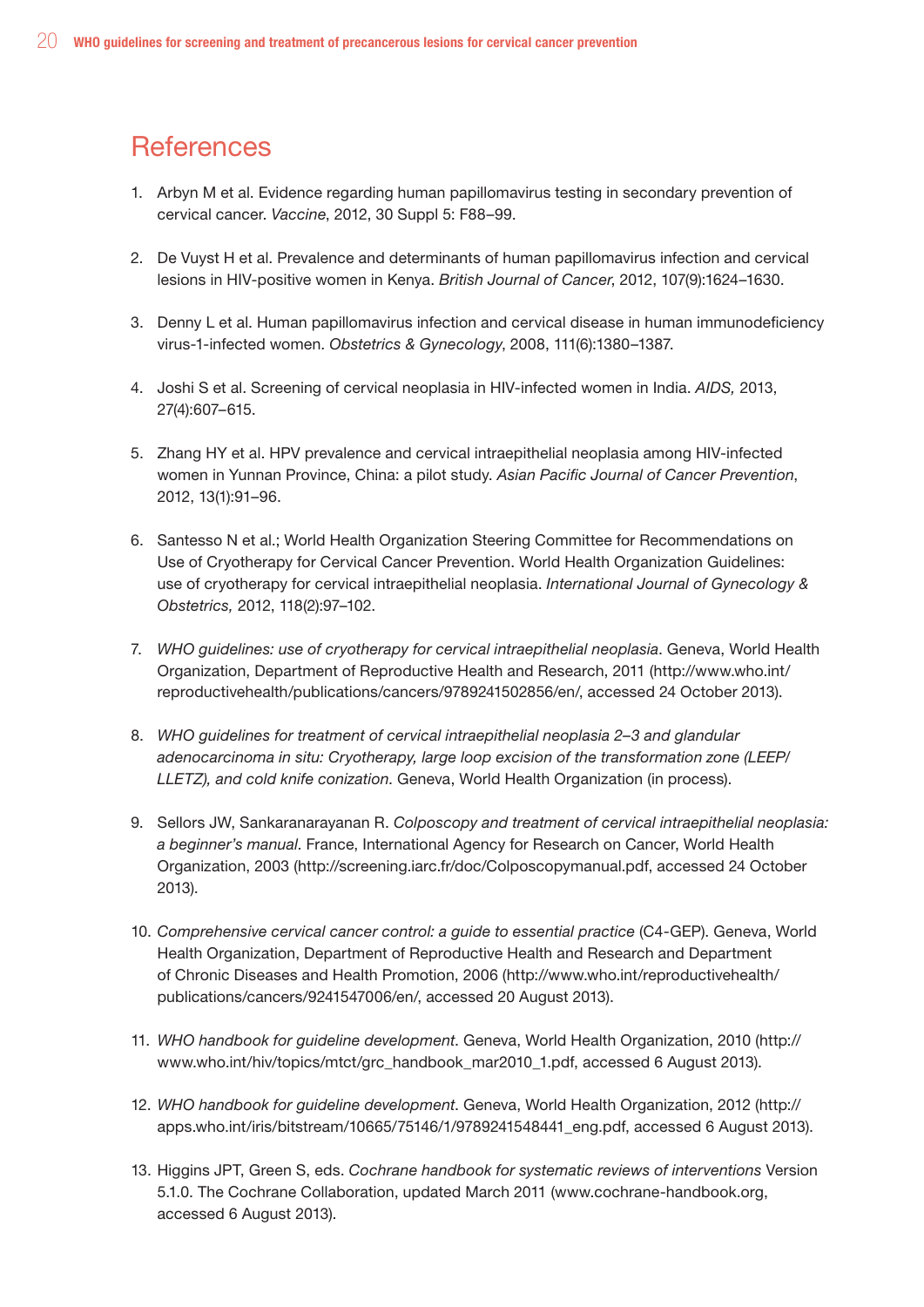- 14. Guyatt GH et al.; GRADE Working Group. GRADE: an emerging consensus on rating quality of evidence and strength of recommendations. *BMJ*, 2008, 336:924–926.
- 15. Schünemann HJ et al.; GRADE Working Group. Grading quality of evidence and strength of recommendations for diagnostic tests and strategies. *BMJ*, 2008, 336:1106–1110.
- 16. Bradley J et al. Women's perspectives on cervical screening and treatment in developing countries: experiences with new technologies and service delivery strategies. *Women and Health*, 2006, 43(3):103–121.
- 17. Melnikow J et al. Management of the low-grade abnormal Pap smear: what are women's preferences? *Journal of Family Practice*, 2002, 51(10):849–855.
- 18. Frederiksen ME, Lynge E, Rebolj M. What women want. Women's preferences for the management of low-grade abnormal cervical screening tests: a systematic review. *BJOG: An International Journal of Obstetrics and Gynaecology*, 2012, 119(1):7–19.
- 19. Chirenje ZM et al. A randomised clinical trial of loop electrosurgical excision procedure (LEEP) versus cryotherapy in the treatment of cervical intraepithelial neoplasia. *Journal of Obstetrics and Gynaecology*, 2001, 21(6):617–621.
- 20. *WHO cervical cancer prevention and control costing tool (C4P)*. Geneva, World Health Organization, 2012 (http://www.who.int/nuvi/hpv/cervical\_cancer\_costing\_tool/en/index.html, accessed 24 October 2013).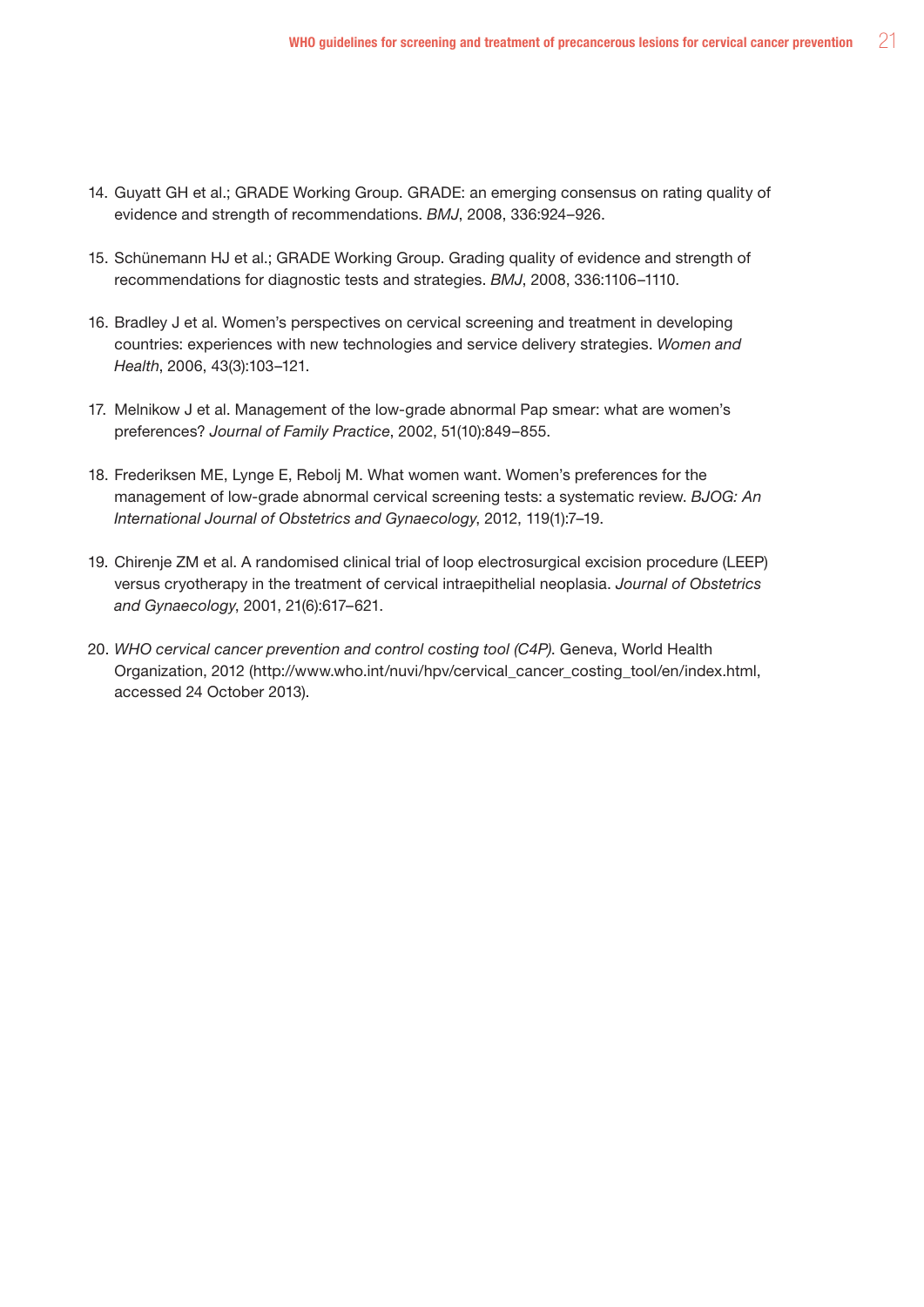## Annex 1. Declarations of interest

Out of the 54 experts who participated in this work, 15 declared an interest related to cervical cancer. Although not all of these interests are specifically related to cervical cancer screening and treatment, they are nonetheless all disclosed and summarized below.

Marc Arbyn was invited by the European Research Organisation on Genital Infection and Neoplasia (EUROGIN) to speak at its 2011 conference in Lisbon. EUROGIN covered his travel and lodging expenses. EUROGIN is an organization that promotes and develops, at the level of the European region, research, training, screening, prevention and information concerning genital infections, pre-cancers and cancers in women. EUROGIN conferences are financially supported by a range of pharmaceutical companies with an interest in cervical cancer.

Paul Blumenthal was the principal investigator of an operations research study conducted by the Department of Obstetrics and Gynecology at Stanford University School of Medicine to evaluate the feasibility and acceptability of introducing a new rapid HPV test (careHPV) manufactured by Qiagen for low- and middle-income settings. Qiagen lent the equipment and provided the tests for this research.

John-Paul Bogers is employed by the University of Antwerp and acts as a consultant for SonicHealthcare Benelux to perform clinical pathology work and validate new technologies in the field of treatment of cervical intraepithelial neoplasia (CIN). SonicHealthcare Benelux is a commercial laboratory that inter alia performs cervical cancer (cytology and HPV) screening. Bogers has also performed work for three other companies with an interest in cervical cancer screening: (1) an analytical validation of an HPV test for Innogenetics (contract value: €60 000); (2) an analytical validation of a Becton-Dickinson (BD) pathway machine (contract value: €10 000); and (3) a literature review in the field of treatment of CIN for Hologic (contract value: €5000).

August Burns is the Executive Director of Grounds for Health, a non-profit organization that aims to create sustainable and effective cervical cancer prevention and treatment programmes in coffee-growing communities, with the goal of decreasing the rate of cervical cancer. To support its projects, Grounds for Health received US\$ 15 000 from the Union Internationale Contre le Cancer (UICC), a nongovernmental, non-profit organization that inter alia receives funding from companies with an interest in cancer.

Lynette Denny has spoken on HPV vaccination at various speakers' forums organized by the companies GlaxoSmithKline (GSK) and Merck. The honoraria for these activities amounted to approximately US\$ 4000 per company per year and were paid to her employer, the University of Cape Town. The Department of Obstetrics and Gynaecology of the University of Cape Town, of which Denny is the head, has furthermore conducted two HPV vaccine trials for GSK and Merck. For these trials the University of Cape Town received US\$ 1.6 million from GSK, but no funding from Merck as that funding was paid to the Department of Health, KwaZulu Natal. All work done on the project by Denny was done pro bono. Denny gave a talk on cost-effectiveness of HPV testing in Hong Kong, in 2012, and Qiagen paid for her registration, travel and accommodation. Denny is currently running a trial for Roche on the ability of the cobas® 4800 System to detect cancer – the cost is US\$ 25 000. All the funds received by Denny either as a principal investigator or as a speaker are paid entirely to the University of Cape Town research accounts.

Silvia de Sanjosé has received occasional travel support from Sanofi, Merck and Qiagen to attend and present results of studies coordinated by her institution at national and international conferences. The amounts ranged from approximately US\$ 1000 to US\$ 3000 per trip, depending on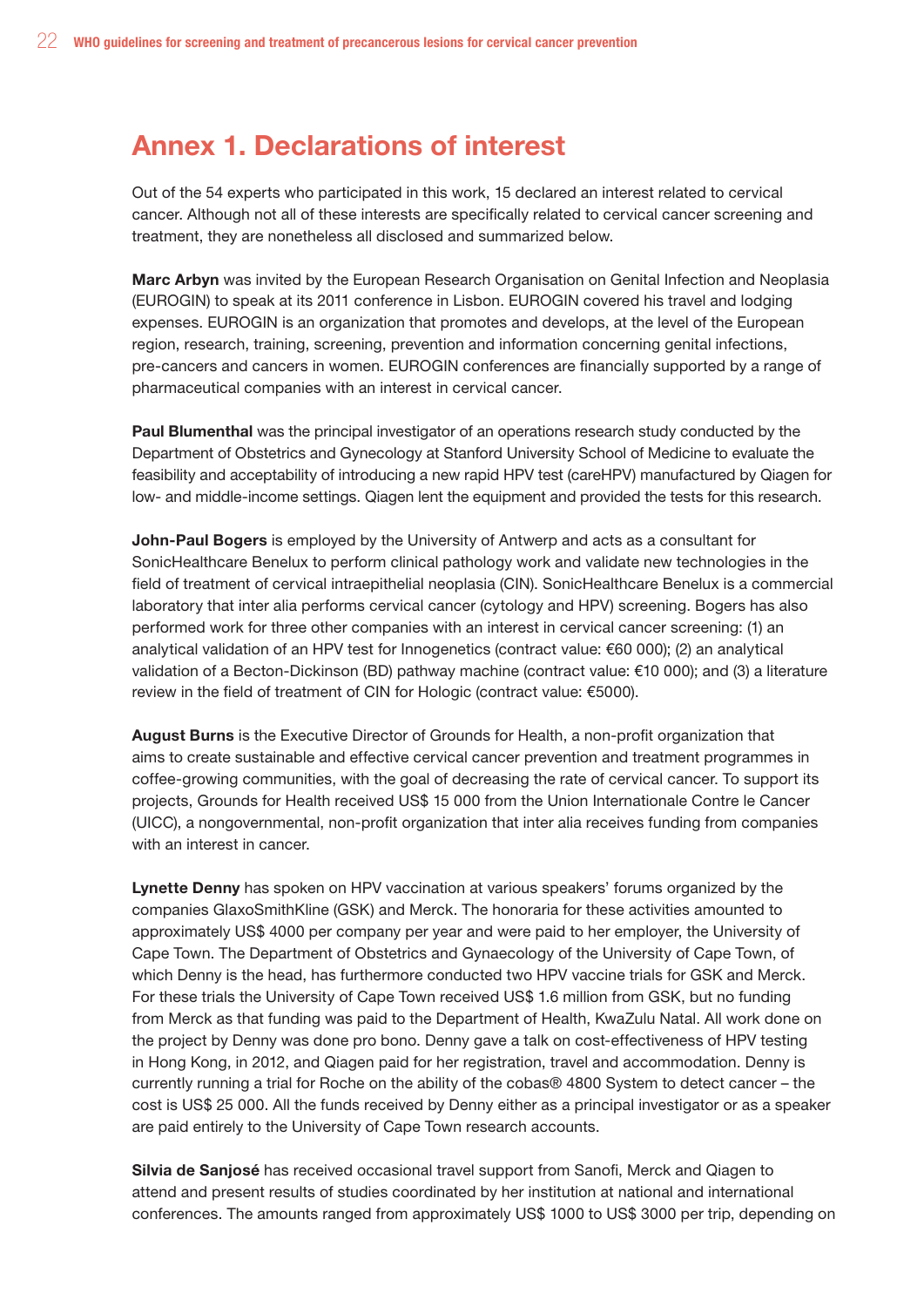the location of the conference. None of the funders had any role in the presentation of results. Some research studies in which de Sanjosé participates have been partially supported by GSK, Sanofi Pasteur MSD, Qiagen, Roche and Merck & Co., Inc., representing over US\$ 100 000 a year for the last four years. None of the funders have had any role in the data collection, analysis or interpretation of the results.

Eduardo Franco has participated in advisory board meetings and forums relating to cervical cancer prevention strategies organized by Merck, Roche and Gen-Probe (either on HPV vaccines or HPV tests). He has received an average honorarium of US\$ 4000 per company for these activities over the last four years.

Julia Gage has, as part of her work for the United States National Cancer Institute (NCI) of the National Institutes of Health (NIH), conducted an operations research project in Nigeria to evaluate the effectiveness of the careHPV screening test manufactured by Qiagen. Qiagen donated and shipped the reagents, equipment and supplies. NCI paid for all other aspects of the study.

Francisco Garcia was the principal investigator for drug trials of novel agents for the treatment of cervical cancer while he was employed at the University of Arizona. These trials were conducted by the University of Arizona under research contracts with Roche (US\$ 150 000), Innovio (US\$ 70 000), Photocure (US\$ 120 000) and Roche/Ventana (US\$ 100 000). Garcia did not receive any personal income for these trials.

José Jeronimo is an employee of PATH, an international non-profit organization involved in the development and delivery of high-impact, low-cost tools for global health. PATH has concluded collaborative research and development agreements for the development of a rapid HPV test with Qiagen (careHPV) and a rapid test for cervical cancer screening with Arbor Vita (identification of the E6 and E7 oncoproteins). PATH has received samples and equipment from both companies to conduct studies in different countries for the validation of these tests. In the PATH–Qiagen agreement, the commercialization of the test in China and India is considered a priority, with other countries to be included according to the conditions in each geographical area. These tests will be made available at low cost to the public sector in low-resource countries.

Enriquito Lu was the principal investigator of an HPV vaccination study conducted by his employer, the international, non-profit organization Jhpiego, under agreement with Merck. The purpose of the study was to evaluate the feasibility and acceptability of a strategy to deliver comprehensive cervical cancer prevention services in Thailand and the Philippines by integrating HPV vaccination for girls aged 9–13 into screening and treatment programmes for mothers. For this purpose, Jhpiego received from Merck US\$ 850 000 and HPV vaccines for up to 4000 girls in each country project site. Lu did not receive any personal income for his work on this study.

Raul Murillo was a consultant for GSK to analyse the cost-effectiveness of the HPV vaccine. He received a total honorarium of US\$ 5000 for this consultancy (which ended in 2010).

Swee Chong Queck has, over the past four years, participated in advisory board meetings and speakers' forums organized by GSK and Qiagen. These meetings and forums related to cervical cancer prevention strategies, HPV vaccine efficacy studies and clinical relevance of HPV vaccination for the prevention of cervical cancer and other HPV-related diseases. The total combined income received by Queck for these activities over the last four years was S\$ 9000 (Singapore dollars).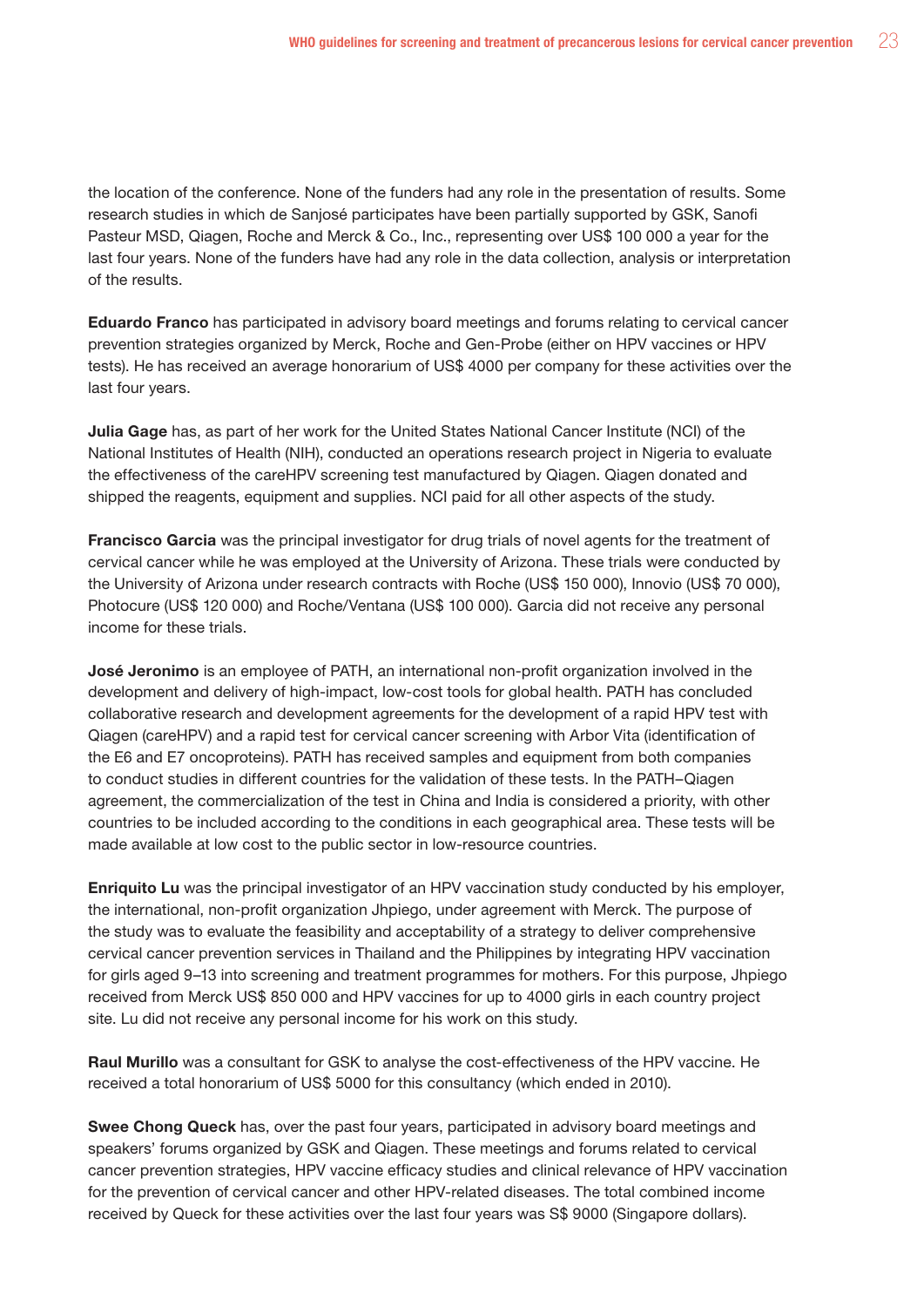Achim Schneider serves as an advisor to the company Karl Storz in the development of laparoscopic techniques and instruments for the treatment of cervical cancer and other benign or malignant diseases, for which he receives an annual honorarium of €40 000. Schneider has also participated in advisory board meetings and lectures relating to HPV vaccination, organized by GSK and Sanofi, respectively. For these latter activities he has received a total combined income of US\$ 20 000 over the last four years.

Vivien Tsu is an employee of PATH, an international non-profit organization involved in the development and delivery of high-impact, low-cost tools for global health. As such, Tsu was involved in: (1) large-scale demonstration projects on the prevention, screening and treatment of cervical cancer in developing countries for which PATH received donated vaccine from GSK and Merck and careHPV tests from Qiagen; and (2) an alternative-dose-schedule study in Viet Nam, for which PATH received donated vaccine from Merck.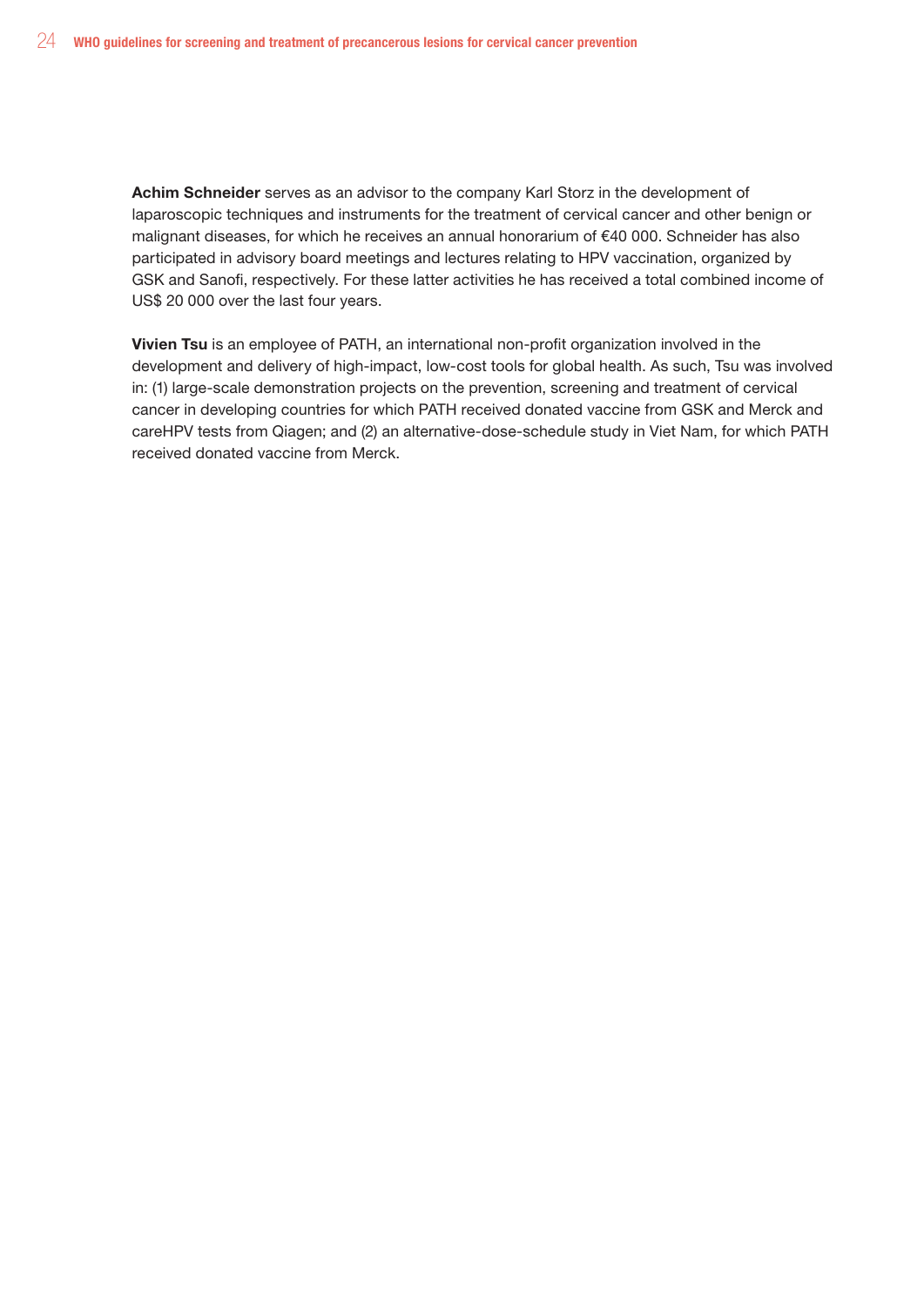## Annex 2. Decision-making flowchart for screen-andtreat strategies

This decision-making flowchart or algorithm provides a decision tree to use as a quick reference when choosing a screen-and-treat strategy at the programme level. Programme managers and decision-makers can start at the top and answer the questions accordingly to determine which screen-and-treat option is best in the context where it will be implemented. It highlights choices related to resources, which can include costs, staff and training. However, programme managers will also need to consider other factors, such as the number of women who are lost to follow-up with a strategy that involves more than one screening test. Refer to the screen-and-treat recommendations provided in Chapter 3 of the guideline for more specific guidance about which strategies are recommended, and for information on the specific factors to consider when deciding on a strategy. For details about the flow of each screen-and-treat strategy (e.g. HPV followed by VIA), consult the flowcharts in Annex 3 (for women of negative or unknown HIV status) and Annex 4 (for women of HIV-positive status or unknown HIV status in areas with high endemic HIV infection).



Note: each light-pink bubble refers to one strategy in Annex 3 (for women of negative or unknown HIV status) or Annex 4 (for women of HIV-positive status or unknown HIV status in areas with high endemic HIV infection)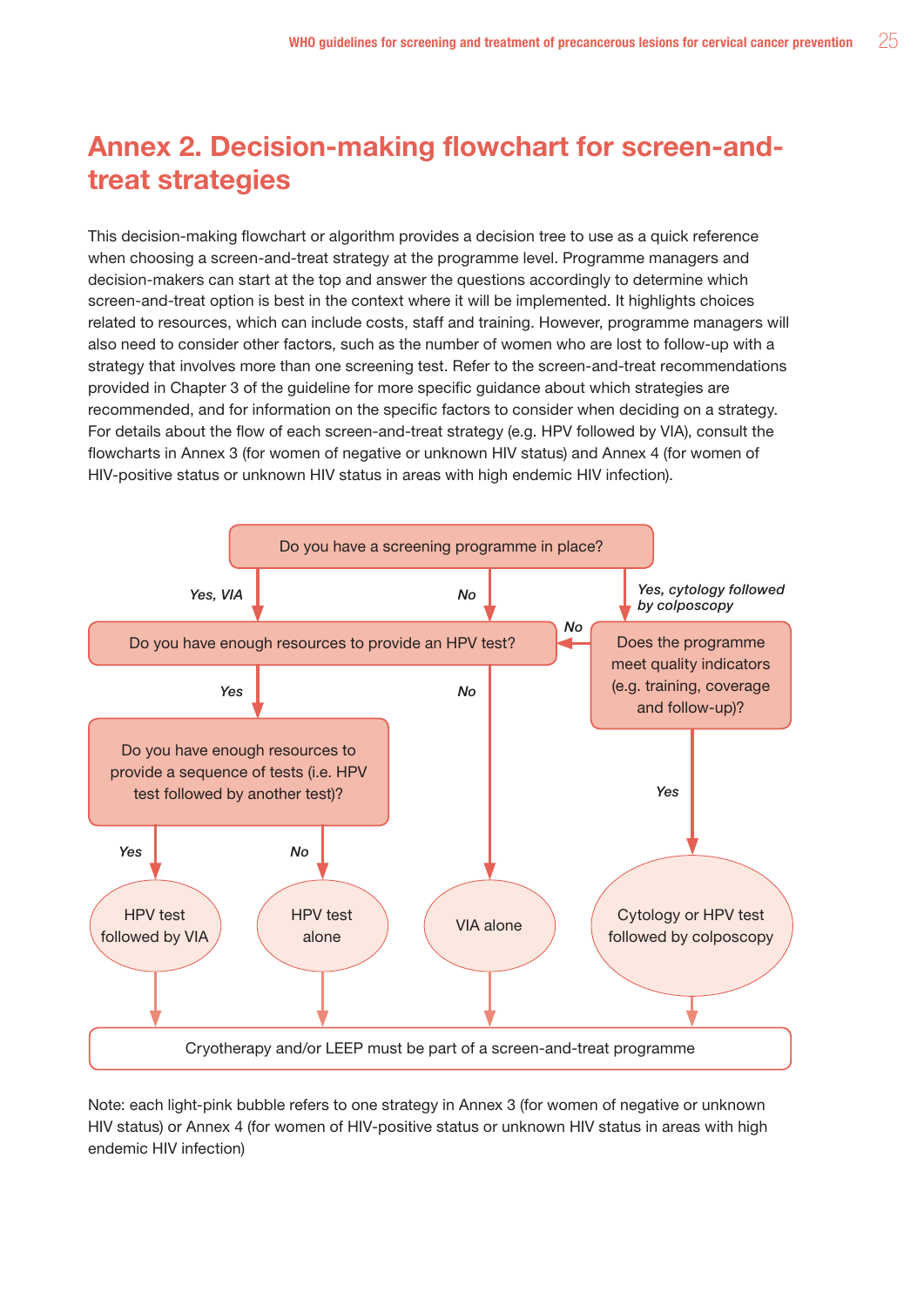## Annex 3. Flowcharts for screen-and-treat strategies (negative or unknown HIV status)

The following flowcharts describe the steps for each of the screen-and-treat strategies that are available. The flowcharts *do not* indicate which strategy is preferred. Refer to the screen-and-treat recommendations provided in Chapter 3 of the guideline for guidance about which strategies are recommended, and to the decision-making flowchart in Annex 2. For detailed information about the specific factors the guideline panel considered when making the recommendations, refer to the evidence-to-recommendation tables for each recommendation (Supplemental material, Sections A and B).

## Screen with an HPV test and treat with cryotherapy, or LEEP when not eligible for cryotherapy

When an HPV test is positive, treatment is provided. With this strategy, visual inspection with acetic acid (VIA) is used to determine eligibility for cryotherapy.



Note: Refer to the screen-and-treat recommendations provided in Chapter 3 of the guideline for guidance about which strategies are recommended, and for information on the specific factors to consider when deciding on a strategy.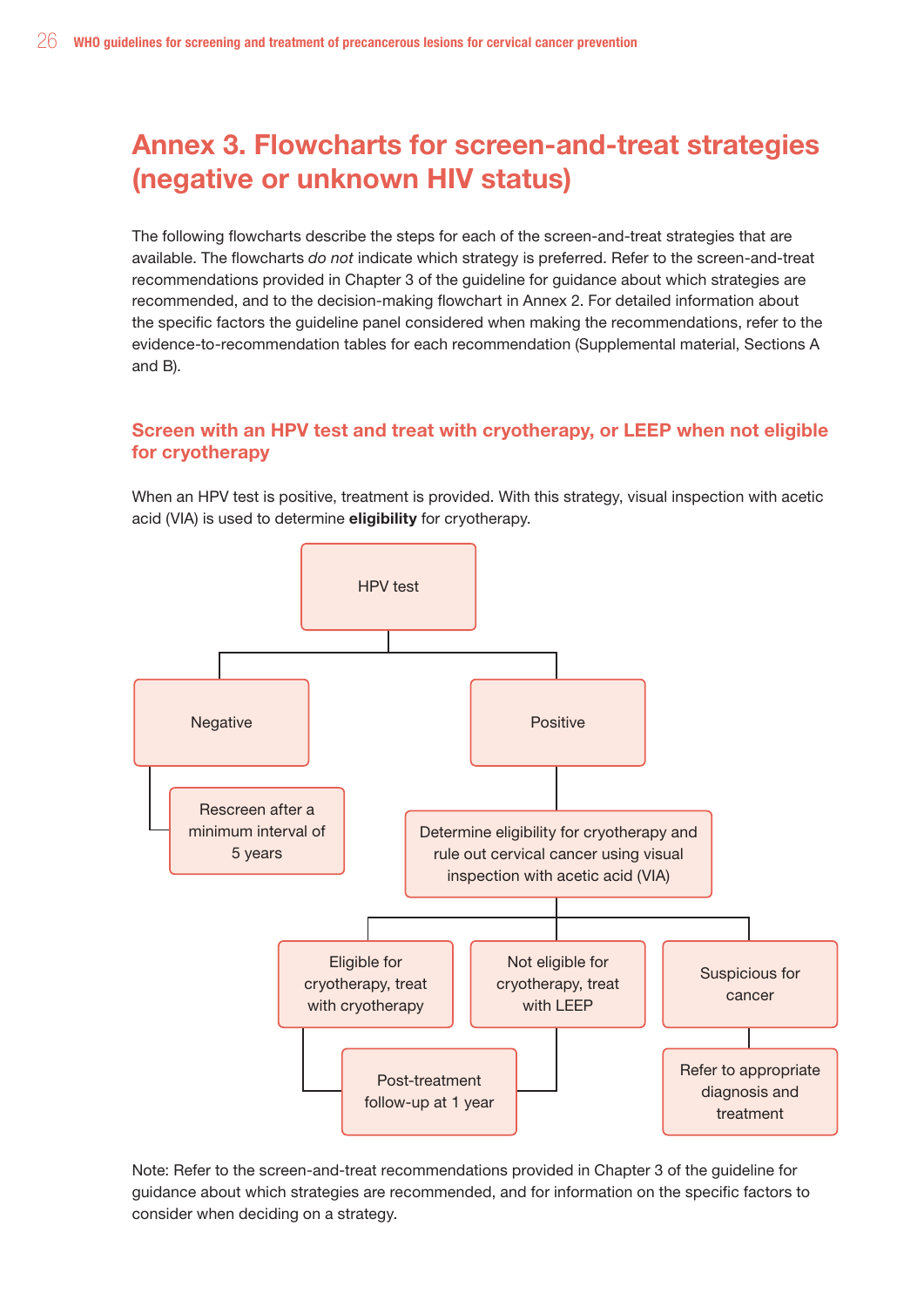## Screen with an HPV test followed by VIA and treat with cryotherapy, or LEEP when not eligible for cryotherapy

When an HPV test is positive, then VIA is provided as a second screening test to determine whether or not treatment is offered. Treatment is only provided if BOTH the HPV test and VIA are positive.



Note: Refer to the screen-and-treat recommendations provided in Chapter 3 of the guideline for guidance about which strategies are recommended, and for information on the specific factors to consider when deciding on a strategy.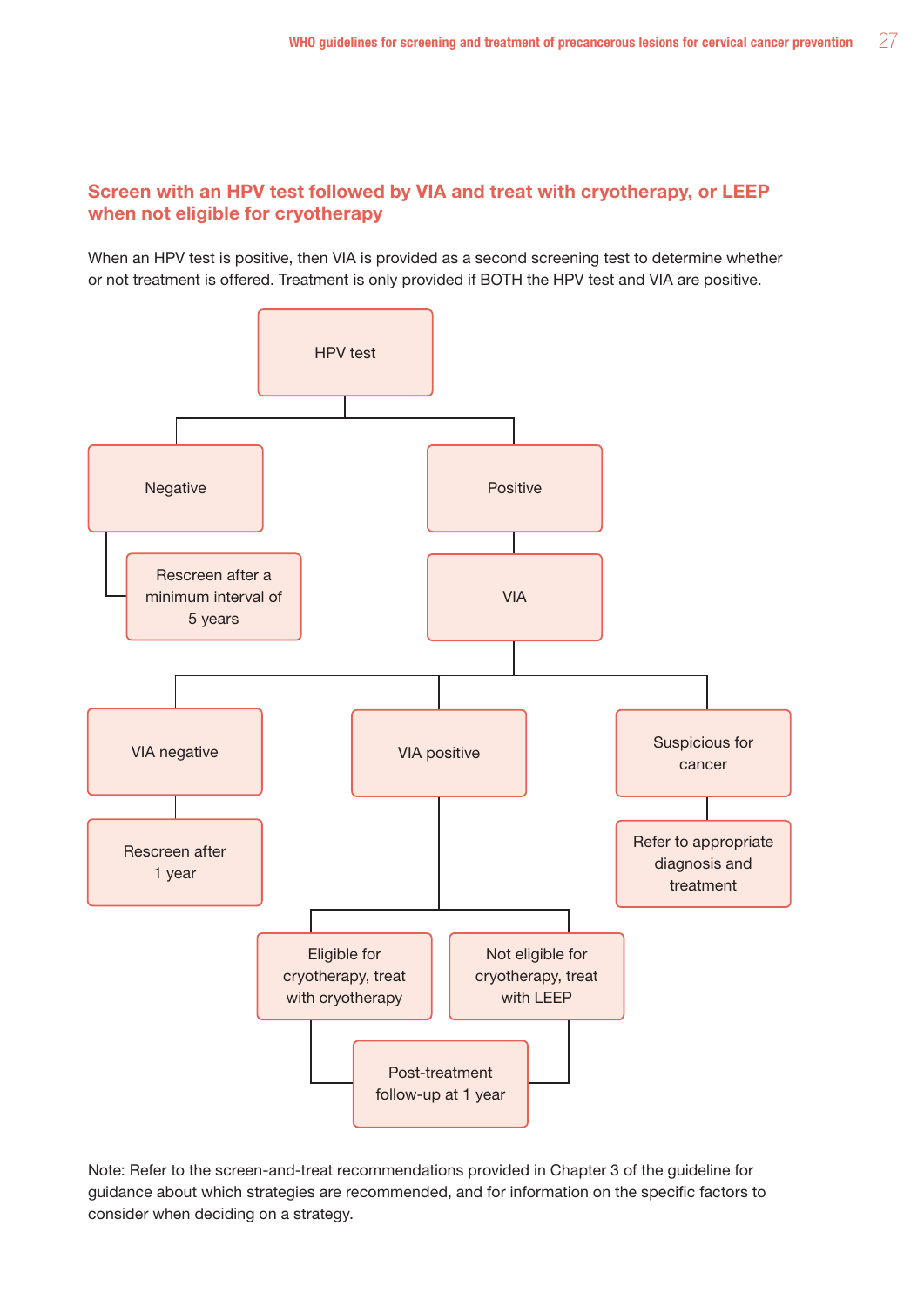Screen with VIA and treat with cryotherapy, or LEEP when not eligible for cryotherapy

![](_page_45_Figure_2.jpeg)

Note: Refer to the screen-and-treat recommendations provided in Chapter 3 of the guideline for guidance about which strategies are recommended, and for information on the specific factors to consider when deciding on a strategy.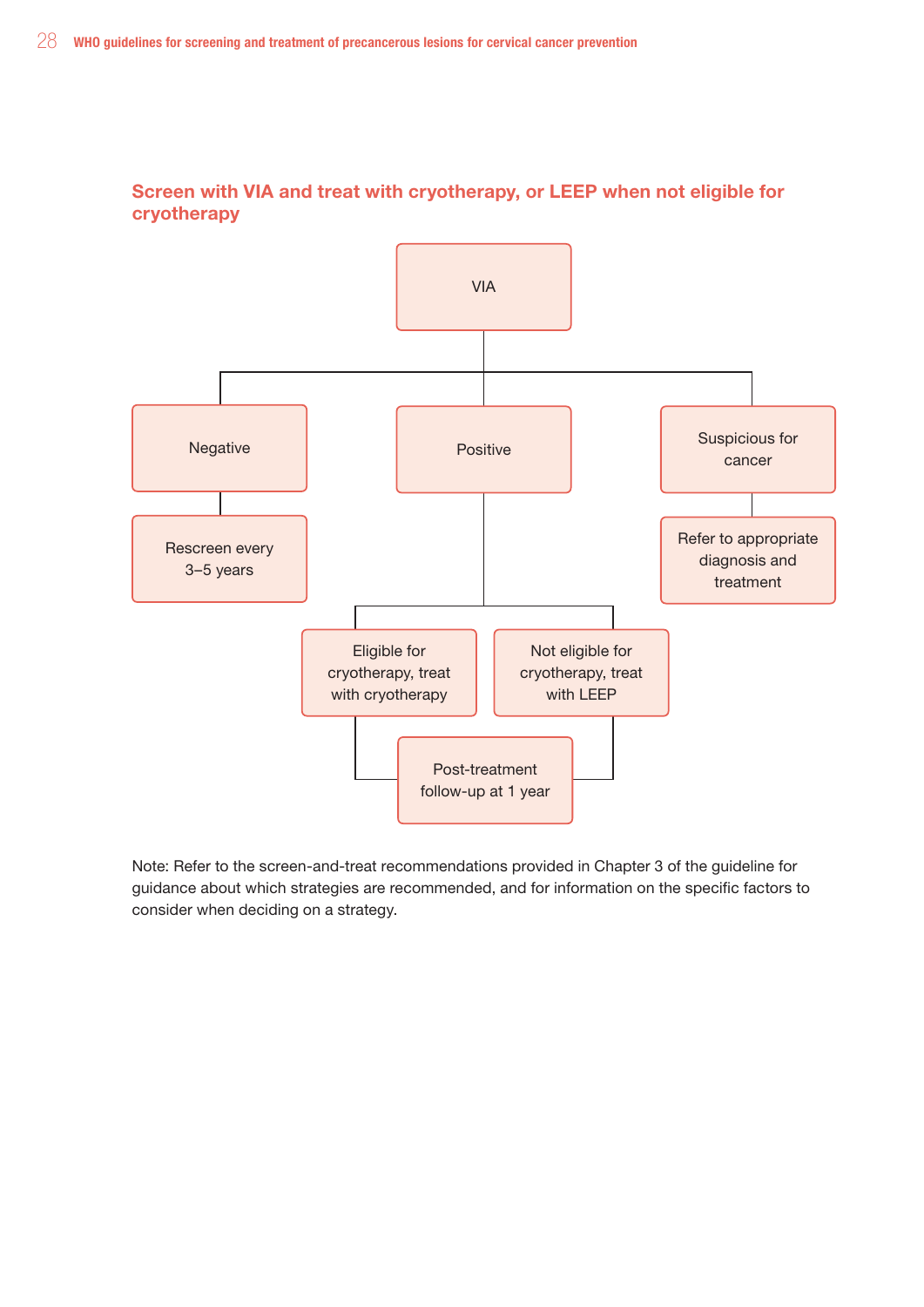## Screen with an HPV test followed by colposcopy (with or without biopsy)<sup>1</sup> and treat with cryotherapy, or LEEP when not eligible for cryotherapy

![](_page_46_Figure_2.jpeg)

Note: Refer to the screen-and-treat recommendations provided in Chapter 3 of the guideline for guidance about which strategies are recommended, and for information on the specific factors to consider when deciding on a strategy.

<sup>1</sup> Women with positive colposcopic impression can receive biopsy for histological confirmation or be treated immediately.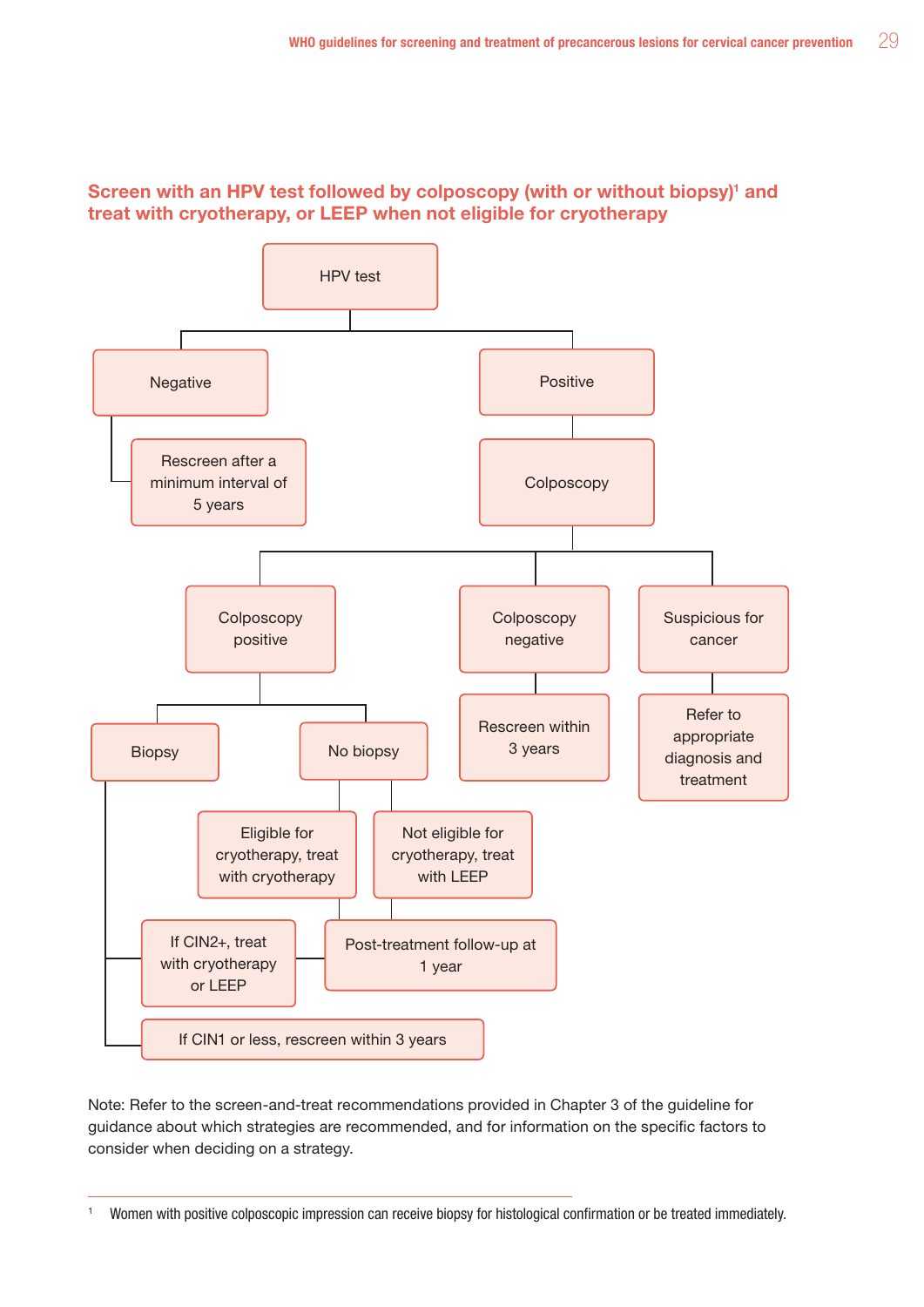![](_page_47_Figure_1.jpeg)

## Screen with cytology followed by colposcopy (with or without biopsy)<sup>1</sup> and treat with cryotherapy, or LEEP when not eligible for cryotherapy

Note: Refer to the screen-and-treat recommendations provided in Chapter 3 of the guideline for guidance about which strategies are recommended, and for information on the specific factors to consider when deciding on a strategy.

<sup>1</sup> Women with positive colposcopic impression can receive biopsy for histological confirmation or be treated immediately.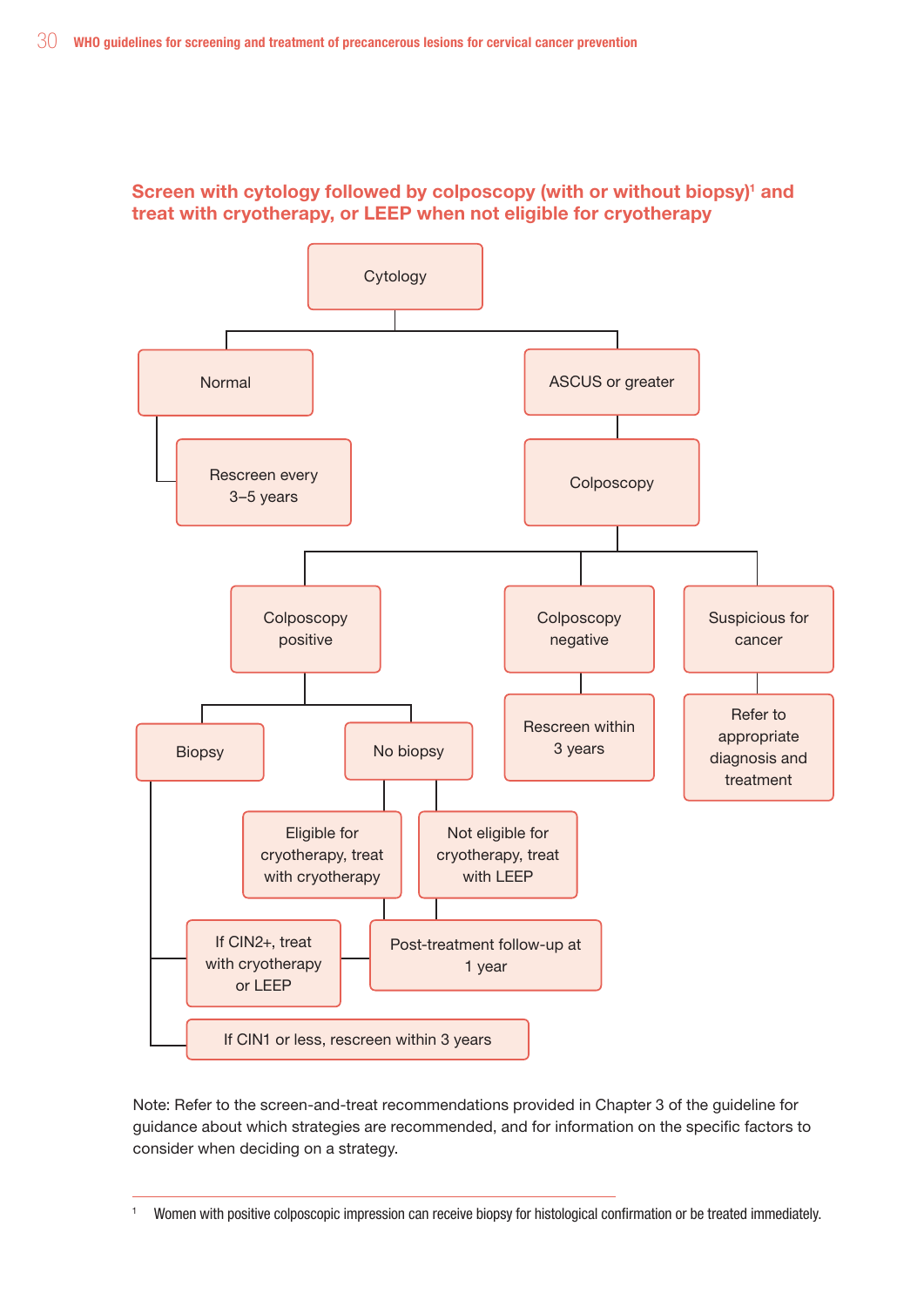## Annex 4. Flowcharts for screen-and-treat strategies (HIV-positive status or unknown HIV status in areas with high endemic HIV infection)

The following flowcharts describe the steps for each of the screen-and-treat strategies that are available. The flowcharts *do not* indicate which strategy is preferred. Refer to the screen-and-treat recommendations provided in Chapter 3 of the guideline for guidance about which strategies are recommended, and to the decision-making flowchart in Annex 2. For detailed information about the specific factors the guideline panel considered when making the recommendations, refer to the evidence-to-recommendation tables for each recommendation (Supplemental material, Sections A and B).

## Screen with an HPV test and treat with cryotherapy, or LEEP when not eligible for cryotherapy

When an HPV test is positive, treatment is provided. With this strategy, visual inspection with acetic acid (VIA) is used to determine eligibility for cryotherapy.

![](_page_48_Figure_5.jpeg)

Note: Refer to the screen-and-treat recommendations provided in Chapter 3 of the guideline for guidance about which strategies are recommended, and for information on the factors to consider when deciding on a strategy.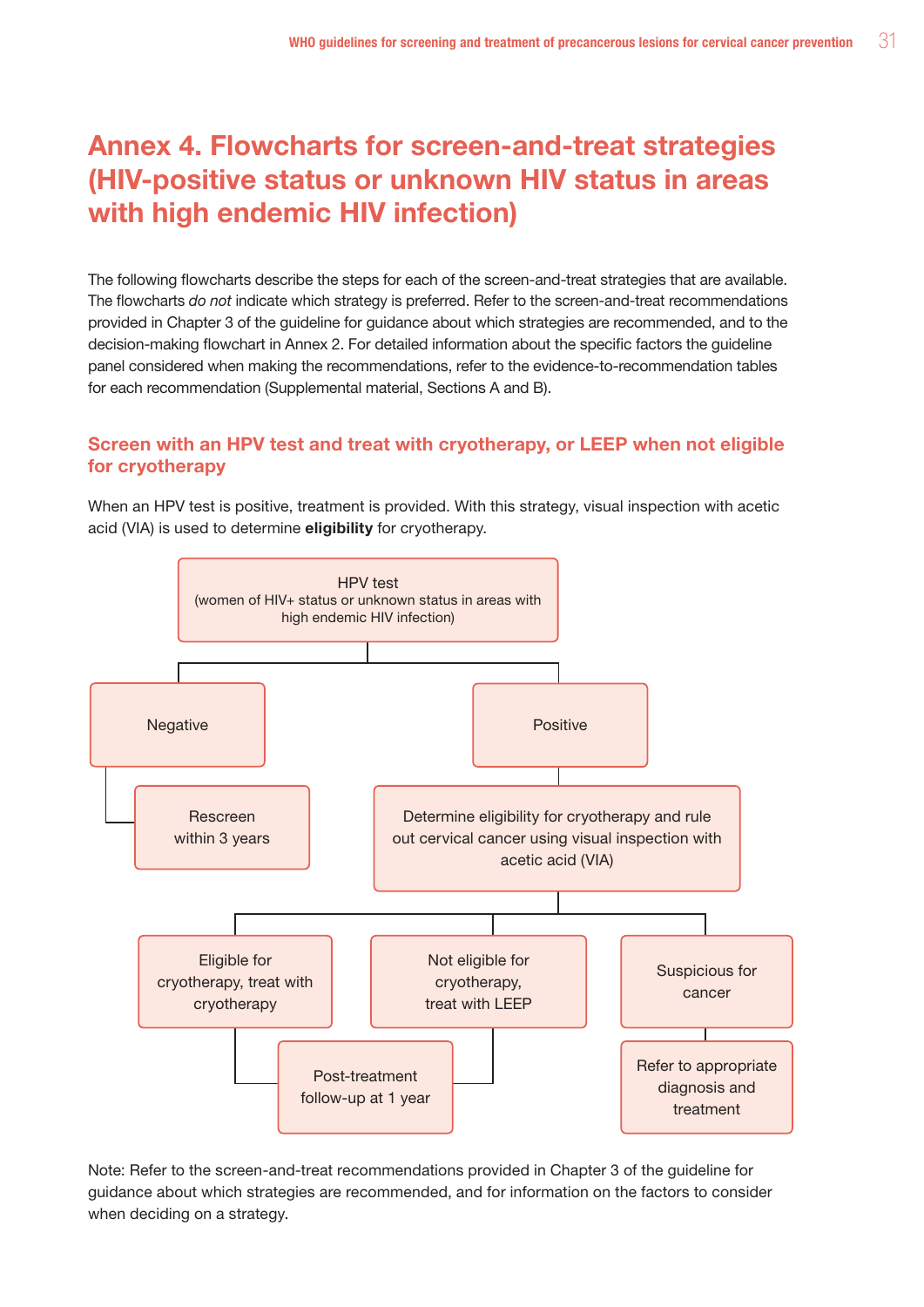### Screen with an HPV test followed by VIA and treat with cryotherapy, or LEEP when not eligible for cryotherapy

When an HPV test is positive, then VIA is provided as a second screening test to determine whether or not treatment is offered. Treatment is only provided if BOTH the HPV test and VIA are positive.

![](_page_49_Figure_3.jpeg)

Note: Refer to the screen-and-treat recommendations provided in Chapter 3 of the guideline for guidance about which strategies are recommended, and for information on the factors to consider when deciding on a strategy.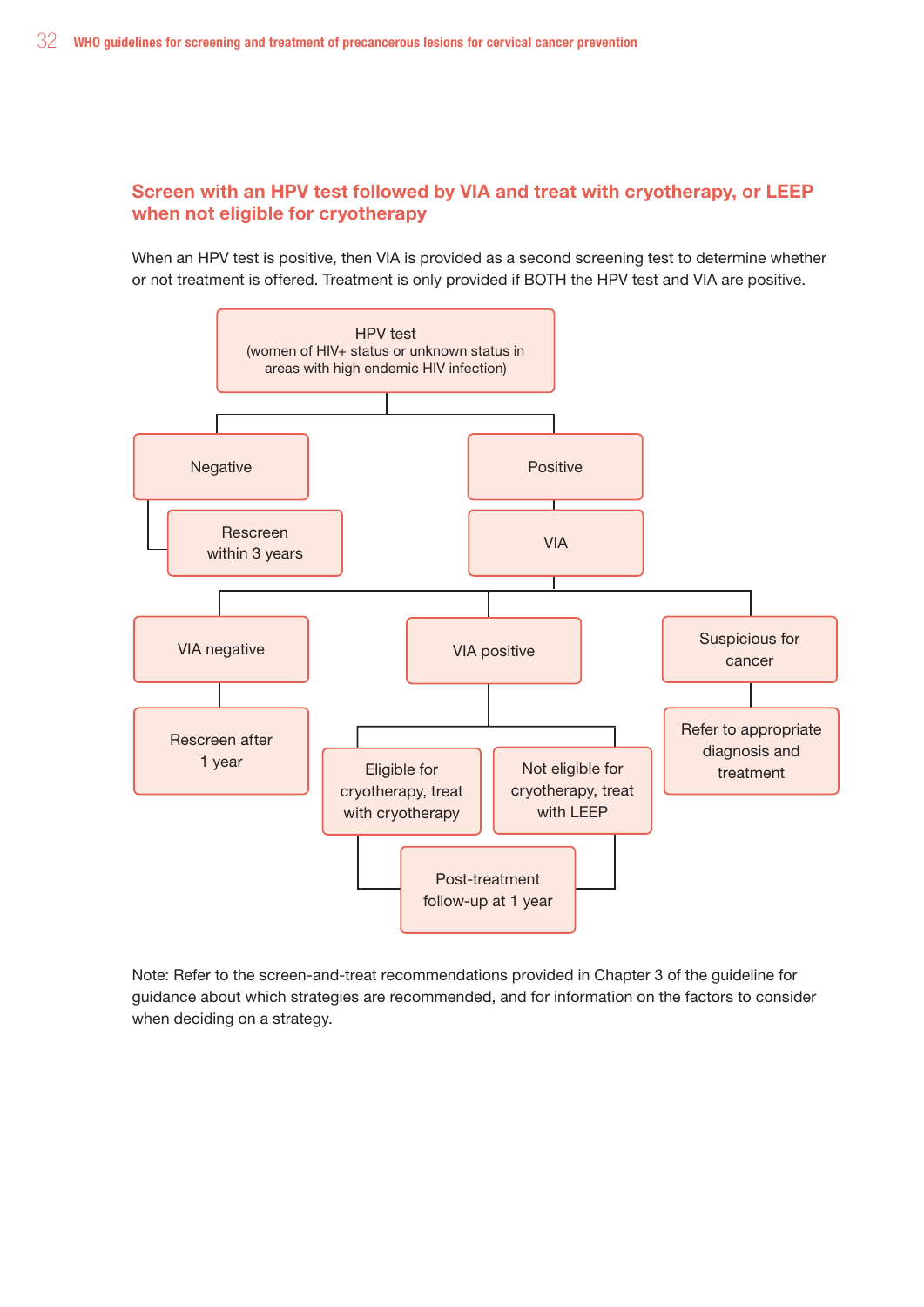![](_page_50_Figure_1.jpeg)

## Screen with VIA and treat with cryotherapy, or LEEP when not eligible for cryotherapy

Note: Refer to the screen-and-treat recommendations provided in Chapter 3 of the guideline for guidance about which strategies are recommended, and for information on the factors to consider when deciding on a strategy.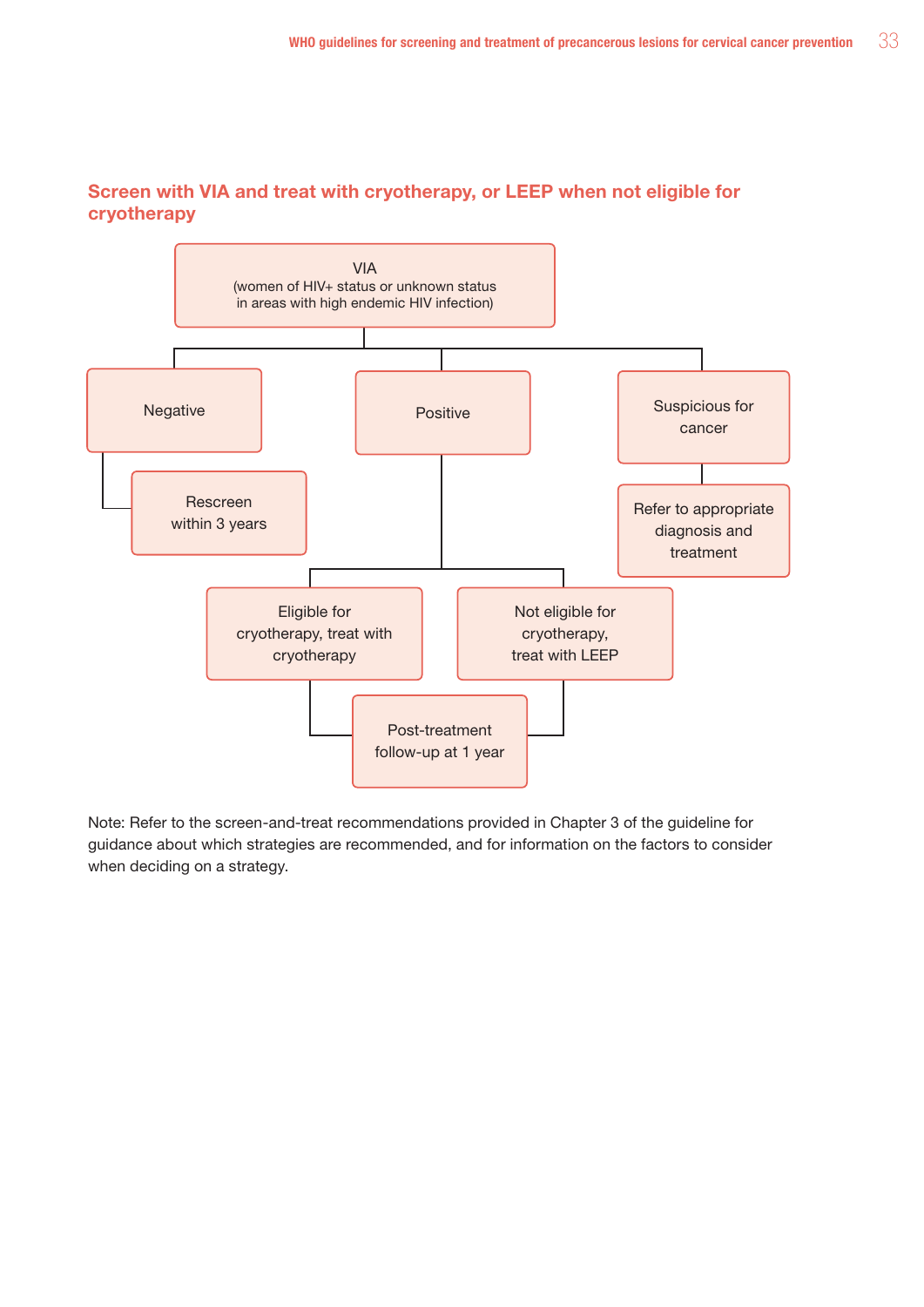## Screen with an HPV test followed by colposcopy (with or without biopsy)<sup>1</sup> and treat with cryotherapy, or LEEP when not eligible for cryotherapy

![](_page_51_Figure_2.jpeg)

Note: Refer to the screen-and-treat recommendations provided in Chapter 3 of the guideline for guidance about which strategies are recommended, and for information on the factors to consider when deciding on a strategy.

<sup>1</sup> Women with positive colposcopic impression can receive biopsy for histological confirmation or be treated immediately.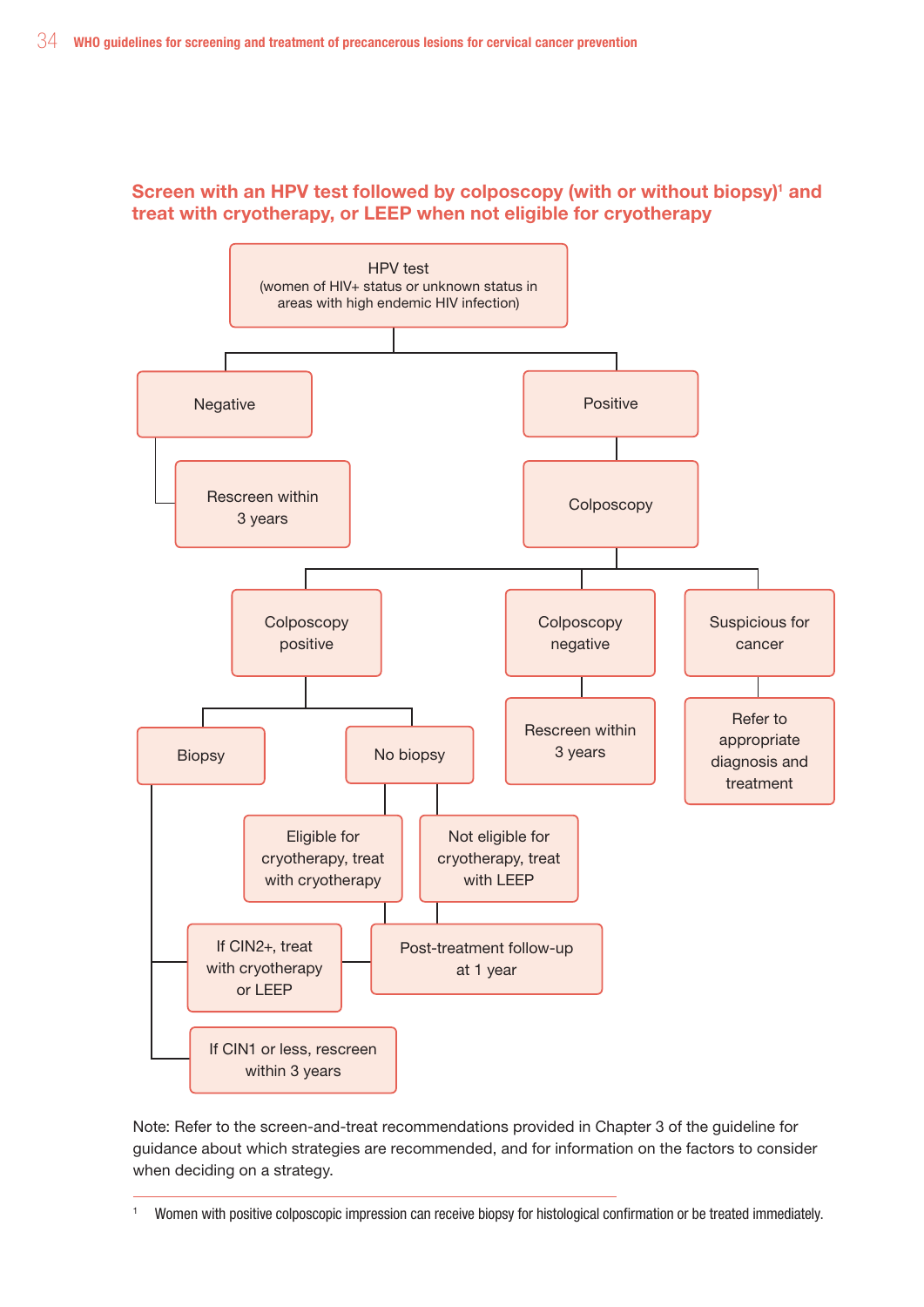## Screen with cytology followed by colposcopy (with or without biopsy)<sup>1</sup> and treat with cryotherapy or LEEP (when not eligible for cryotherapy)

![](_page_52_Figure_2.jpeg)

Note: Refer to the screen-and-treat recommendations provided in Chapter 3 of the guideline for guidance about which strategies are recommended, and for information on the factors to consider when deciding on a strategy.

<sup>1</sup> Women with positive colposcopic impression can receive biopsy for histological confirmation or be treated immediately.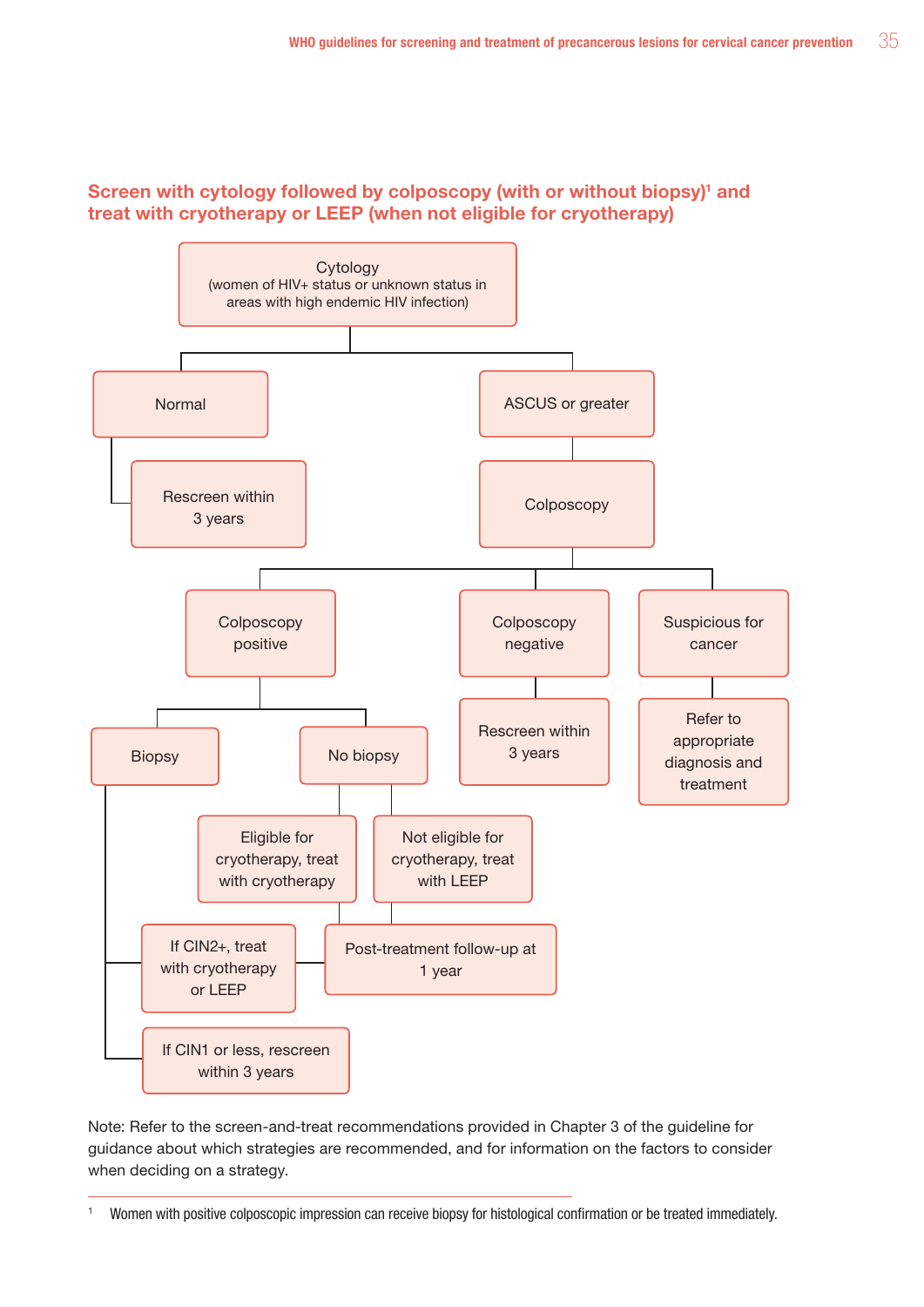## Annex 5. Search strategies for evidence reviews

Diagnostic test accuracy of HPV (human papillomavirus) testing, VIA (visual inspection with acetic acid), Pap testing (cytology), and colposcopy

## VIA compared to other tests:

### Search in OVID MEDLINE (up to January 2012)

- 1 cervical intraepithelial neoplasia/
- 2 uterine cervical dysplasia/
- 3 uterine cervical neoplasms/
- 4 ((precancer\* or pre-cancer\* or neoplas\* or dysplasia or lesion\* or premalignan\* or malignan\* or cancer\* or carcinoma\*) adj3 cervi\*).tw.
- 5 (cin or cin2\* or cin3\* or cin1).tw.
- 6 1 or 2 or 3 or 4 or 5
- 7 Acetic Acid/ or acetic acid.tw.
- 8 (VIA and visual).tw.
- 9 (visual adj inspection).tw.
- 10 AAT.tw.
- 11 or/7-10
- 12 HPV.tw.
- 13 (papillomavirus or (papilloma adj virus)).tw.
- 14 exp papillomaviridae/
- 15 (or/12-14) and (test\* or detect\*).tw.
- 16 Vaginal smears/
- 17 (pap\* adj (smear\* or test\*)).tw.
- 18 cytolog\*.tw.
- 19 or/16-18
- 20 11 and 15
- 21 11 and 19
- 22 15 and 19
- 23 15 or 20 or 21 or 22
- 24 6 and 23
- 25 sensitiv:.mp.
- 26 predictive value:.mp.
- 27 accurac:.tw.
- 28 screen:.tw.
- 29 mass screening/
- 30 diagnostic odds ratio\*.tw.
- 31 likelihood ratio\*.tw.
- 32 (receiver operator characteristic or receiver operating characteristic or receiver operator characteristics or receiver operating characteristics or roc or roc curve).tw.
- 33 (positiv\* adj3 result\*).tw.
- 34 or/25-33
- 35 24 and 34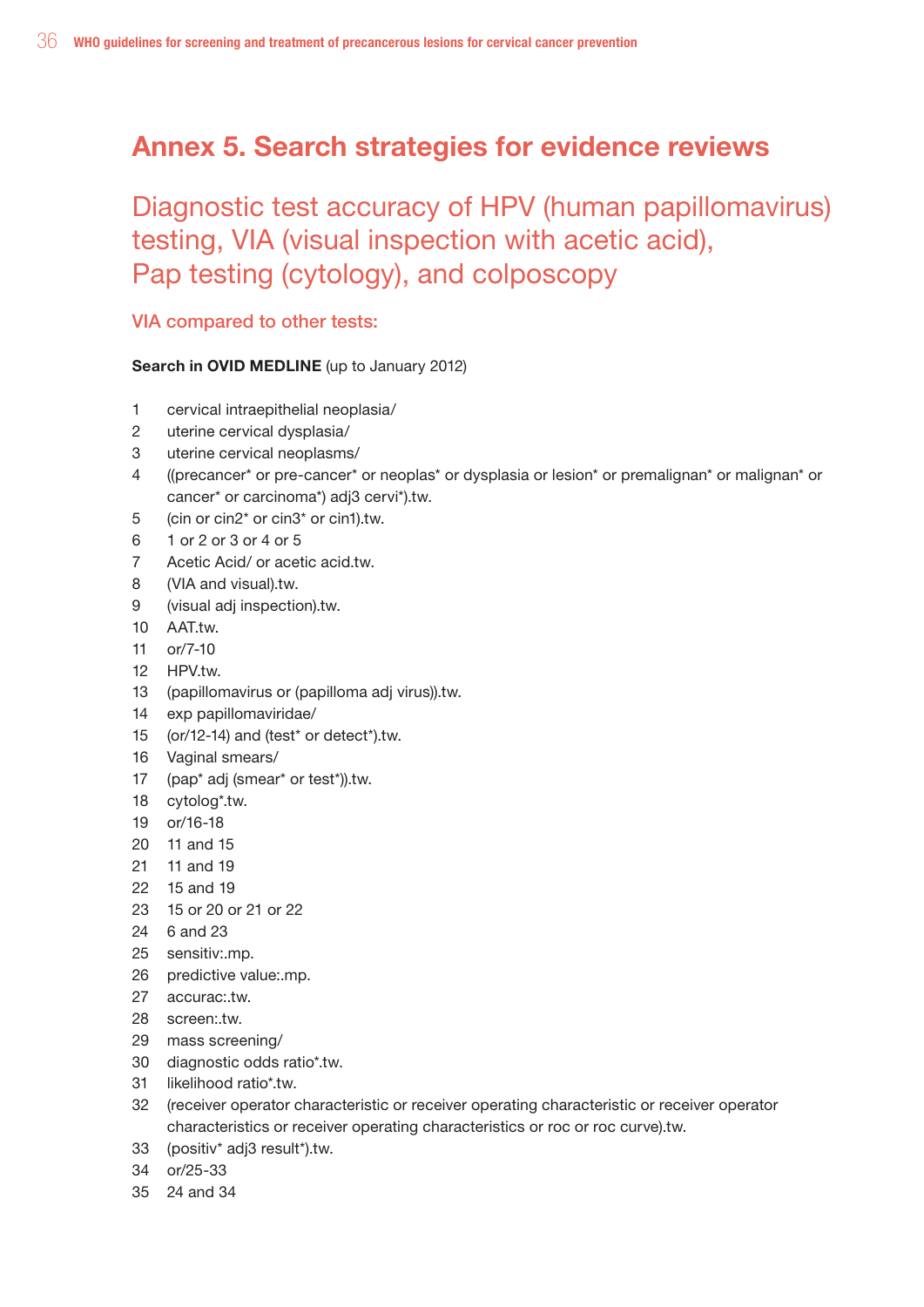#### Searches in EMBASE, the Cochrane Library and LILACS

The OVID MEDLINE search was adapted to the subject headings appropriate for each database.

### Colposcopy:

### Searches in OVID MEDLINE and EMBASE (up to September 2012)

- 1 exp uterine cervix disease/di
- 2 cervical intraepithelial neoplasia/
- 3 uterine cervical dysplasia/
- 4 uterine cervical neoplasms/
- 5 ((precancer\* or pre-cancer\* or neoplas\* or dysplasia or lesion\* or premalignan\* or malignan\* or cancer\* or carcinoma\*) adj3 cervi\*).tw.
- 6 (cin or cin2\* or cin3\* or cin1).tw.
- 7 or/1-6
- 8 (colposcopy and (sensitivity or specificity or receiver operator characteristic or receiver operating characteristic or receiver operator characteristics or receiver operating characteristics or roc or roc curve or predictive value or likelihood ratio or accurac\* or diagnosis or diagnostic)). tw.
- 9 7 and 8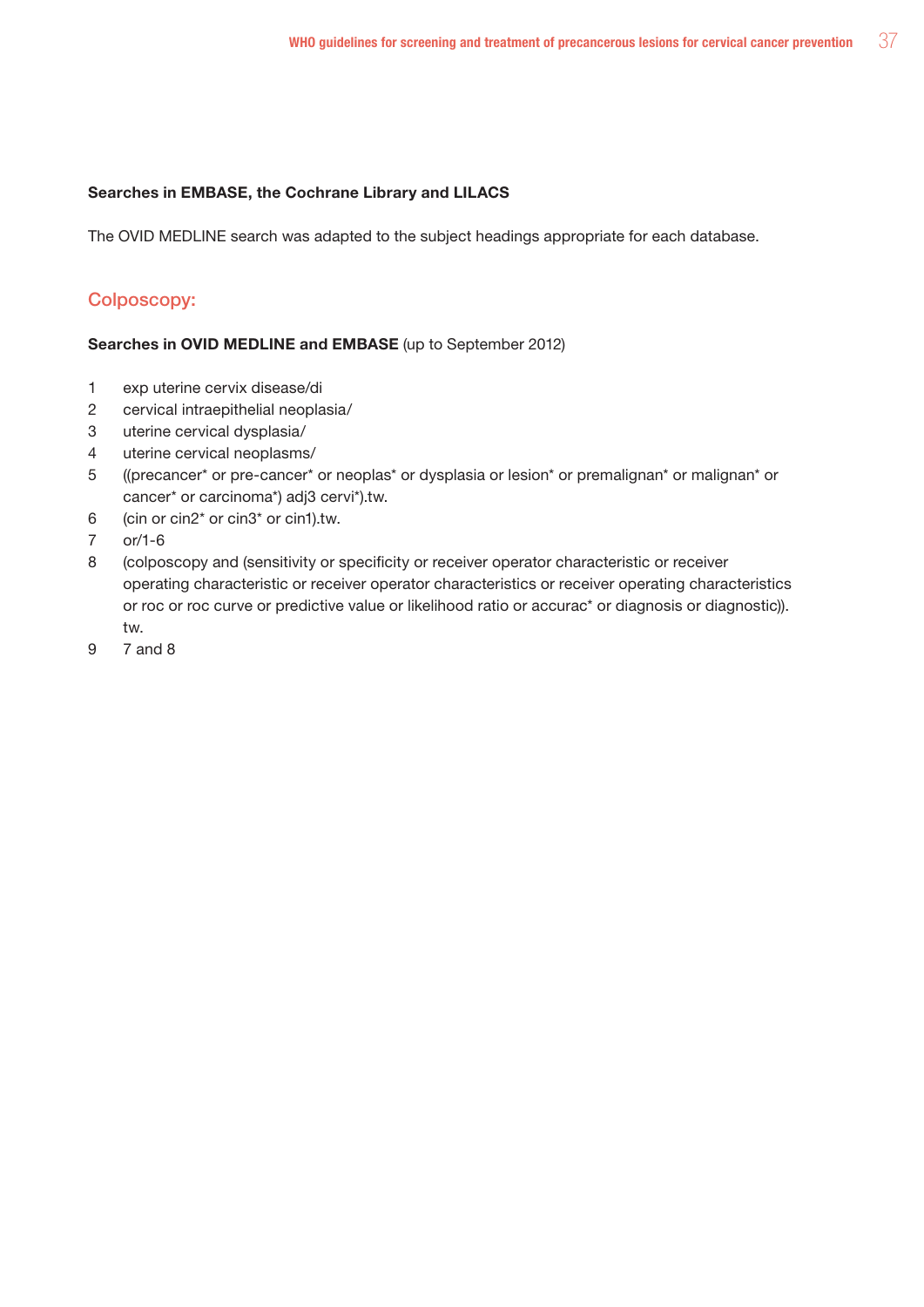## Annex 6. PRISMA flow diagram for inclusion and exclusion of studies for evidence reviews

## Diagnostic test accuracy of HPV (human papillomavirus) testing, VIA (visual inspection with acetic acid), Pap testing (cytology), and colposcopy

![](_page_55_Figure_3.jpeg)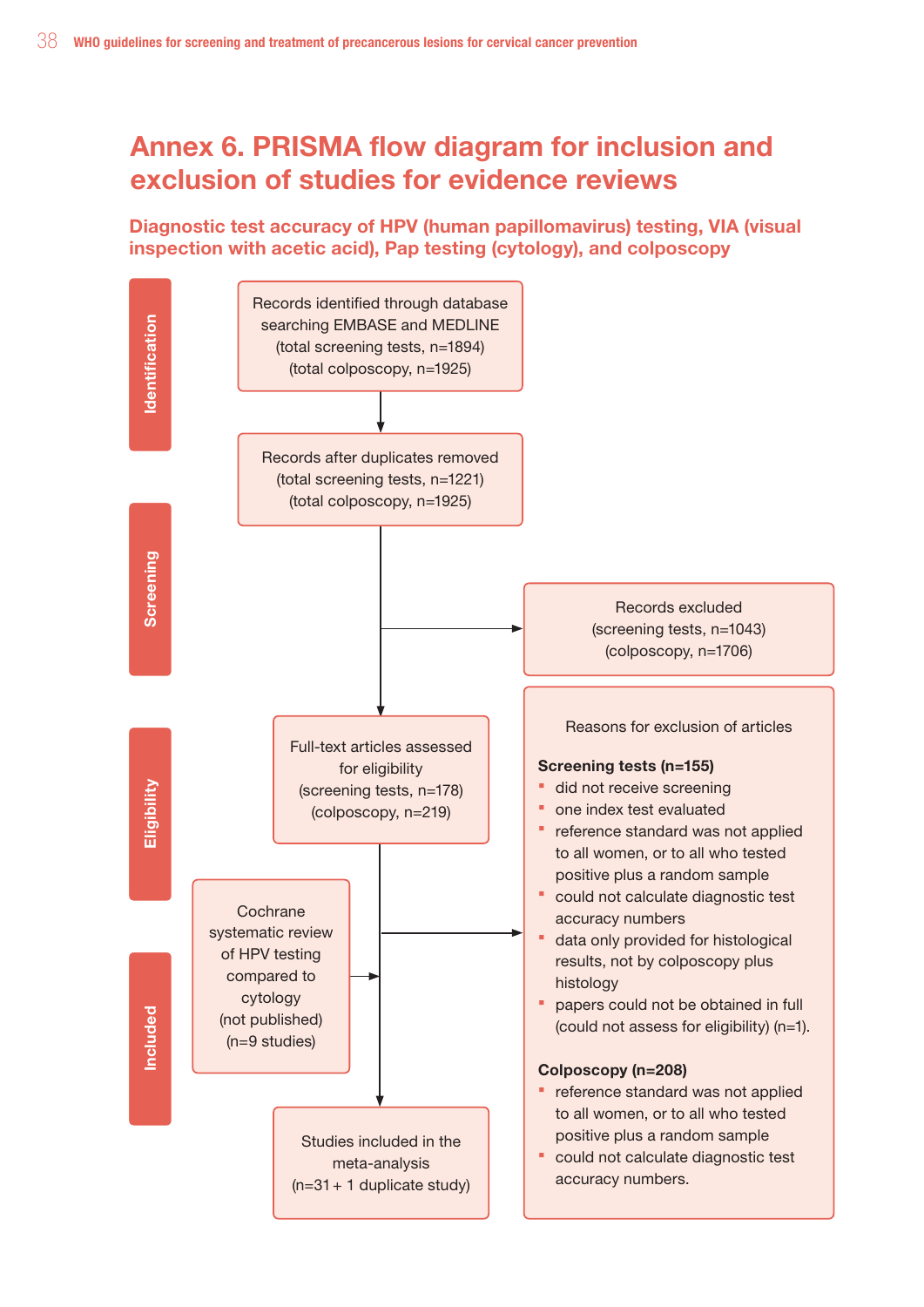## Annex 7. Reference list of all studies included in the evidence reviews

#### Studies on diagnostic test accuracy

Agorastos T et al. Human papillomavirus testing for primary screening in women at low risk of developing cervical cancer. The Greek experience. *Gynecologic Oncology,* 2005, 96(3):714–720.

Belinson J et al. Shanxi Province Cervical Cancer Screening Study: a cross-sectional comparative trial of multiple techniques to detect cervical neoplasia. *Gynecologic Oncology*, 2001, 83(2):439–444.

Bigras G, De Marval F. The probability for a Pap test to be abnormal is directly proportional to HPV viral load: Results from a Swiss study comparing HPV testing and liquid-based cytology to detect cervical cancer precursors in 13 842 women. *British Journal of Cancer*, 2005, 93(5):575–581.

Cantor SB et al. Accuracy of colposcopy in the diagnostic setting compared with the screening setting. *Obstetrics & Gynecology*, 2008, 111(1):7–14.

Cardenas-Turanzas M et al. The performance of human papillomavirus high-risk DNA testing in the screening and diagnostic settings. *Cancer Epidemiology Biomarkers and Prevention*, 2008, 17(10):2865–2871.

Cremer M et al. Adequacy of visual inspection with acetic acid in women of advancing age. *International Journal of Gynaecology & Obstetrics*, 2011, 113(1):68–71.

Cremer ML et al. Digital assessment of the reproductive tract versus colposcopy for directing biopsies in women with abnormal Pap smears. *Journal of Lower Genital Tract Disease*, 2010, 14(1):5–10.

Cristoforoni PM et al. Computerized colposcopy: results of a pilot study and analysis of its clinical relevance. *Obstetrics & Gynecology*, 1995, 85(6):1011–1016.

de Cremoux P et al. Efficiency of the hybrid capture 2 HPV DNA test in cervical cancer screening. A study by the French Society of Clinical Cytology. *American Journal of Clinical Pathology*, 2003, 120(4):492–499.

Depuydt CE et al. BD-ProExC as adjunct molecular marker for improved detection of CIN2+ after HPV primary screening. *Cancer Epidemiology Biomarkers and Prevention*, 2011, 20(4):628–637.

De Vuyst H et al. Comparison of Pap smear, visual inspection with acetic acid, human papillomavirus DNA-PCR testing and cervicography. *International Journal of Gynecology & Obstetrics*, 2005, 89(2):120–126.

Durdi GS et al. Correlation of colposcopy using Reid colposcopic index with histopathology – a prospective study. *Journal of the Turkish German Gynecology Association*, 2009, 10(4):205–207.

Elit L et al. Assessment of two cervical screening methods in Mongolia: cervical cytology and visual inspection with acetic acid. *Journal of Lower Genital Tract Disease*, 2006, 10(2):83–88.

Ferris DG, Miller MD. Colposcopic accuracy in a residency training program: defining competency and proficiency. *Journal of Family Practice*, 1993, 36(5):515–520.

Ghaemmaghami F et al. Visual inspection with acetic acid as a feasible screening test for cervical neoplasia in Iran. *International Journal of Gynecological Cancer*, 2004, 14(3):465–469.

Goel A et al. Visual inspection of the cervix with acetic acid for cervical intraepithelial lesions. *International Journal of Gynecology & Obstetrics*, 2005, 88(1):25–30.

Hedge D et al. Diagnostic value of acetic acid comparing with conventional Pap smear in the detection of colposcopic biopsy-proved CIN. *Journal of Cancer Research & Therapeutics*, 2011, 7(4):454–458.

Homesley HD, Jobson VW, Reish RL. Use of colposcopically directed, four-quadrant cervical biopsy by the colposcopy trainee. *Journal of Reproductive Medicine*, 1984, 29(5):311–316.

Hovland S et al. A comprehensive evaluation of the accuracy of cervical pre-cancer detection methods in a high-risk area in East Congo. *British Journal of Cancer*, 2010, 102(6):957–965.

Jones DE et al. Evaluation of the atypical Pap smear. *American Journal of Obstetrics & Gynecology*, 1987, 157(3):544–549.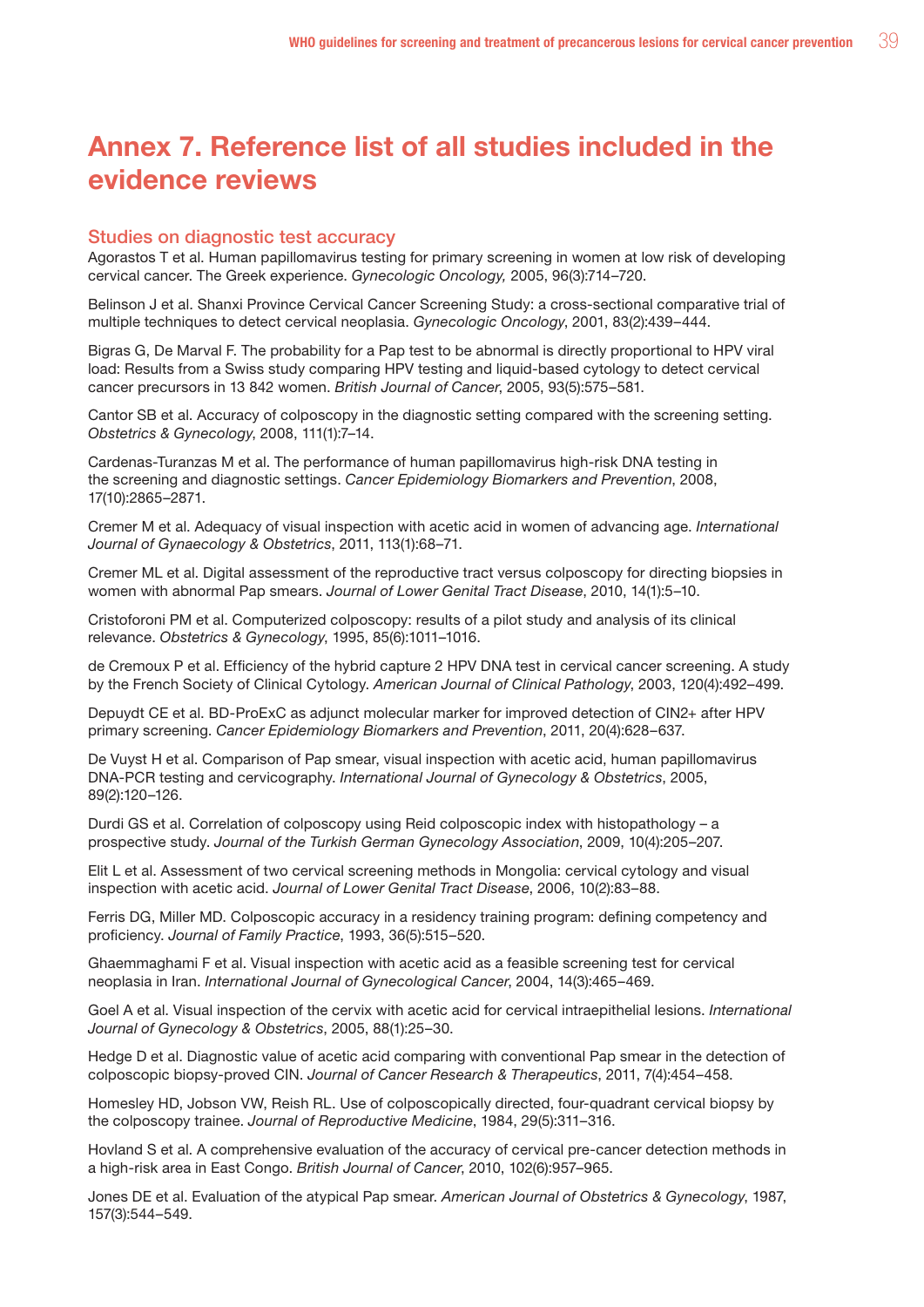Kierkegaard O et al. Diagnostic accuracy of cytology and colposcopy in cervical squamous intraepithelial lesions. *Acta Obstetricia et Gynecologica Scandinavica*, 1994, 73(8):648–651.

Mahmud SM et al. Comparison of human papillomavirus testing and cytology for cervical cancer screening in a primary health care setting in the Democratic Republic of the Congo. *Gynecologic Oncology*, 2012, 124(2):286–291.

Monsonego J et al. Evaluation of oncogenic human papillomavirus RNA and DNA tests with liquid-based cytology in primary cervical cancer screening: the FASE study. *International Journal of Cancer*, 2011, 129(3):691–701.

Mousavi AS et al. A prospective study to evaluate the correlation between Reid colposcopic index impression and biopsy histology. *Journal of Lower Genital Tract Disease*, 2007, 11(3):147–150.

Pan Q et al. A thin-layer, liquid-based Pap test for mass screening in an area of China with a high incidence of cervical carcinoma a cross-sectional, comparative study. *Acta Cytologica*, 2003, 47(1):45–50.

Patil K et al. Comparison of diagnostic efficacy of visual inspection of cervix with acetic acid and Pap smear for prevention of cervical cancer: is VIA superseding Pap smear? *Journal of SAFOG*, 2011, 3(3):131–134.

Petry KU et al. Inclusion of HPV testing in routine cervical cancer screening for women above 29 years in Germany: results for 8466 patients. *British Journal of Cancer*, 2003, 88(10):1570–1577.

Qiao YL et al. A new HPV-DNA test for cervical-cancer screening in developing regions: a cross-sectional study of clinical accuracy in rural China. *Lancet Oncology*, 2008, 9(10):929–936.

Sahasrabuddhe VV et al. Comparison of visual inspection with acetic acid and cervical cytology to detect high-grade cervical neoplasia among HIV-infected women in India. *International Journal of Cancer*, 2012, 130(1):234–240.

Sankaranarayanan R et al. Test characteristics of visual inspection with 4% acetic acid (VIA) and Lugol's iodine (VILI) in cervical cancer screening in Kerala, India. *International Journal of Cancer*, 2003, 106(3):404–408.

Shastri SS et al. Concurrent evaluation of visual, cytological and HPV testing as screening methods for the early detection of cervical neoplasia in Mumbai, India. *Bulletin of the World Health Organization*, 2005, 83(3):186–194.

Sodhani P et al. Test characteristics of various screening modalities for cervical cancer: a feasibility study to develop an alternative strategy for resource-limited settings. *Cytopathology*, 2006, 17(6):348–352.

#### Studies on baseline risks included in the model

Arbyn M et al. Evidence regarding human papillomavirus testing in secondary prevention of cervical cancer. *Vaccine*, 2012, 30 Suppl 5:F88–99.

Denny L et al. Human papillomavirus infection and cervical disease in human immunodeficiency virus-1 infected women. *Obstetrics & Gynecology*, 2008, 111(6):1380–1387.

De Vuyst H et al. HIV, human papillomavirus, and cervical neoplasia and cancer in the era of highly active antiretroviral therapy. *European Journal of Cancer Prevention*, 2008, 17(6):545–554.

De Vuyst H et al. Prevalence and determinants of human papillomavirus infection and cervical lesions in HIV-positive women in Kenya. *British Journal of Cancer*, 2012, 107(9):1624–1630.

GLOBOCAN 2008 [online database]. France, World Health Organization, International Agency for Research on Cancer, 2010 (http://globocan.iarc.fr/, accessed 15 August 2013).

Joshi S et al. Screening of cervical neoplasia in HIV-infected women in India. *AIDS*, 2013, 27(4):607–615.

Sankaranarayanan R et al; Osmanabad District Cervical Screening Study Group. A cluster randomized controlled trial of visual, cytology and human papillomavirus screening for cancer of the cervix in rural India. *International Journal of Cancer*, 2005, 116(4):617–623.

Zhang HY et al. HPV prevalence and cervical intraepithelial neoplasia among HIV-infected women in Yunnan Province, China: a pilot study. *Asian Pacific Journal of Cancer Prevention*, 2012, 13(1):91–96.